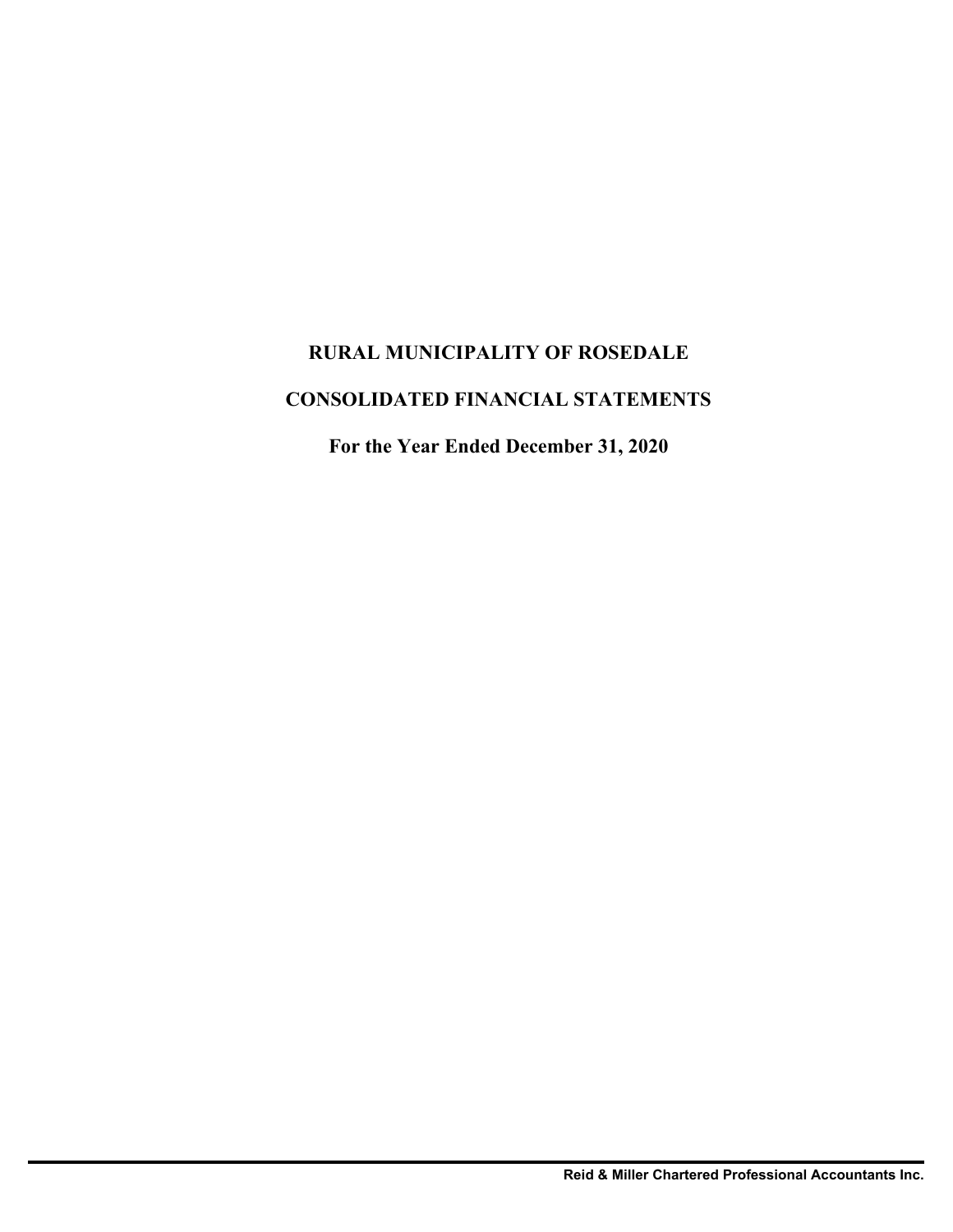Rural Municipality of Rosedale Box 100 Neepawa, Manitoba R0J 1H0

#### **STATEMENT OF RESPONSIBILITY**

The accompanying Consolidated Financial Statements are the responsibility of the management of the Rural Municipality of Rosedale and have been prepared in compliance with legislation, and in accordance with generally accepted accounting principles established by the Public Sector Accounting Board of The Chartered Professional Accountants of Canada.

In carrying out its responsibilities, management maintains appropriate systems of internal and administrative controls designed to provide reasonable assurance that transactions are executed in accordance with proper authorization, that assets are properly accounted for and safeguarded, and that financial information produced is relevant and reliable.

Reid & Miller Chartered Professional Accountants Inc. as the Municipality's appointed external auditors, have audited the Consolidated Financial Statements. The Auditor's report is addressed to the Reeve and members of Council and appears on the following page. Their opinion is based upon an examination conducted in accordance with Canadian generally accepted auditing standards, performing such tests and other procedures as they consider necessary to obtain reasonable assurance that the Consolidated Financial Statements are free of material misstatement and present fairly the financial position and results of the Municipality in accordance with Canadian public sector accounting standards.

Kara Sylvester CAO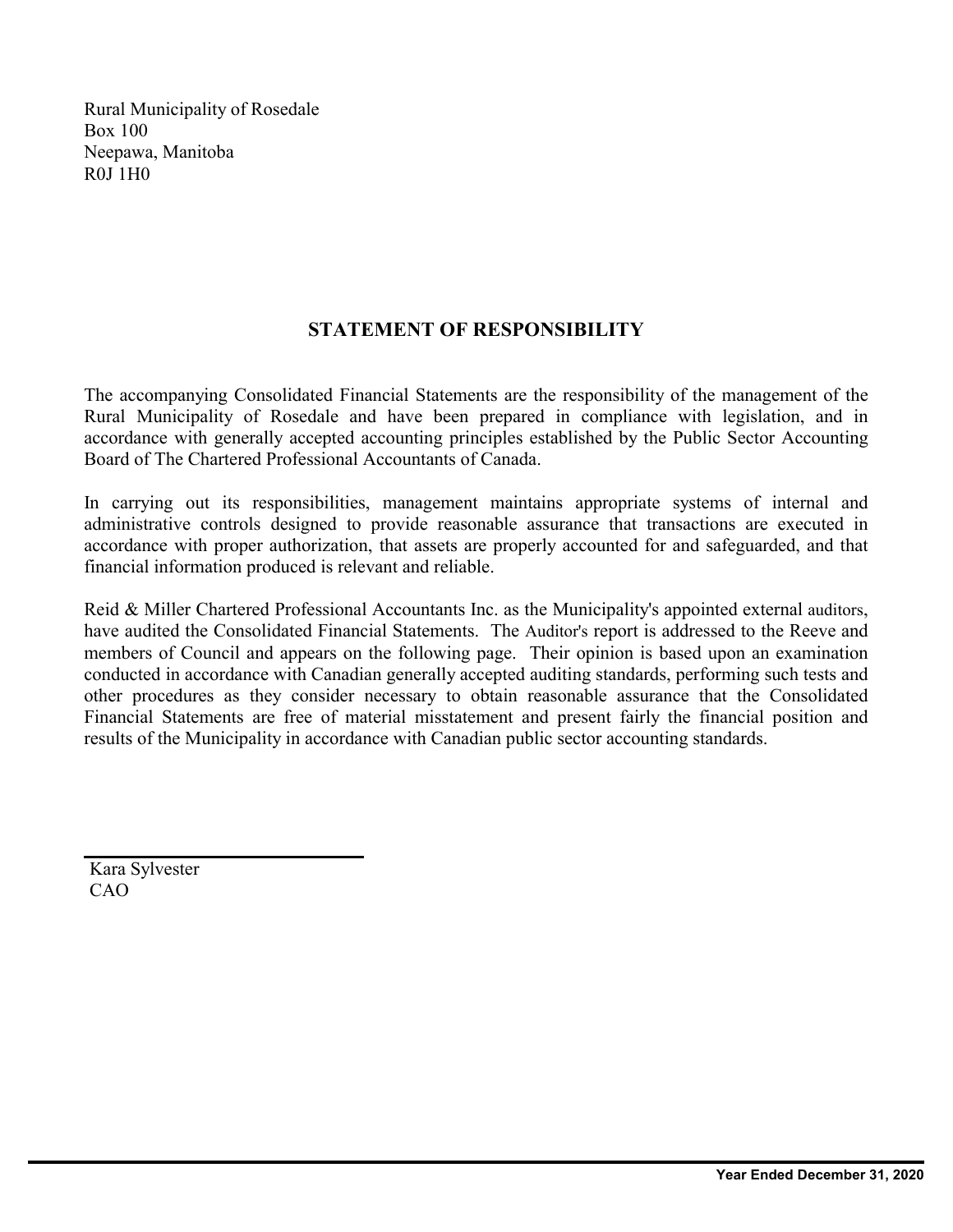

#### **Independent Auditors' Report**

To the Reeve and members of Council of the Rural Municipality of Rosedale

#### **Opinion**

We have audited the accompanying consolidated financial statements of Rural Municipality of Rosedale, which comprise the consolidated statement of financial position as at December 31, 2020, and the consolidated statement of operations, cash flows and change in net financial assets for the year then ended, and notes to the financial statements, including a summary of significant accounting policies.

In our opinion, the accompanying consolidated financial statements present fairly, in all material respects, the consolidated financial position of the Rural Municipality of Rosedale as at December 31, 2020, and the results of its operations and its consolidated cash flows for the year then ended in accordance with Canadian Public Sector Accounting Standards.

#### **Basis for Opinion**

We conducted our audit in accordance with Canadian generally accepted auditing standards. Our responsibilities under those standards are further described in the Auditors' Responsibilities for the Audit of the consolidated Financial Statements section of our report. We are independent of the municipality in accordance with the ethical requirements that are relevant to our audit of the consolidated financial statements in Canada, and we have fulfilled our other ethical responsibilities in accordance with these requirements. We believe that the audit evidence we have obtained is sufficient and appropriate to provide a basis for our opinion.

#### **Responsibilities of Management and Those Charged with Governance for the Consolidated Financial Statements**

Management is responsible for the preparation and fair presentation of the consolidated financial statements in accordance with Canadian Public Sector Accounting Standards, and for such internal control as management determines is necessary to enable the preparation of consolidated financial statements that are free from material misstatement, whether due to fraud or error.

In preparing the consolidated financial statements, management is responsible for assessing the municipality's ability to continue as a going concern, disclosing, as applicable, matters related to going concern and using the going concern basis of accounting unless management either intends to liquidate the municipality or to cease operations, or has no realistic alternative but to do so.

Those charged with governance are responsible for overseeing the municipality's financial reporting process.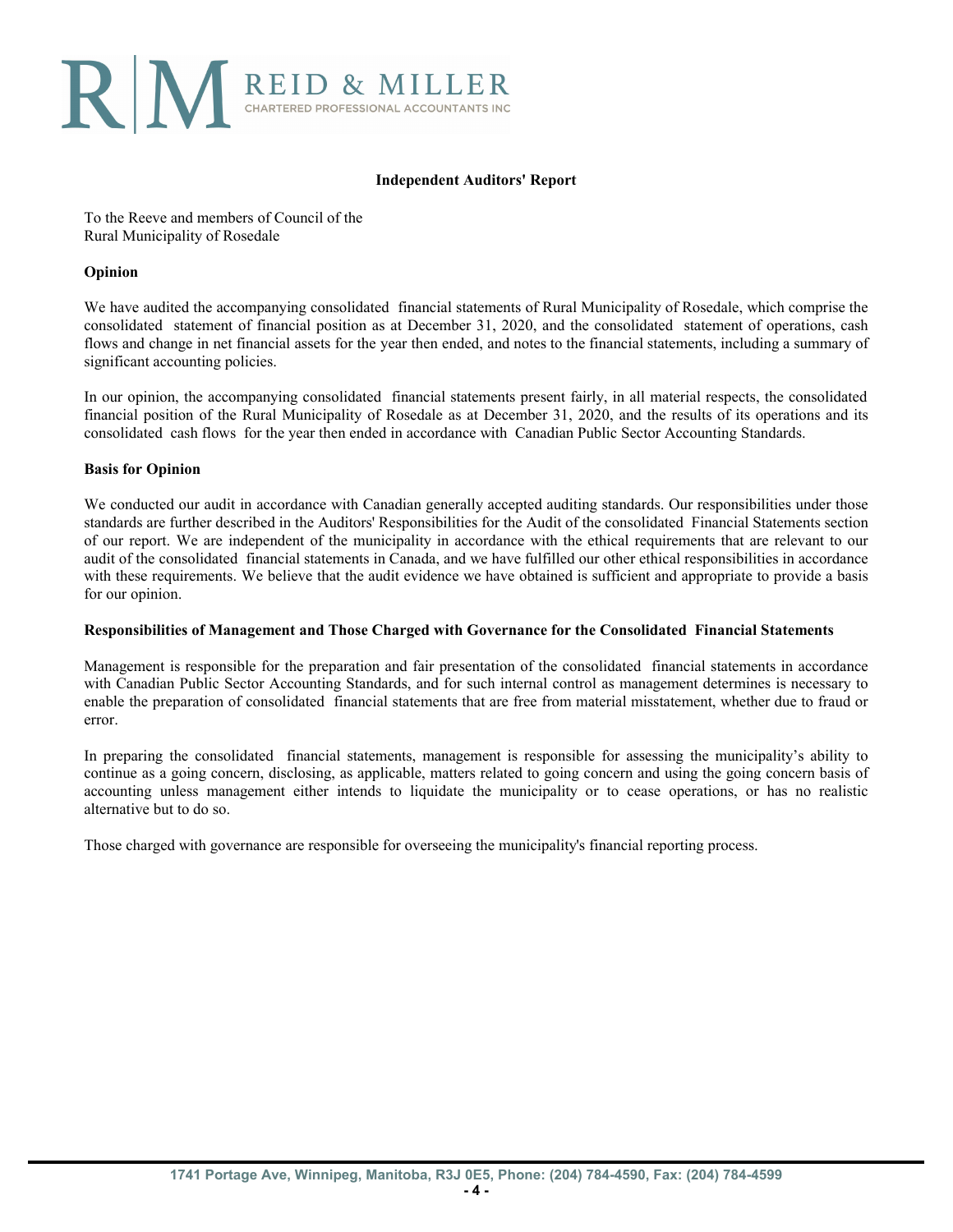

#### **Auditors' Responsibilities for the Audit of the Consolidated Financial Statements**

Our objectives are to obtain reasonable assurance about whether the consolidated financial statements as a whole are free from material misstatement, whether due to fraud or error, and to issue an auditors' report that includes our opinion. Reasonable assurance is a high level of assurance, but is not a guarantee that an audit conducted in accordance with Canadian generally accepted auditing standards will always detect a material misstatement when it exists. Misstatements can arise from fraud or error and are considered material if, individually or in the aggregate, they could reasonably be expected to influence the economic decisions of users taken on the basis of these consolidated financial statements. As part of an audit in accordance with Canadian generally accepted auditing standards, we exercise professional judgment and maintain professional skepticism throughout the audit. We also:

- Identify and assess the risks of material misstatement of the consolidated financial statements, whether due to fraud or error, design and perform audit procedures responsive to those risks, and obtain audit evidence that is sufficient and appropriate to provide a basis for our opinion. The risk of not detecting a material misstatement resulting from fraud is higher than for one resulting from error, as fraud may involve collusion, forgery, intentional omissions, misrepresentations, or the override of internal control.
- Obtain an understanding of internal control relevant to the audit in order to design audit procedures that are appropriate in the circumstances, but not for the purpose of expressing an opinion on the effectiveness of Rural Municipality of Rosedale's internal control.
- Evaluate the appropriateness of accounting policies used and the reasonableness of accounting estimates and related disclosures made by management.
- Conclude on the appropriateness of management's use of the going concern basis of accounting and, based on the audit evidence obtained, whether a material uncertainty exists related to events or conditions that may cast significant doubt on Rural Municipality of Rosedale's ability to continue as a going concern. If we conclude that a material uncertainty exists, we are required to draw attention in our auditors' report to the related disclosures in the consolidated financial statements or, if such disclosures are inadequate, to modify our opinion. Our conclusions are based on the audit evidence obtained up to the date of our auditors' report. However, future events or conditions may cause Rural Municipality of Rosedale to cease to continue as a going concern.
- Evaluate the overall presentation, structure and content of the consolidated financial statements, including the disclosures, and whether the consolidated financial statements represent the underlying transactions and events in a manner that achieves fair presentation.

We communicate with those charged with governance regarding, among other matters, the planned scope and timing of the audit and significant audit findings, including any significant deficiencies in internal control that we identify during our audit.

June 21, 2021

Reid & Miller

Winnipeg, Manitoba **Chartered Professional Accountants Inc.**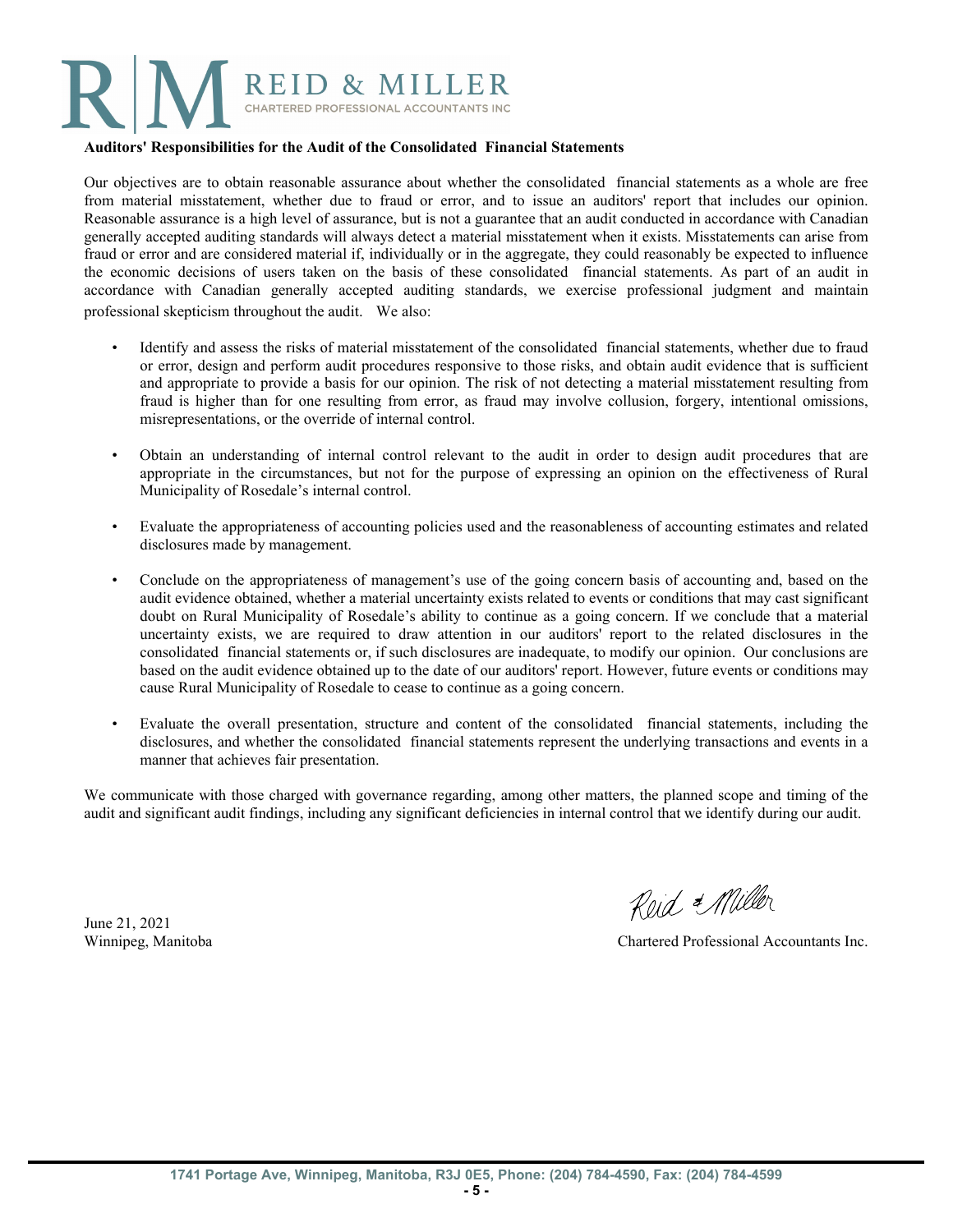# **RURAL MUNICIPALITY OF ROSEDALE CONSOLIDATED FINANCIAL STATEMENTS** For the Year Ended December 31, 2020

#### Page

| Schedule 5 - Consolidated Details and Reconciliation to Core Government Results31 |
|-----------------------------------------------------------------------------------|
|                                                                                   |
|                                                                                   |
|                                                                                   |
|                                                                                   |
|                                                                                   |
|                                                                                   |
|                                                                                   |
|                                                                                   |
|                                                                                   |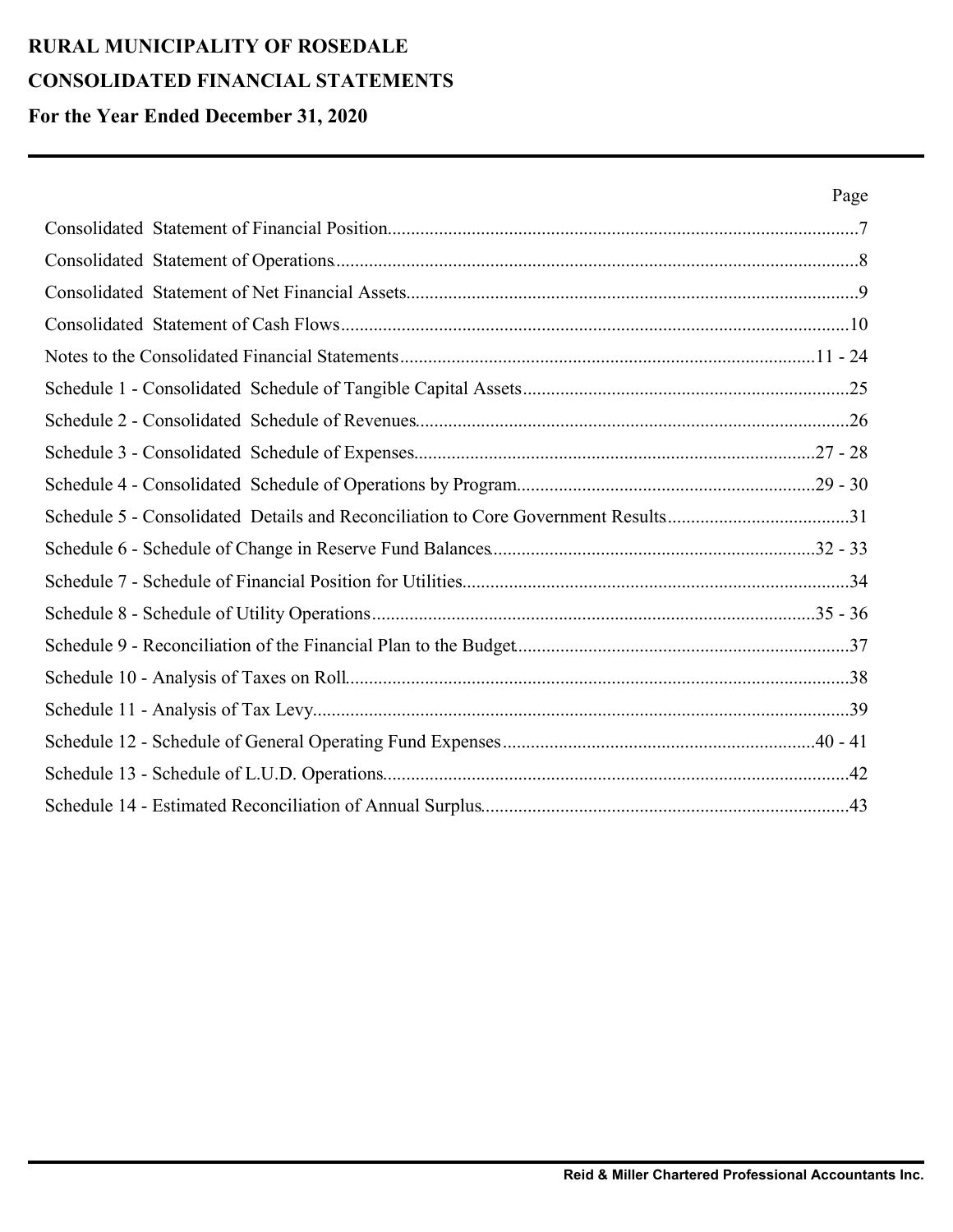# **CONSOLIDATED STATEMENT OF FINANCIAL POSITION**

### **As at December 31, 2020**

|                                                        | 2020          | 2019      |
|--------------------------------------------------------|---------------|-----------|
|                                                        | <b>Actual</b> | Actual    |
|                                                        | S             | \$        |
| <b>FINANCIAL ASSETS</b>                                |               |           |
| Cash and temporary investments                         | 2,652,619     | 2,938,273 |
| Accounts receivable <i>(note 3)</i>                    | 653,405       | 362,440   |
| Loans and advances (note 5)                            | 80,915        | 80,915    |
|                                                        | 3,386,939     | 3,381,628 |
| <b>LIABILITIES</b>                                     |               |           |
| Accounts payable and accrued liabilities (note 6)      | 360,860       | 449,765   |
| Landfill closure and post closure liabilities (note 7) | 26,740        | 24,378    |
| Long-term debt (note $8$ )                             | 170,700       | 180,856   |
|                                                        | 558,300       | 654,999   |
| <b>NET FINANCIAL ASSETS</b>                            | 2,828,639     | 2,726,629 |
|                                                        |               |           |
| <b>NON-FINANCIAL ASSETS</b>                            |               |           |
| Tangible capital assets (schedule 1)                   | 4,878,635     | 4,883,180 |
| Inventories (note 4)                                   | 335,275       | 233,816   |
| Prepaid expenses                                       | 15,826        | 14,396    |
|                                                        | 5,229,736     | 5,131,392 |
|                                                        |               |           |
| <b>ACCUMULATED SURPLUS</b> (note 17)                   | 8,058,375     | 7,858,021 |
|                                                        |               |           |

**Approved on Behalf of the Council**

**Reeve** Reeve

Councillor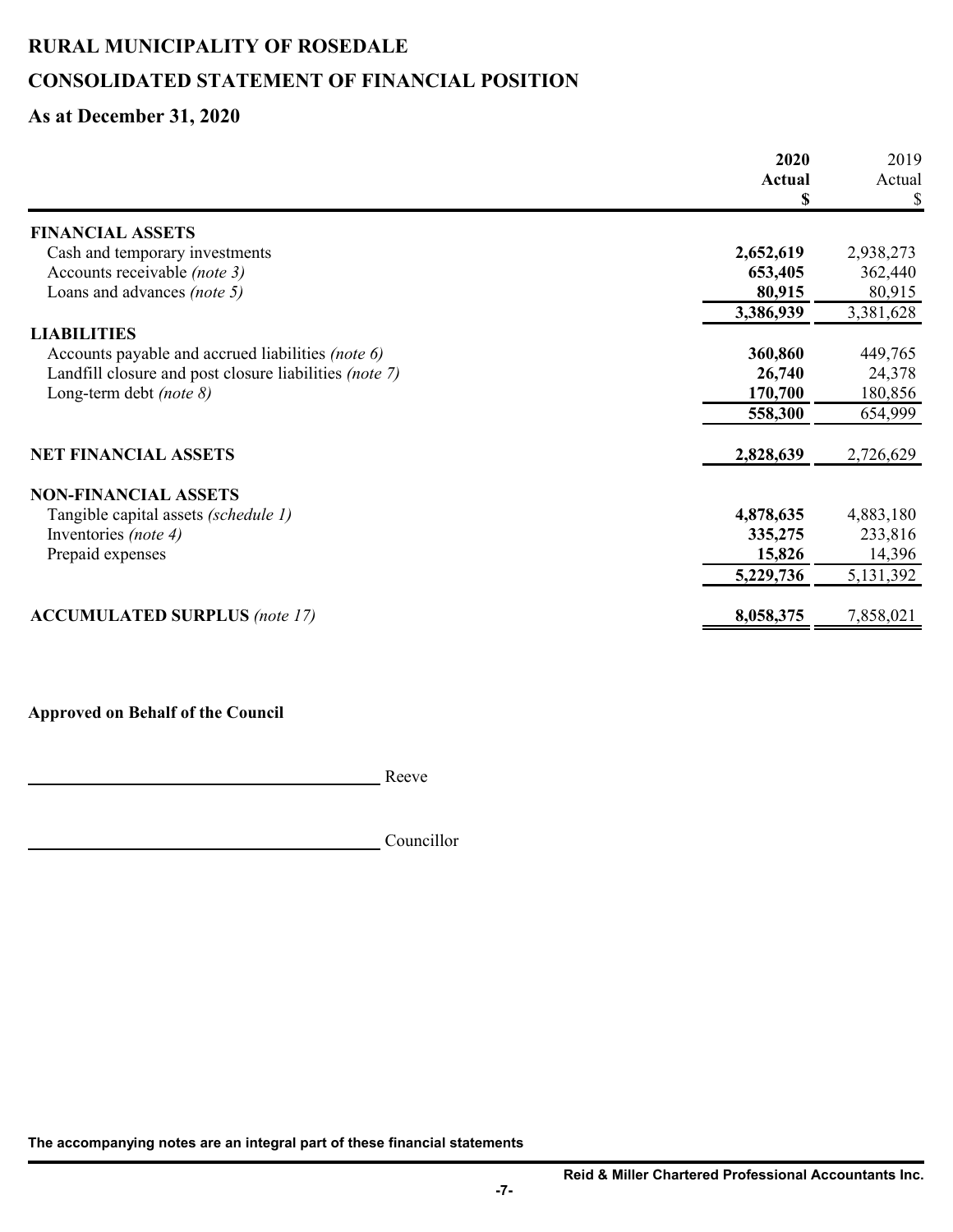# **RURAL MUNICIPALITY OF ROSEDALE CONSOLIDATED STATEMENT OF OPERATIONS**

### **For the Year Ended December 31, 2020**

|                                                    | 2020<br><b>Budget</b><br>\$ | 2020          | 2019              |
|----------------------------------------------------|-----------------------------|---------------|-------------------|
|                                                    |                             | <b>Actual</b> | Actual            |
|                                                    |                             | \$            | \$                |
| <b>REVENUE</b>                                     |                             |               |                   |
| Property taxes                                     | 1,190,825                   | 1,180,774     | 1,183,115         |
| Grants in lieu of taxation                         | 35,454                      | 35,454        | 36,868            |
| User fees                                          | 103,317                     | 194,113       | 126,710           |
| Permits, licences and fees                         | 44,922                      | 61,641        | 39,356            |
| Investment revenue                                 | 8,675                       | 36,598        | 54,510            |
| Other revenue                                      | 123,123                     | 91,424        | 137,862           |
| Grants - Province of Manitoba                      | 144,407                     | 349,843       | 324,771           |
| Grants - Other                                     | 97,362                      | 7,381         | 7,239             |
| Water and sewer                                    | 132,778                     | 142,060       | 262,506           |
| Total revenue (schedules 2, 4 and 5)               | 1,880,863                   | 2,099,288     | 2,172,937         |
| <b>EXPENSES</b>                                    |                             |               |                   |
|                                                    | 458,998                     | 497,295       | 425,054           |
| General government services<br>Protective services | 79,525                      | 72,783        |                   |
| <b>Transportation services</b>                     | 961,145                     | 897,240       | 67,813<br>901,043 |
| Environmental health services                      | 112,280                     |               | 119,291           |
| Public health and welfare services                 |                             | 110,499       |                   |
|                                                    | 14,800                      | 21,475        | 8,107             |
| Regional planning and development                  | 53,319                      | 44,506        | 36,941            |
| Resource conservation and industrial development   | 33,481                      | 33,481        | 32,995            |
| Recreation and cultural services                   | 36,725                      | 36,029        | 49,933            |
| Water and sewer                                    | 176,475                     | 185,626       | 195,556           |
| Total expenses (schedules 3, 4 and 5)              | 1,926,748                   | 1,898,934     | 1,836,733         |
| <b>ANNUAL SURPLUS</b>                              | (45, 885)                   | 200,354       | 336,204           |
| <b>ACCUMULATED SURPLUS, BEGINNING OF YEAR</b>      | 7,858,021                   | 7,858,021     | 7,521,817         |
| <b>ACCUMULATED SURPLUS, END OF YEAR</b>            | 7,812,136                   | 8,058,375     | 7,858,021         |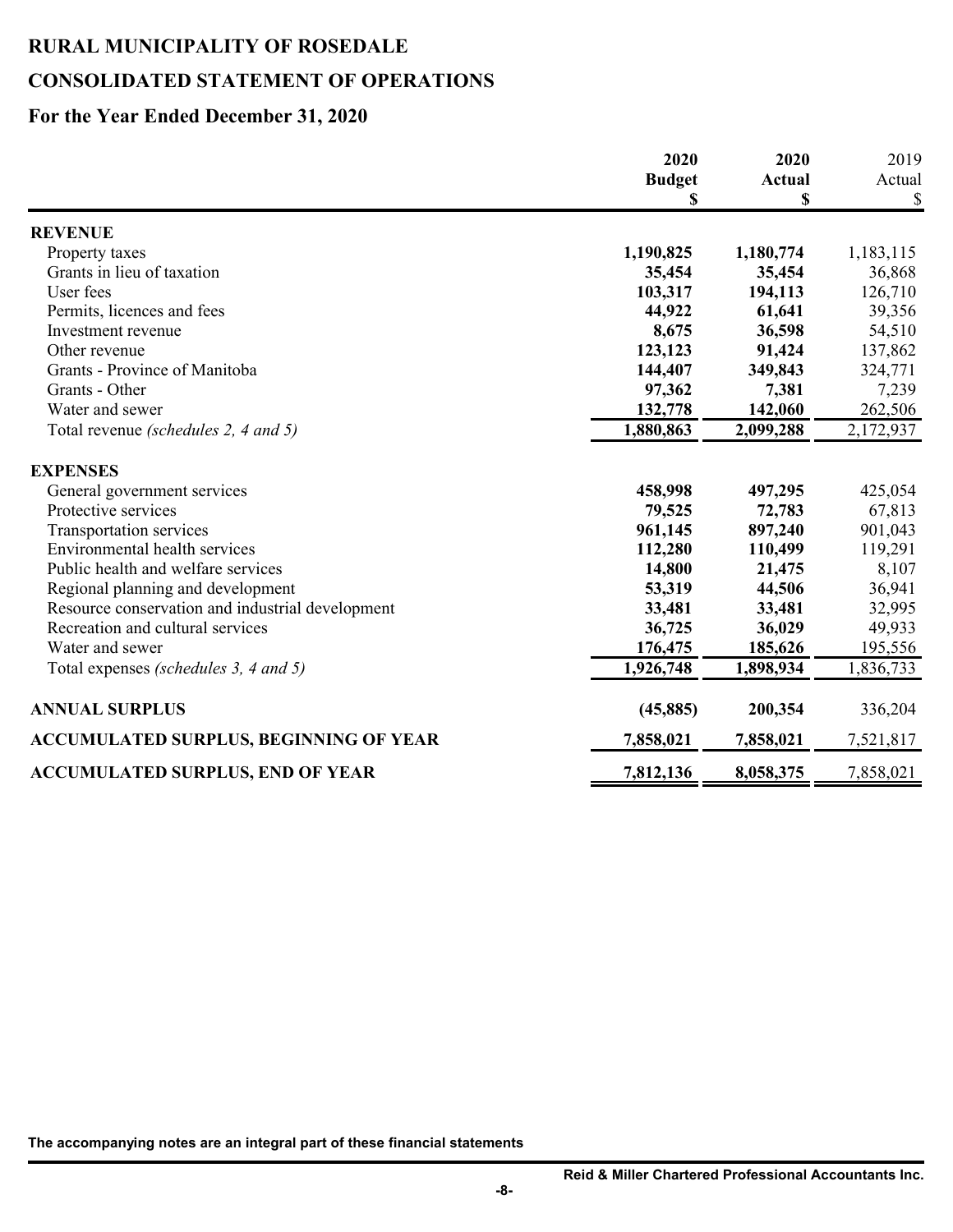# **CONSOLIDATED STATEMENT OF NET FINANCIAL ASSETS**

### **For the Year Ended December 31, 2020**

|                                                                                                                                             | 2020<br><b>Budget</b> | 2020<br>Actual                                | 2019<br>Actual<br>\$                       |
|---------------------------------------------------------------------------------------------------------------------------------------------|-----------------------|-----------------------------------------------|--------------------------------------------|
| <b>ANNUAL SURPLUS</b>                                                                                                                       | (45, 885)             | 200,354                                       | 336,204                                    |
| Acquisition of tangible capital assets<br>Amortization of tangible capital assets<br>Increase in inventories<br>Increase in prepaid expense | 178,350               | (173,700)<br>178,245<br>(101, 459)<br>(1,430) | (398, 305)<br>166,188<br>20,109<br>(2,631) |
| <b>CHANGE IN NET FINANCIAL ASSETS</b>                                                                                                       | 132,465               | 102,010                                       | 121,565                                    |
| NET FINANCIAL ASSETS BEGINNING OF YEAR                                                                                                      | 2,726,629             | 2,726,629                                     | 2,605,064                                  |
| <b>NET FINANCIAL ASSETS END OF YEAR</b>                                                                                                     | 2,859,094             | 2,828,639                                     | 2,726,629                                  |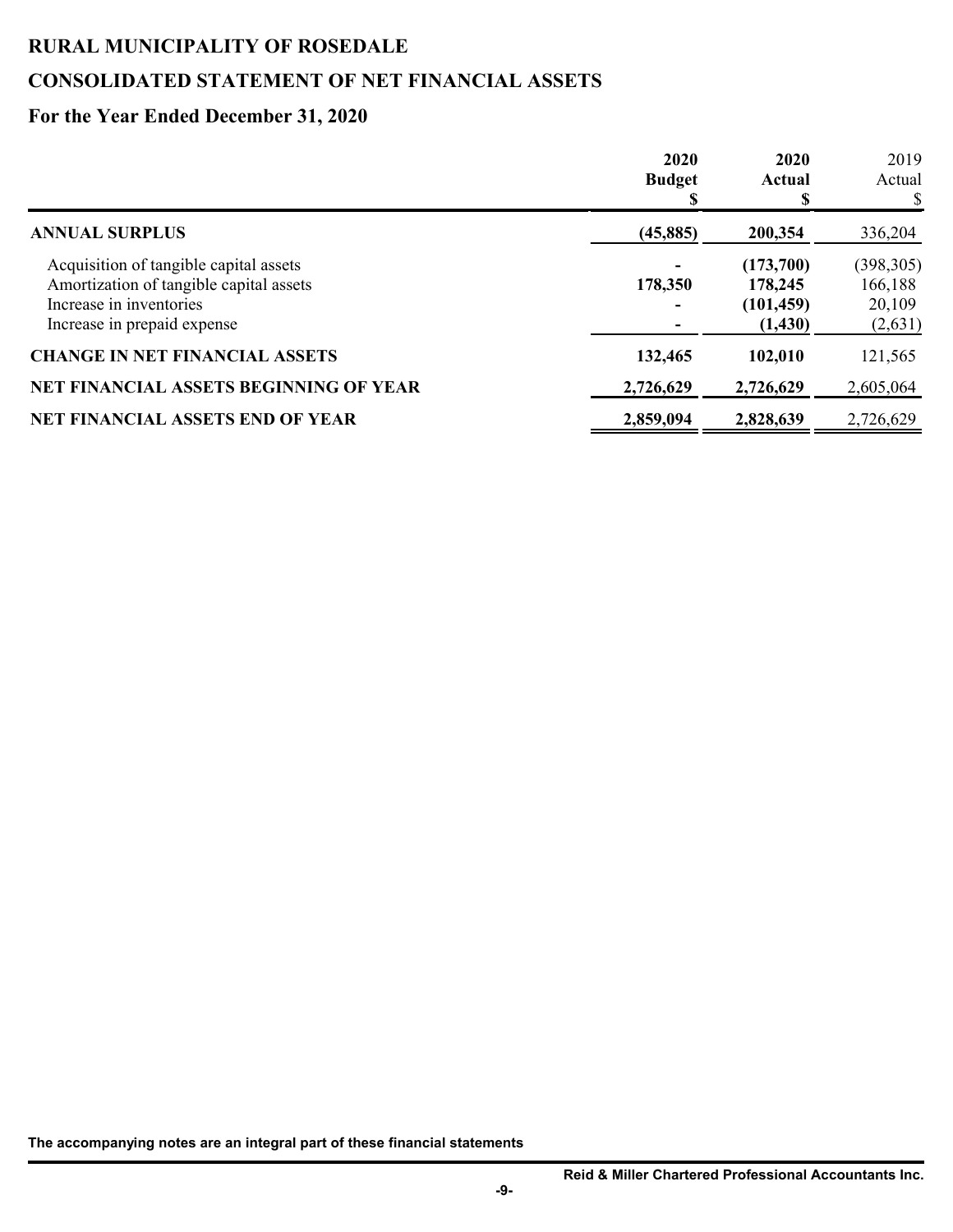# **RURAL MUNICIPALITY OF ROSEDALE CONSOLIDATED STATEMENT OF CASH FLOWS**

# **For the Year Ended December 31, 2020**

|                                                                               | 2020                | 2019         |
|-------------------------------------------------------------------------------|---------------------|--------------|
|                                                                               | <b>Actual</b><br>\$ | Actual<br>\$ |
| CASH PROVIDED BY (USED FOR) THE FOLLOWING ACTIVITIES                          |                     |              |
| <b>OPERATING TRANSACTIONS</b>                                                 |                     |              |
| Annual surplus                                                                | 200,354             | 336,204      |
| Changes in non-cash items:                                                    |                     |              |
| Amortization                                                                  | 178,245             | 166,188      |
|                                                                               | 378,599             | 502,392      |
| Net changes in non-cash working capital affecting operations <i>(note 21)</i> | (480, 397)          | 481,668      |
|                                                                               | (101,798)           | 984,060      |
| <b>CAPITAL TRANSACTIONS</b>                                                   |                     |              |
| Cash used to acquire tangible capital assets                                  | (173,700)           | (398, 305)   |
|                                                                               |                     |              |
| <b>FINANCING</b><br>Reduction in long-term debt                               | (10, 156)           | (9,765)      |
|                                                                               |                     |              |
| <b>INCREASE (DECREASE) IN CASH AND TEMPORARY INVESTMENTS</b>                  | (285, 654)          | 575,990      |
| CASH AND TEMPORARY INVESTMENTS, BEGINNING OF YEAR                             | 2,938,273           | 2,362,283    |
| CASH AND TEMPORARY INVESTMENTS, END OF YEAR                                   | 2,652,619           | 2,938,273    |
|                                                                               |                     |              |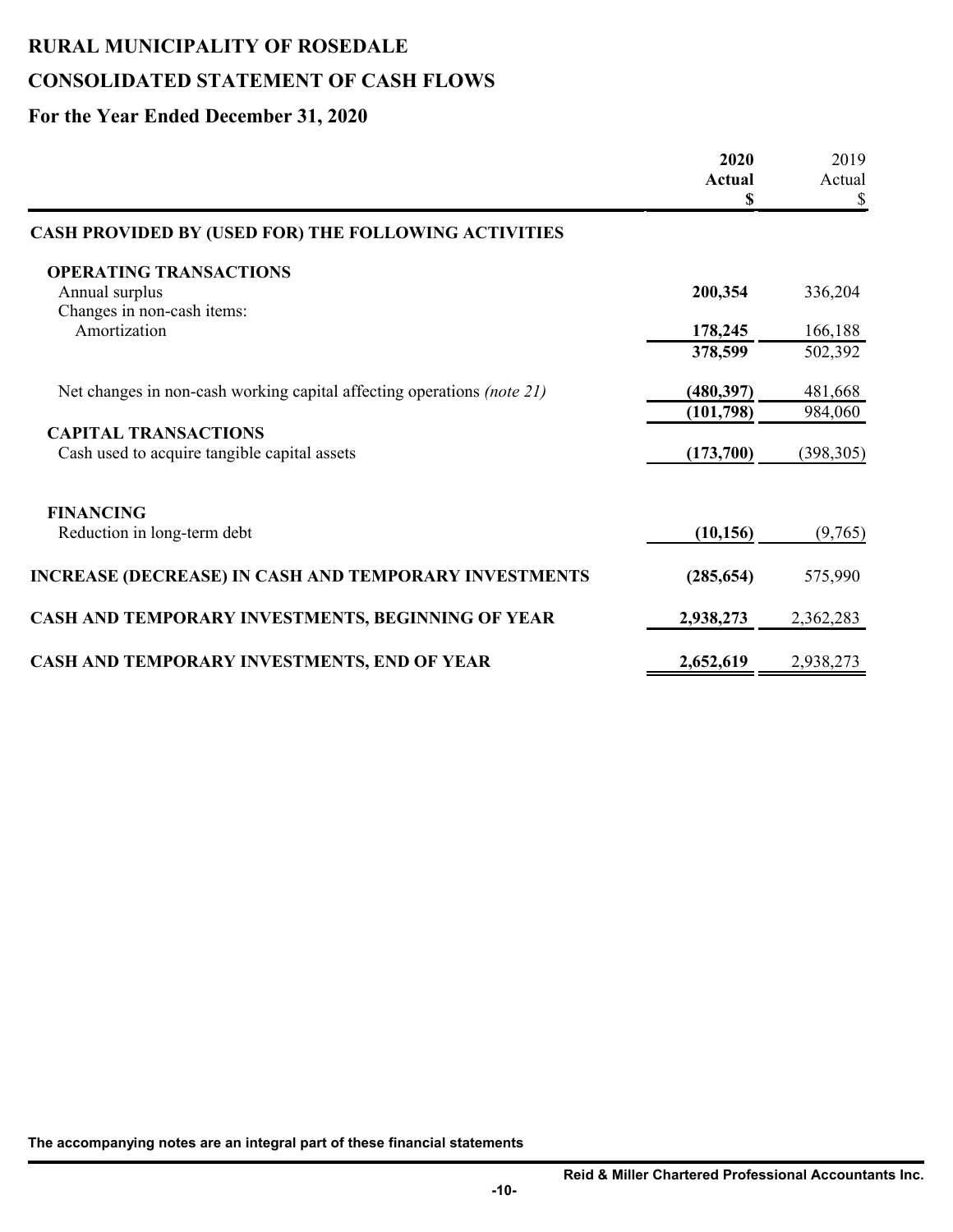### **NOTES TO THE CONSOLIDATED FINANCIAL STATEMENTS**

**As at December 31, 2020**

#### **1. STATUS OF THE RURAL MUNICIPALITY OF ROSEDALE**

The incorporated Rural Municipality of Rosedale is a municipal government that was created on December 22, 1883 pursuant to the Manitoba Municipal Act. The Municipality provides or funds municipal services such as police, fire, public works, urban planning, airport, parks and recreation, library and other general government operations. The Municipality owns two utilities, has several designated special purpose reserves and provides funding support for other financial entities involved in economic development, recreation and tourism.

#### **2. SIGNIFICANT ACCOUNTING POLICIES**

The consolidated financial statements have been prepared in accordance with Canadian Public Sector Accounting Standards as recommended by the Public Sector Accounting Board (PSAB) of the Chartered Professional Accountants of Canada and reflect the following significant accounting policies:

#### **a) REPORTING ENTITY**

The consolidated financial statements include the assets, liabilities, revenues and expenses of the reporting entity. The reporting entity is comprised of all the funds, agencies, local boards, and committees of the Council which are controlled by the Municipality. Control is defined as the power to govern the financial and reporting policies of another organization with the expected benefits or risk of loss to the Municipality.

The Municipality has several partnership agreements in place, and as such, consistent with generally accepted accounting treatment for government partnerships, the following local agencies, boards and commissions are accounted on a proportionate consolidation basis whereby the Municipality's pro-rata share of each of the assets, liabilities, revenues and expenses are combined on a line by line basis in the financial statements. Inter-company balances and transactions have been eliminated. The government partnerships include:

|                                               | Consolidated |           |
|-----------------------------------------------|--------------|-----------|
|                                               | 2020         | 2019      |
| Neepawa and Area Planning District Board      | $25.00 \%$   | $25.00\%$ |
| <b>Beautiful Plains County Court Building</b> | 33.33 $\%$   | 33.33 %   |

The taxation with respect to the operations of the school divisions are not reflected in the Municipal surplus of these financial statements.

Trust funds and their related operations administered by the Municipality are not consolidated in these financial statements.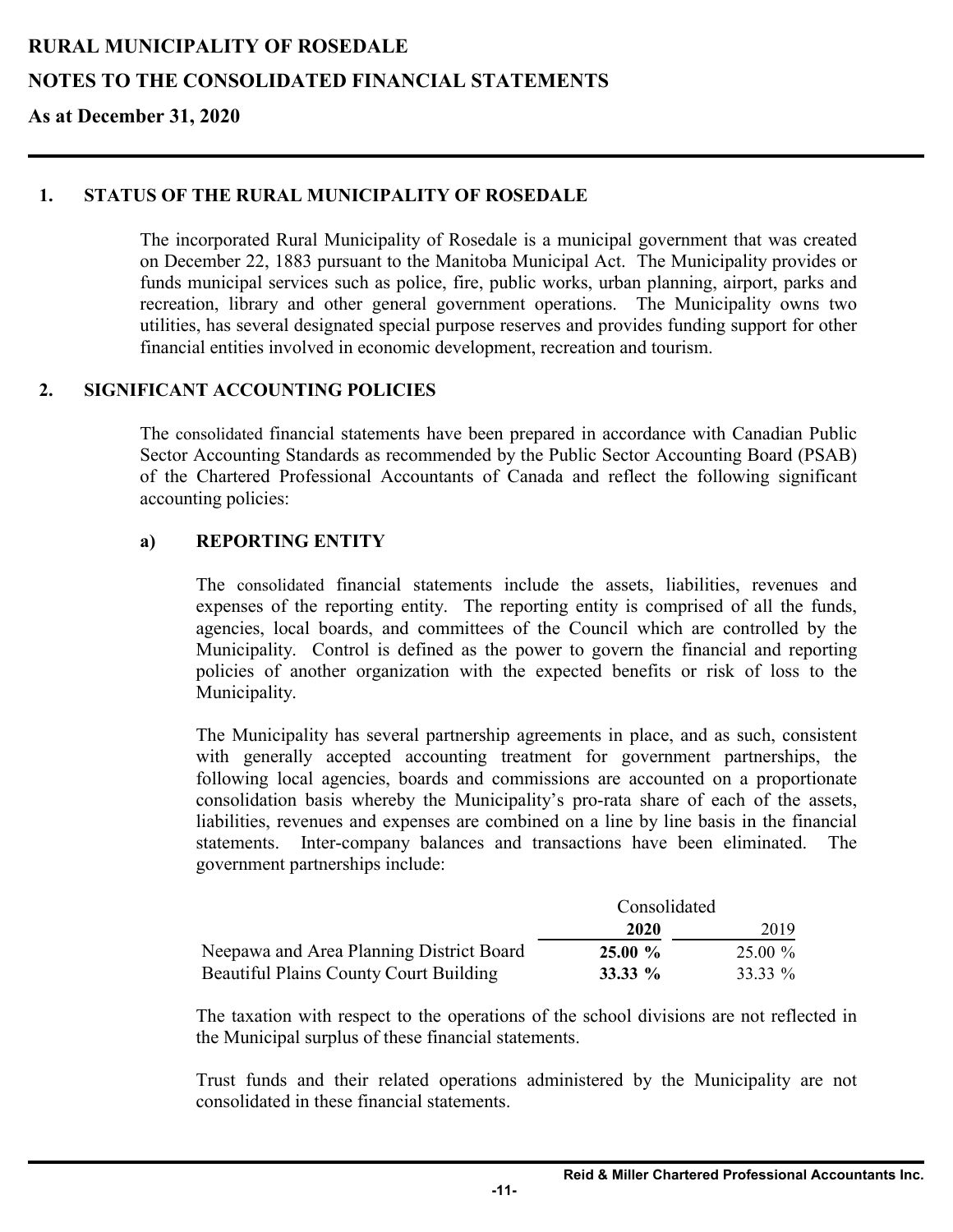# **NOTES TO THE CONSOLIDATED FINANCIAL STATEMENTS**

#### **As at December 31, 2020**

#### **b) BASIS OF ACCOUNTING**

The consolidated financial statements are prepared using the accrual basis of accounting. The accrual basis of accounting records revenue as it is earned and measurable. Expenses are recognized as they are incurred and measurable based upon the receipt of goods and services or the creation of an obligation to pay.

#### **c) CASH AND TEMPORARY INVESTMENTS**

Cash and temporary investments include cash and short-term investments with maturities of three months or less from the date of acquisition.

#### **d) INVESTMENTS**

Temporary investments are accounted for at the lower of cost and market.

Portfolio investments are accounted for at cost.

#### **e) REAL ESTATE PROPERTIES HELD FOR SALE**

Real estate properties held for sale are recorded at the lower of cost and net realizable value. Cost includes the amount of acquisition, legal fees, and improvements to prepare the properties for sale or servicing.

It is reasonably anticipated that real estate properties held for resale will be sold outside the reporting entity within one year of the balance sheet date.

#### **f) LANDFILL CLOSURE AND POST CLOSURE LIABILITIES**

The estimated cost to close and maintain solid waste landfill sites are based on estimated future expenses, in current dollars, adjusted for estimated inflation, and are charged to expenses as the landfill capacity is used.

#### **g) NON-FINANCIAL ASSETS**

Non-financial assets are not available to discharge existing liabilities and are held for use in the provision of services. They have useful lives extending beyond the current year and are not intended for sale in the ordinary course of operations. The change in non-financial assets during the year, together with the excess of revenues over expenses, provides the change in net financial assets for the year.

Real estate properties and inventories held for sale are classified as non-financial assets if it is anticipated that the sale will not be completed within one year of the reporting date.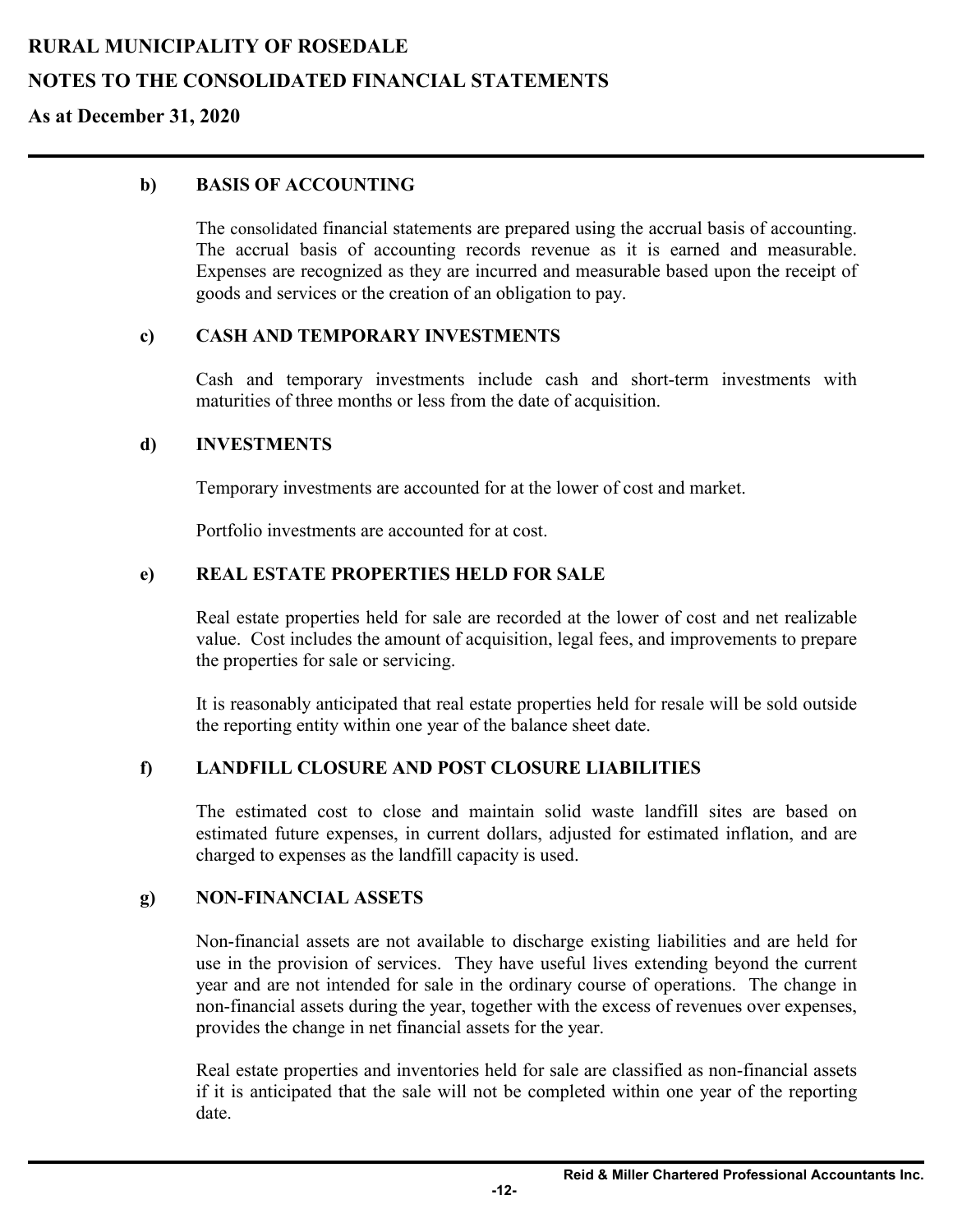# **NOTES TO THE CONSOLIDATED FINANCIAL STATEMENTS**

# **As at December 31, 2020**

# **h) TANGIBLE CAPITAL ASSETS**

Tangible capital assets are recorded at cost which includes all amounts that are directly attributable to the acquisition, construction, development or betterment of the asset. Donated assets are recorded at their estimated fair value upon acquisition. Certain tangible capital assets for which historical cost information is not available have been recorded at current fair market values discounted by a relevant inflation factor. Certain assets are disclosed at a nominal value as the determination of current fair market value was not available. The Municipality does not capitalize interest charges as part of the cost of its tangible capital assets.

### **General Tangible Capital Assets**

| 10 to 40 years |
|----------------|
|                |
| 10 to 20 years |
| 10 to 20 years |
| 4 to 10 years  |
|                |

### **Infrastructure Assets**

| Roads, Streets, and Bridges  |                    |
|------------------------------|--------------------|
| Land                         | Indefinite         |
| Road surface                 | 25 to 40 years     |
| Road grade                   | 40 Years           |
| Traffic lights and equipment | 10 years           |
| Land                         | Indefinite         |
| Land improvements            | $30$ to $50$ years |
| Underground networks         | $40$ to $60$ years |
| Machinery & equipment        | $10$ to $20$ years |
|                              |                    |

Certain assets which have historical or cultural value including works of art, historical documents as well as historical and cultural artifacts are not recognized as tangible capital assets because a reasonable estimate of the future benefits associated with such property cannot be made. Intangibles, Crown lands that have not been purchased by the municipality, forests, water, and other natural resources are not recognized as tangible capital assets.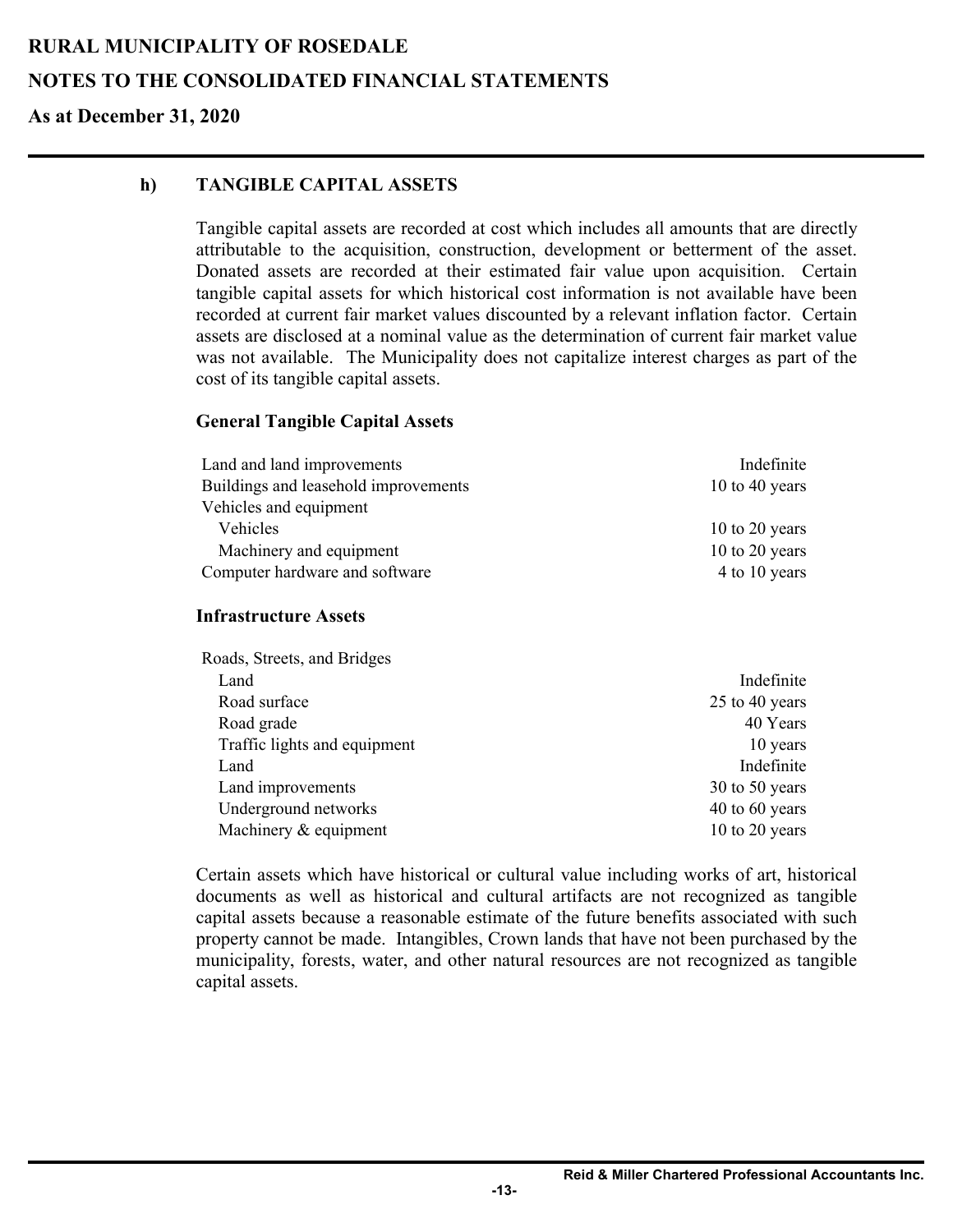#### **As at December 31, 2020**

#### **i) LEASES**

Leases are classified as capital or operating leases. Leases which transfer substantially all of the benefits and risks incidental to the ownership or property are accounted for as capital leases. All other leases are accounted for as operating leases and the related lease payments are charged to expenses as incurred.

#### **j) INVENTORIES**

Inventories held for sale are recorded at the lower of cost and net realizable value.

Inventories held for consumption are recorded at the lower of cost and replacement value.

Cost is calculated using the first in, first out method.

#### **k) REVENUE RECOGNITION**

Revenues are recognized as they are earned and measurable.

Government transfers are recognized in the financial statements when the transfer is authorized and eligibility criteria are met except, when and to the extent, stipulations by the transferor gives rise to an obligation that meets the definition of a liability. Stipulations by the transferor may require that the funds only be used for providing specific services or the acquisition of tangible capital assets. For transfers with stipulations an equivalent amount of revenue is recognized as the liability is settled.

Unearned revenue represents user charges and other fees which have been collected, for which the related services have yet to be provided. These amounts will be recognized as revenue in the fiscal year the services are provided.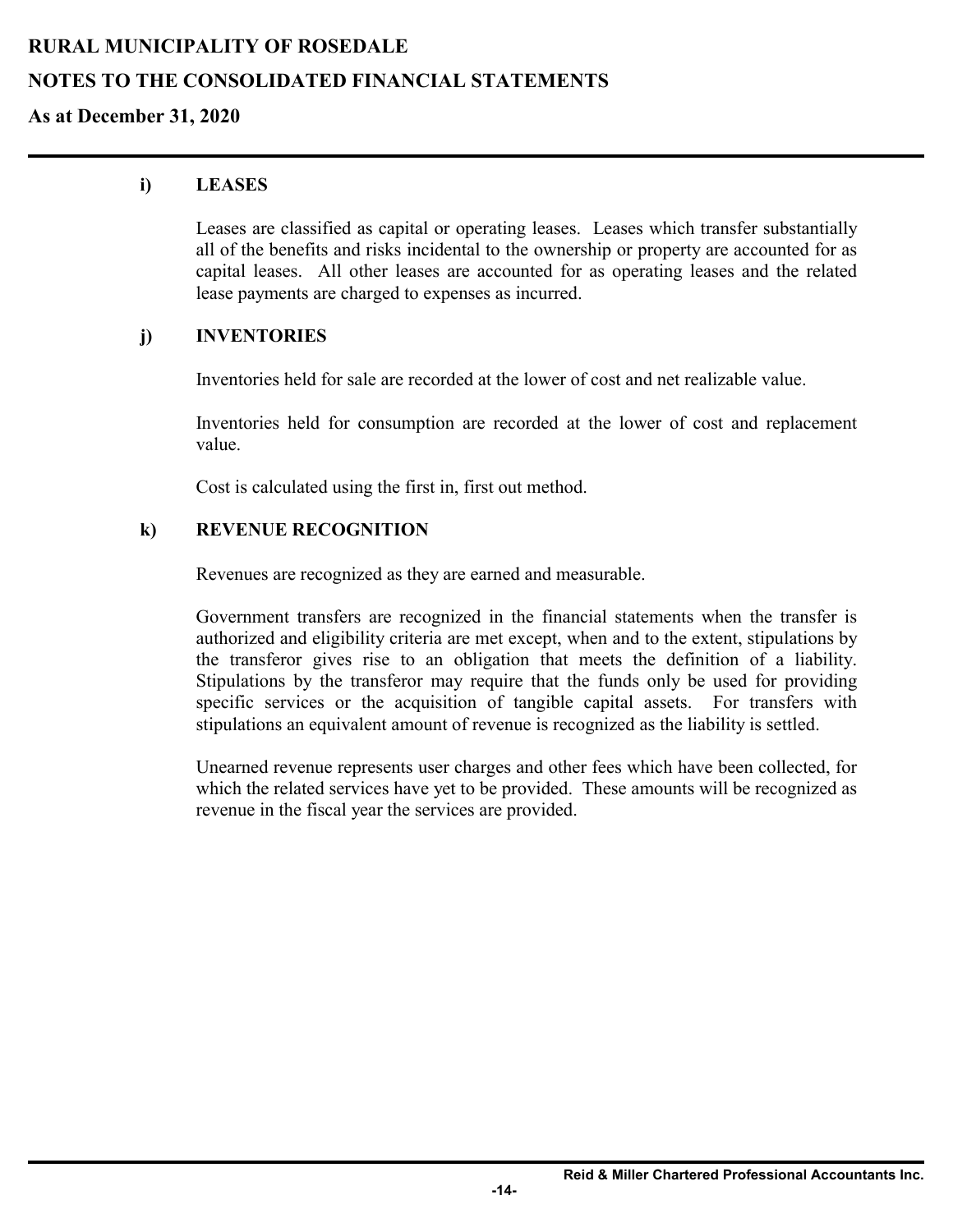### **NOTES TO THE CONSOLIDATED FINANCIAL STATEMENTS**

**As at December 31, 2020**

#### **l) MEASUREMENT UNCERTAINTY**

Estimates are used to accrue revenues and expenses in circumstances where the actual accrued amounts are unknown at the time the financial statements are prepared. Uncertainty in the determination of the amount at which an item is recognized in the financial statements is known as measurement uncertainty. Such uncertainty exists when there is a variance between the recognized amount and another reasonable possible amount, as there is whenever estimates are used.

Measurement uncertainty in these financial statements exists in the accrual of the landfill closure and post closure liabilities. The accrual of the landfill liabilities is based on estimated future cash flows discounted to the financial statement date. The estimate of the future cash flows and the closure date of the landfill are based upon the best estimates by management. The actual future cash flows and closure date may differ significantly.

#### **3. ACCOUNTS RECEIVABLE**

Amounts receivable are valued at their net realizable value.

|                                   | 2020    | 2019    |
|-----------------------------------|---------|---------|
|                                   | S       |         |
| Tax assets (schedule 10)          | 250,693 | 163,332 |
| Government grants and receivables | 336,976 | 52,835  |
| Organizations and individuals     | 72,736  | 152,073 |
|                                   | 660,405 | 368,240 |
| Allowance for doubtful accounts   | (7,000) | (5,800) |
|                                   | 653,405 | 362,440 |
|                                   |         |         |
| <b>INTERNADIRA</b>                |         |         |

#### **4. INVENTORIES**

|          | 2020    | 2019    |
|----------|---------|---------|
|          | S       | \$      |
| Gravel   | 202,727 | 165,154 |
| Culverts | 80,203  | 23,892  |
| Fuel     | 5,609   | 7,043   |
| Other    | 46,736  | 37,727  |
|          | 335,275 | 233,816 |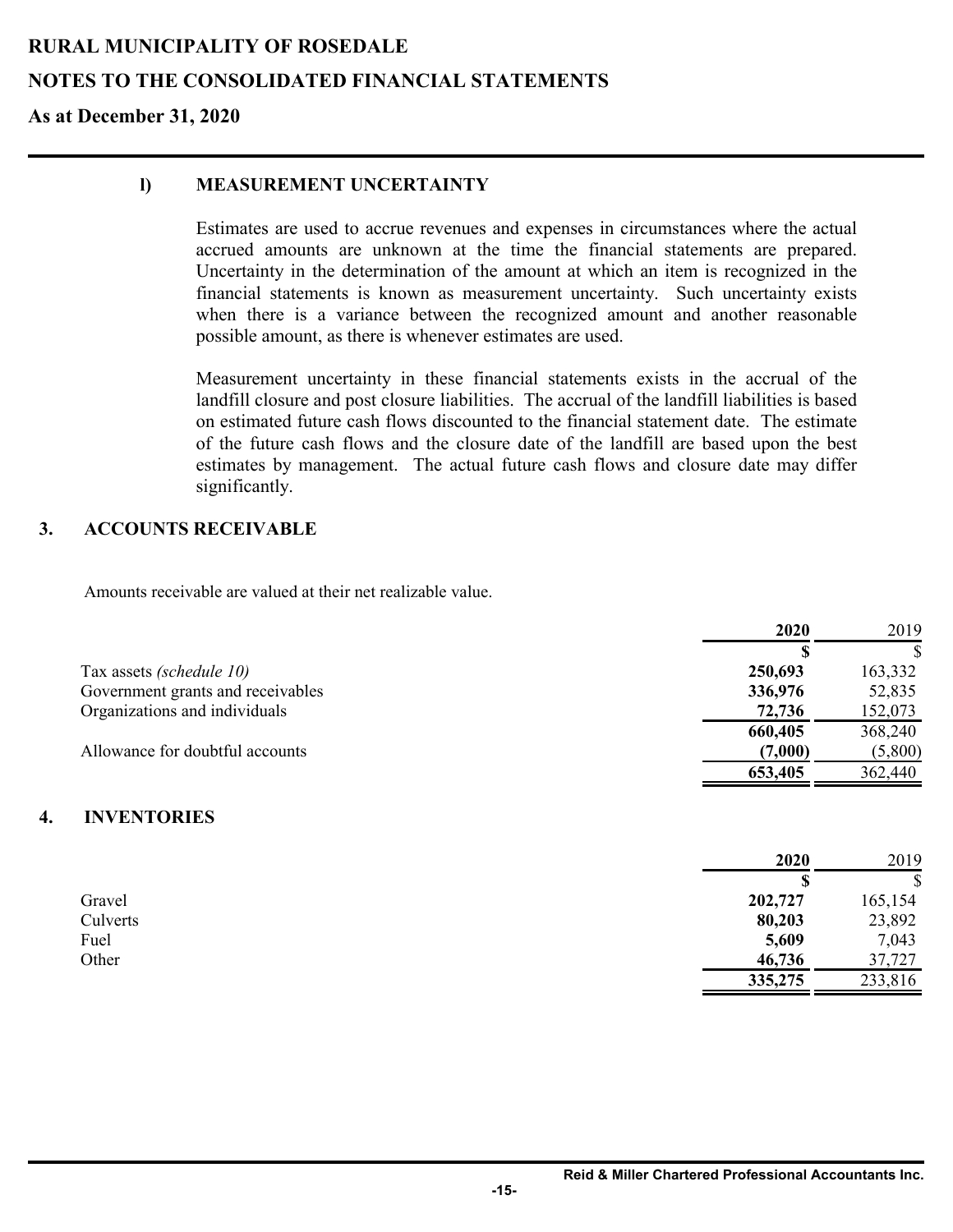# **NOTES TO THE CONSOLIDATED FINANCIAL STATEMENTS**

**As at December 31, 2020**

#### **5. LOANS AND ADVANCES**

|                                                                                  | 2020   | 2019   |
|----------------------------------------------------------------------------------|--------|--------|
|                                                                                  |        |        |
| Loan receivable from the Neepawa and Area Development Corporation Ltd. This loan |        |        |
| bears no interest and there are no specific terms of repayment.                  | 80.915 | 80.915 |
|                                                                                  |        |        |

#### **6. ACCOUNTS PAYABLE AND ACCRUED LIABILITIES**

|                  | 2020    | 2019    |
|------------------|---------|---------|
|                  | S       | \$      |
| Trade payable    | 206,174 | 267,446 |
| Accrued expenses | 22,549  | 43,328  |
| School levies    | 114,772 | 111,115 |
| Deposits         |         | 7,850   |
| Other            | 17,365  | 20,026  |
|                  | 360,860 | 449,765 |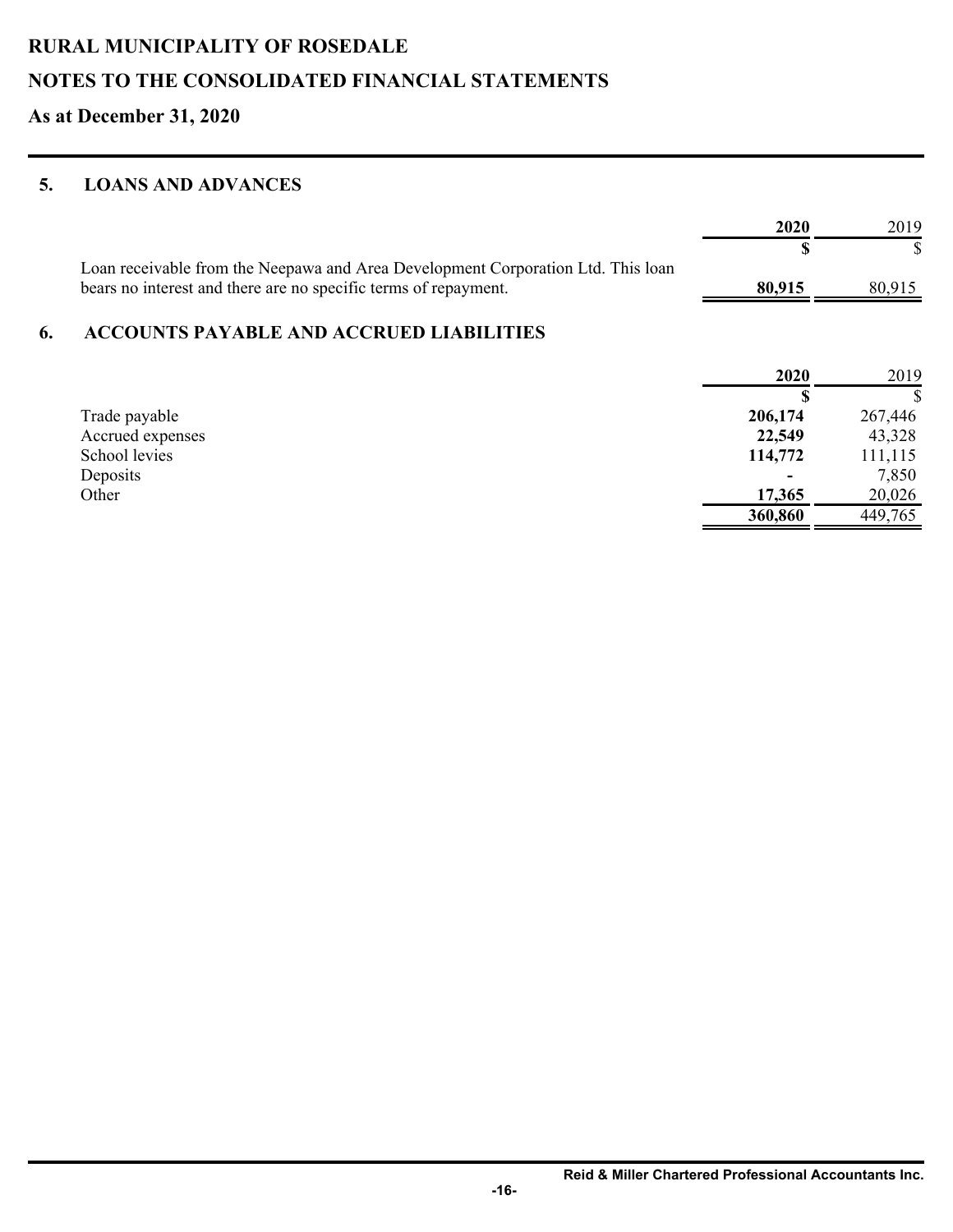# **NOTES TO THE CONSOLIDATED FINANCIAL STATEMENTS**

# **As at December 31, 2020**

# **7. LANDFILL CLOSURE AND POST CLOSURE LIABILITIES**

#### **Operating Landfill Sites:**

The Municipality is currently operating a landfill site. Legislation requires closure and post-closure care of solid waste landfill sites. Closure costs include final covering and landscaping of the landfill and implementation of drainage and gas management plans. Post closure care requirements include cap maintenance, groundwater monitoring, gas management system operations, inspections and annual reports.

Estimated closure and post closure costs are calculated as follows:

| Eden                                          | 2020    | 2019          |
|-----------------------------------------------|---------|---------------|
|                                               | S       | $\mathcal{S}$ |
| Estimated closure and post closure costs      | 84,091  | 84,091        |
| Discount rate applied                         | 6.50%   | 6.50 %        |
| Discounted costs                              | 27,064  | 25,420        |
| Expected year landfill capacity to be reached | 2037    | 2037          |
| Expected end year for post closure care       | N/A     | N/A           |
| Capacity (tonnes):                            |         |               |
| Used to date                                  | 2,383   | 2,310         |
| Remaining                                     | 1,227   | 1,300         |
| Total                                         | 3,610   | 3,610         |
| Percent utilized                              | 66.01 % | 63.99 %       |
| Total                                         | 17,865  | 16,266        |
| Kelwood                                       | 2020    | 2019          |
|                                               | \$      | $\mathcal{S}$ |
| Estimated closure and post closure costs      | 595,870 | 595,870       |
| Discount rate applied                         | 6.50 %  | 6.50 %        |
| Discounted costs                              | 21,165  | 19,873        |
| Expected year landfill capacity to be reached | 2072    | 2072          |
| Expected end year for post closure care       | N/A     | N/A           |
| Capacity (tonnes):                            |         |               |
| Used to date                                  | 9,145   | 8,902         |
| Remaining                                     | 12,664  | 12,907        |
| Total                                         | 21,809  | 21,809        |
| Percent utilized                              | 41.93 % | 40.82 %       |
| Total                                         | 8,875   | 8,112         |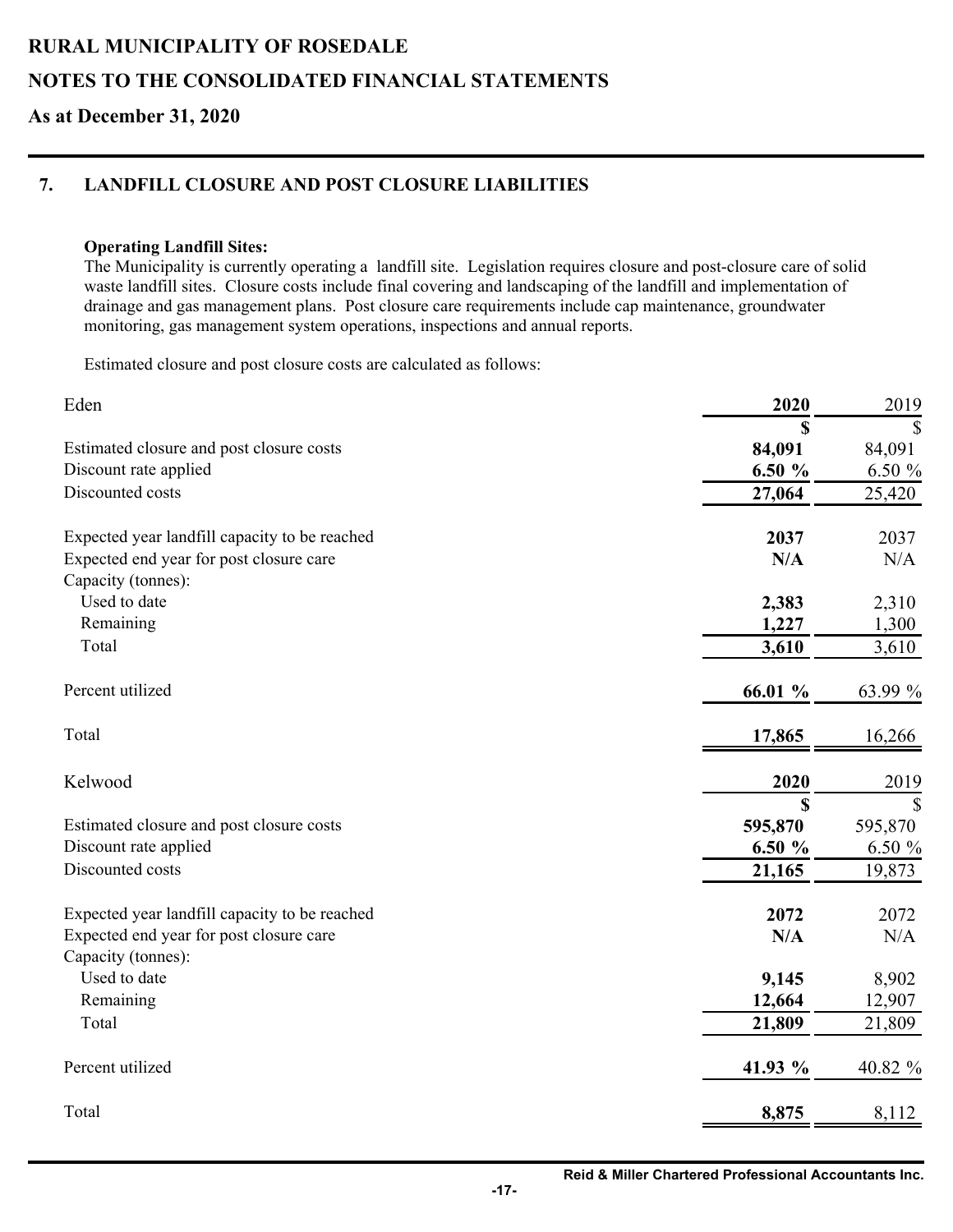# **NOTES TO THE CONSOLIDATED FINANCIAL STATEMENTS**

# **As at December 31, 2020**

#### **8. LONG-TERM DEBT**

|                                                                                                                                                                                                            | 2020    | 2019    |
|------------------------------------------------------------------------------------------------------------------------------------------------------------------------------------------------------------|---------|---------|
|                                                                                                                                                                                                            | \$      | \$      |
| <b>Utility Funds:</b>                                                                                                                                                                                      |         |         |
| Municipal debenture payable in annual instalments of \$10,826 including interest at<br>4.125%, due December 31, 2037<br>Municipal debenture payable in annual instalments of \$6,678 including interest at | 130,435 | 135,664 |
| 3.875%, due December 31, 2027                                                                                                                                                                              | 40,265  | 45,192  |
|                                                                                                                                                                                                            | 170,700 | 180,856 |

Estimated principal repayments for the next five years are as follows:

| 2021 | 10,600 |
|------|--------|
| 2022 | 11,000 |
| 2023 | 11,400 |
| 2024 | 11,900 |
| 2025 | 12,400 |

#### **9. DEBT CHARGES - FRONTAGE**

|                           | 2020   | 2019   |
|---------------------------|--------|--------|
| <b>Purpose and By-law</b> | Levy   | Levv   |
|                           |        |        |
| Rural Water Supply 6-2018 | 10,826 | 10,825 |
| Eden Water Supply 6-2018  | 6,678  | 6,678  |
|                           | 17,504 | 7,503  |

#### **10. RESERVES**

|                                      |             | 2020             |         | 2019    |
|--------------------------------------|-------------|------------------|---------|---------|
| <b>Purpose and By-law</b>            | Assessment  | <b>Mill Rate</b> | Levy    | Levy    |
|                                      |             |                  | S       |         |
| General Reserve                      | 109,918,190 | 0.140            | 15,389  | 15,422  |
| <b>Machinery Replacement Reserve</b> | 109,918,190 | 0.935            | 102,774 | 97,709  |
| <b>Building Reserve</b>              | 109,918,190 | 0.094            | 10,332  | 10,563  |
| <b>Gravel Reserve</b>                | 109,918,190 | 0.450            | 49,463  | 49,435  |
|                                      |             |                  | 177,958 | 173,129 |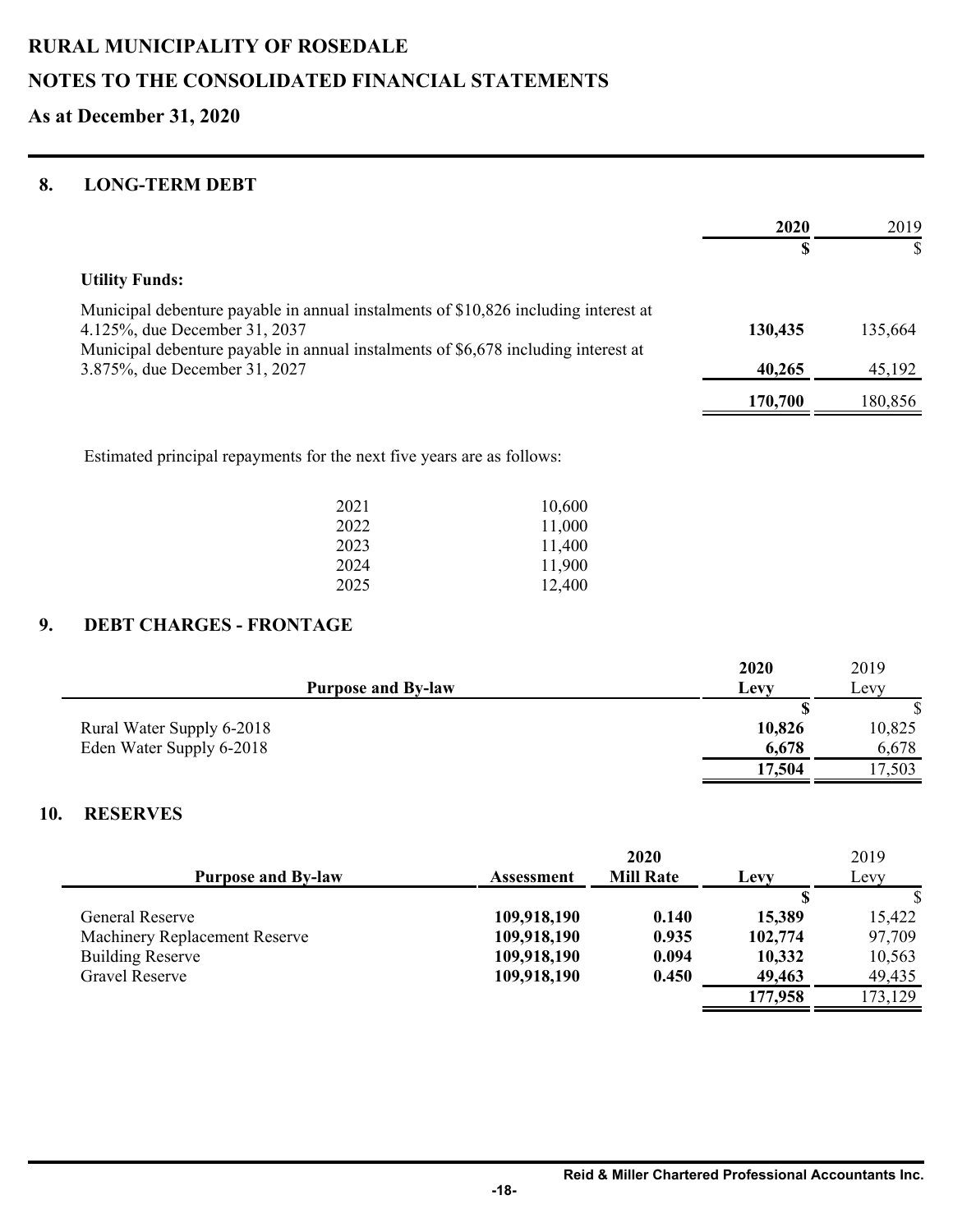# **As at December 31, 2020**

### **11. SPECIAL LEVIES**

|                                     |                   | 2020             |        | 2019   |
|-------------------------------------|-------------------|------------------|--------|--------|
| <b>Purpose and By-law</b>           | <b>Assessment</b> | <b>Mill Rate</b> | Levy   | Levy   |
|                                     |                   |                  |        |        |
| Whitemud Watershed                  | 58,618,600        | 0.451            | 13,962 | 24,992 |
| Inter-Mountain Watershed            | 322,090           | 4.309            | 1,160  |        |
| Assiniboine West Watershed          | 96,850            | 0.432            | 13     |        |
| Turtle River Watershed              |                   |                  |        | 1,078  |
| Little Saskatchewan Watershed       |                   |                  |        | 23     |
| Riding Mountain Hall - Frontage     | 11,344,480        | 0.455            | 5,160  | 5,160  |
| Kelwood Community Centre - Frontage | 6,511,080         | 0.850            | 5,220  | 5,175  |
| Eden Rink                           | 24,135,830        | 0.325            | 7,844  | 7,689  |
|                                     |                   |                  | 33,359 | 44,117 |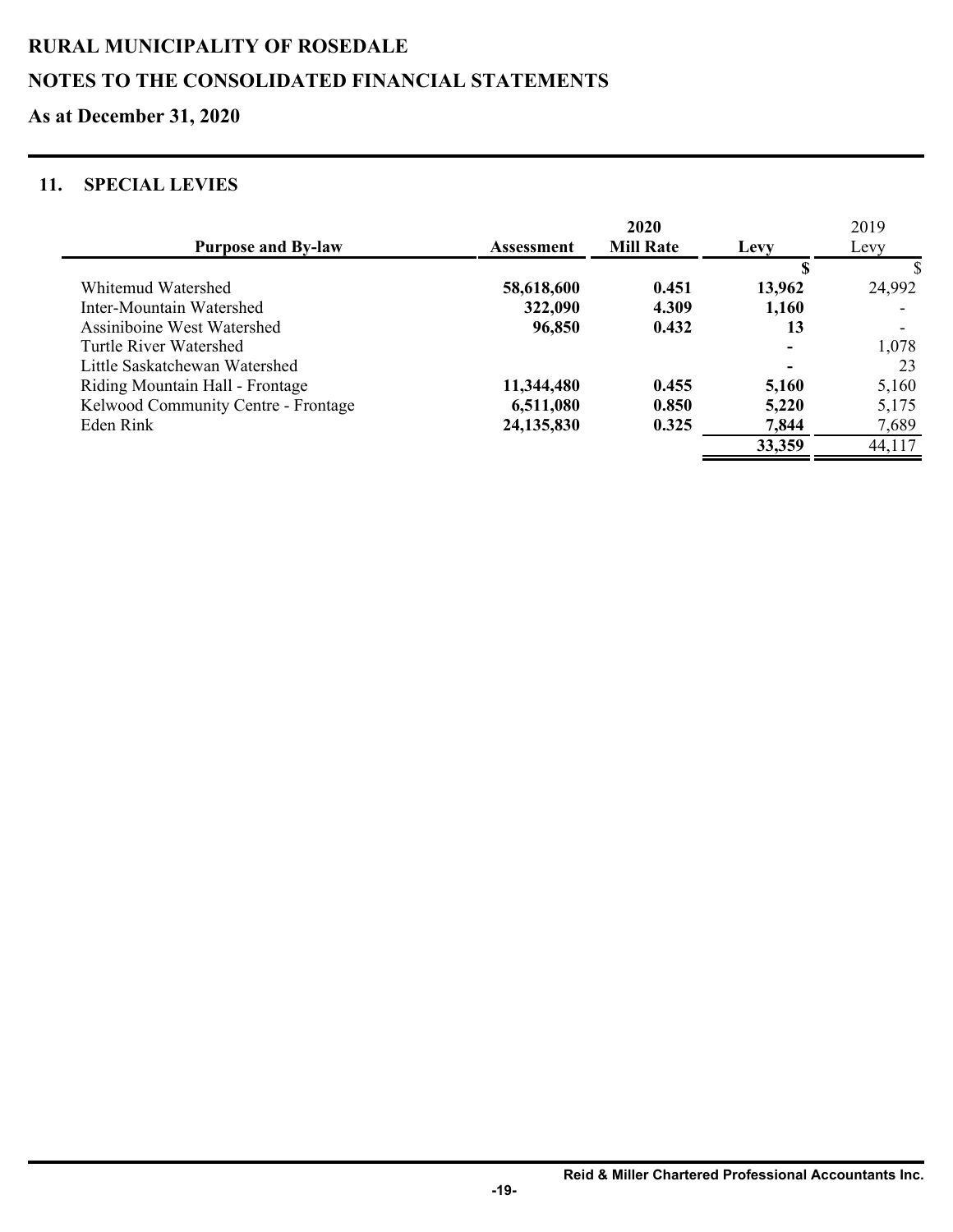**As at December 31, 2020**

#### **12. RETIREMENT BENEFITS**

The majority of the employees of the Municipality are members of the Municipal Employees' Pension Plan (MEPP), which is a multi-employer defined benefit pension plan. MEPP members will receive benefits based on 1.5% of their final average yearly Canada Pension Plan (CPP) earnings times years of service, plus 2% of their final average yearly non-CPP earnings times years of service. The costs of the retirement plan are not allocated to the individual entities within the related group. As a result, individual entities within the related group are not able to identify their share of the underlying assets and liabilities. Therefore, the plan is accounted for as a defined contribution plan in accordance with the requirements of the Canadian Chartered Professional Accountants Handbook section PS3250.

Pension assets consist of investment grade securities. Market and credit risk on these securities are managed by MEPP by placing plan assets in trust and through MEPP investment policy. The pension expense is based on the contribution rate. The MEPP required that employees contribute 8.3% of basic annual earnings up to the CPP ceiling plus 9.5% of basic annual earnings in excess of the CPP ceiling, plus an additional 0.1% of earnings below and in excess of the CPP ceiling from employees that are not members of the Municipal Disability Income Plan. The employers are required to match the employee contributions to the MEPP. Actual contributions to MEPP made during the year by the Municipality on behalf of its employees amounted to \$37,901 (2019 - \$31,593) and are included in the statement of operations.

Subject to the following paragraph, any unfunded liabilities are to be funded by the participating employers. The most recent actuarial valuation as of December 31, 2019 indicated the plan was 99.7% funded on a going concern basis and had an unfunded solvency liability of \$288.8 million. The solvency position of the plan is determined by comparing the plan assets to the actuarial present value of the benefits accrued in respect of credited service up to the valuation date, calculated as if the plan were wound up on December 31, 2019.

In 2010, the Government of Manitoba enacted a regulation which permits sponsors of public sector pension plans, including MEPP, to elect permanent exemption from solvency funding requirements subject to certain conditions stated in the regulation. MEPP has elected permanent exemption from solvency funding requirements. As a result, solvency funding is no longer required by MEPP.

#### **13. FINANCIAL INSTRUMENTS**

The Municipality as part of its operations carries a number of financial instruments. It is management's opinion the Municipality is not exposed to significant interest, currency or credit risk arising from these financial instruments, except as otherwise disclosed. Unless otherwise noted, the fair value of these financial instruments approximates their carrying values.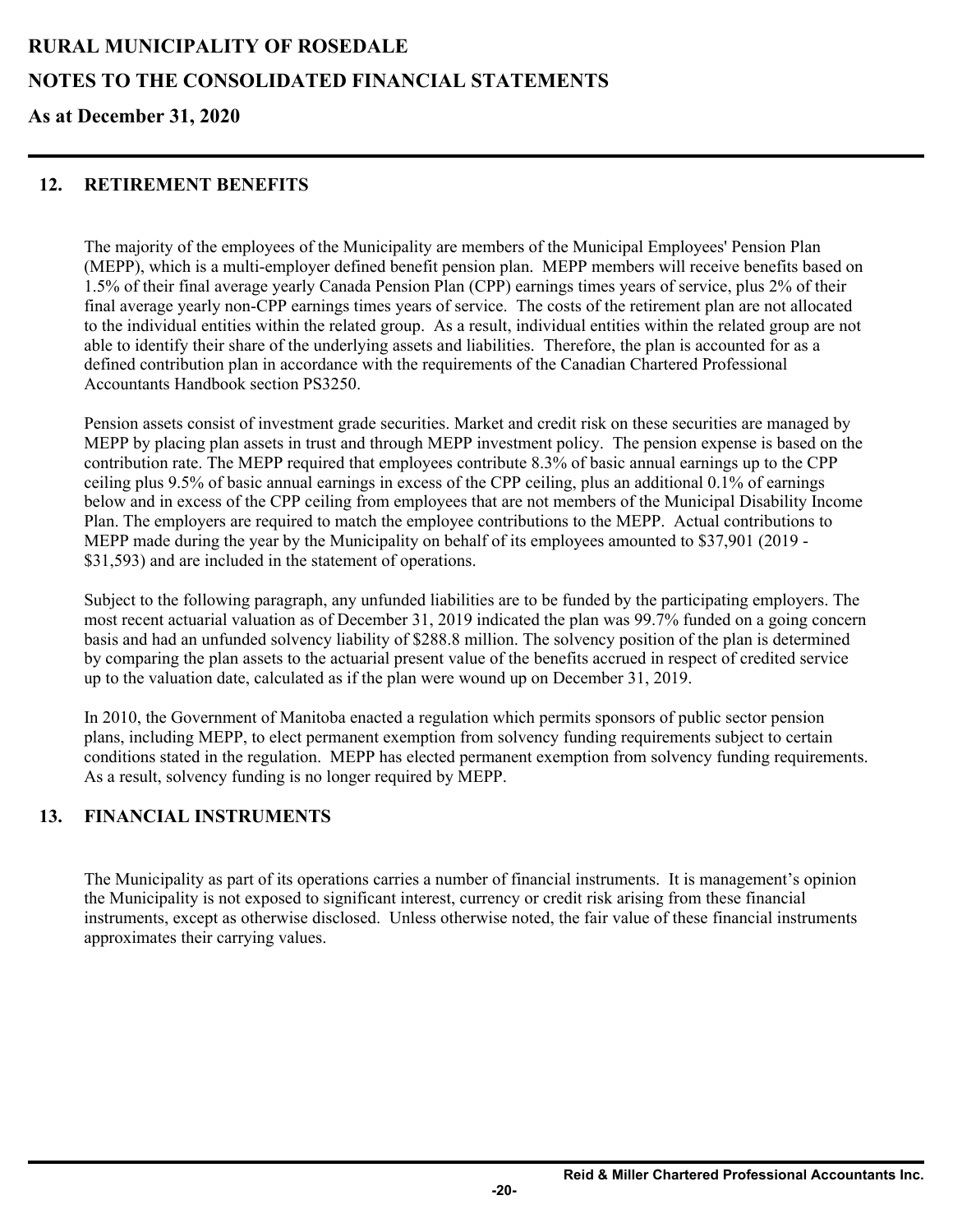#### **As at December 31, 2020**

#### **14. BUDGET**

The financial plan is prepared on a revenue and expenditure basis. For comparative purposes, the Municipality has modified its financial plan to prepare a budget that is consistent with the scope and accounting principles used to report the actual results. The budget figures used in these financial statements have been approved by council.

The reconciliation between the financial plan and the budget figures used in these statements is disclosed in *Schedule 9* - Reconciliation of the Financial Plan to the Budget.

The budget numbers are unaudited and, accordingly, we express no assurance in respect to the budget.

#### **15. SEGMENTED INFORMATION**

The Rural Municipality of Rosedale provides a wide ranges of services to its residents.

Segment information has been provided in *Schedule 4* for the following services:

- General Government
- Protective Services
- Transportation Services
- Environmental Health
- Public Health and Welfare Services
- Regional Planning and Development
- Resources Conservation and Industrial Development
- Recreation and Cultural Services
- Water and Sewer Services

Revenues and expenses represent amounts that are directly attributable to the segment and amounts that are allocated on a reasonable basis. The accounting policies of the segments are consistent with those followed in the preparation of the financial statements as described in the summary of significant accounting policies.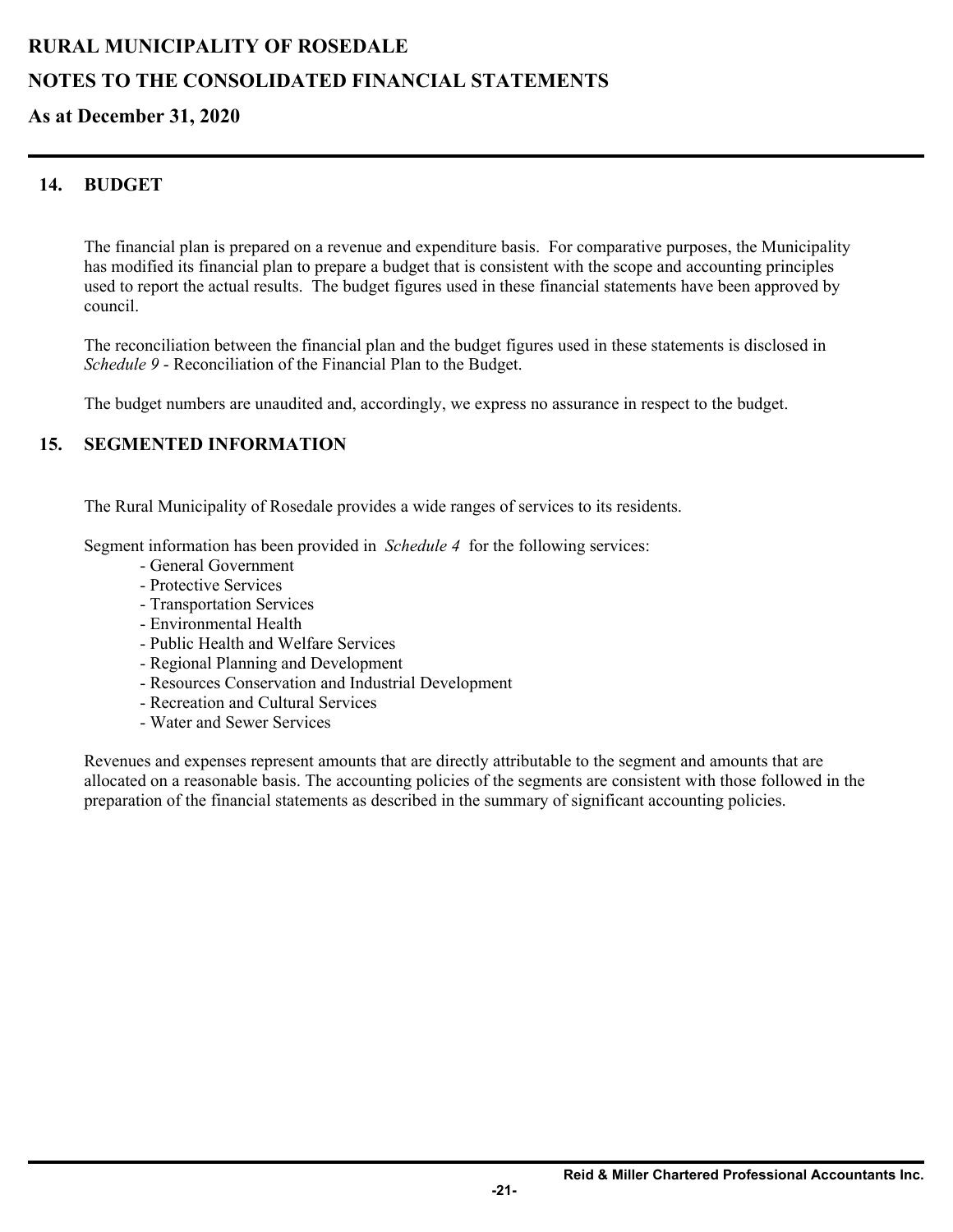### **NOTES TO THE CONSOLIDATED FINANCIAL STATEMENTS**

**As at December 31, 2020**

#### **16. GOVERNMENT PARTNERSHIPS**

The municipality has several partnership agreements for municipal services. The consolidated financial statements include the municipality's proportionate interest, as disclosed in note . The aggregate financial statements of the government partnerships, in condensed summary, are as follows:

|                             | 2020    | 2019    |
|-----------------------------|---------|---------|
|                             | \$      | \$      |
| <b>Financial Position</b>   |         |         |
| <b>Financial Assets</b>     | 309,952 | 234,442 |
| Liabilities                 | 12,782  | 18,708  |
|                             | 297,170 | 215,734 |
| Non-financial Assets        | 5,664   | 1,571   |
| <b>Accumulated Surplus</b>  | 302,834 | 217,305 |
|                             |         |         |
| <b>Result of Operations</b> |         |         |
| Revenue                     | 256,058 | 160,711 |
| Expenses                    | 170,529 | 151,627 |
| <b>Annual Surplus</b>       | 85,529  | 9,084   |

#### **17. ACCUMULATED SURPLUS**

|                                                                              | 2020        | 2019        |
|------------------------------------------------------------------------------|-------------|-------------|
|                                                                              | \$          |             |
| Accumulated surplus consists of the following:                               |             |             |
| General Operating Fund - Nominal Surplus, excluding Tangible Capital Assets  | 624,122     | 776,659     |
| Utility Operating Funds - Nominal Deficit, excluding Tangible Capital Assets | (2,582,060) | (2,633,007) |
| General Operating Tangible Capital Assets, net of related borrowings         | 2,125,875   | 2,069,317   |
| Utility Tangible Capital Assets, net of related borrowings                   | 2,582,060   | 2,633,007   |
| Reserve Funds                                                                | 2,371,070   | 2,062,527   |
| Water and Sewer System                                                       | 2,784,822   | 2,833,381   |
| LUD Surplus                                                                  | 66,823      | 52,966      |
| Accumulated surplus of municipality unconsolidated                           | 7,972,712   | 7,794,850   |
| Accumulated surpluses of consolidated government partnerships                | 85,663      | 63,171      |
| Accumulated Surplus per Statement of Financial Position                      | 8,058,375   | 7,858,021   |

#### **18. TRUST FUNDS**

The Rural Municipality of Rosedale administers the following trusts: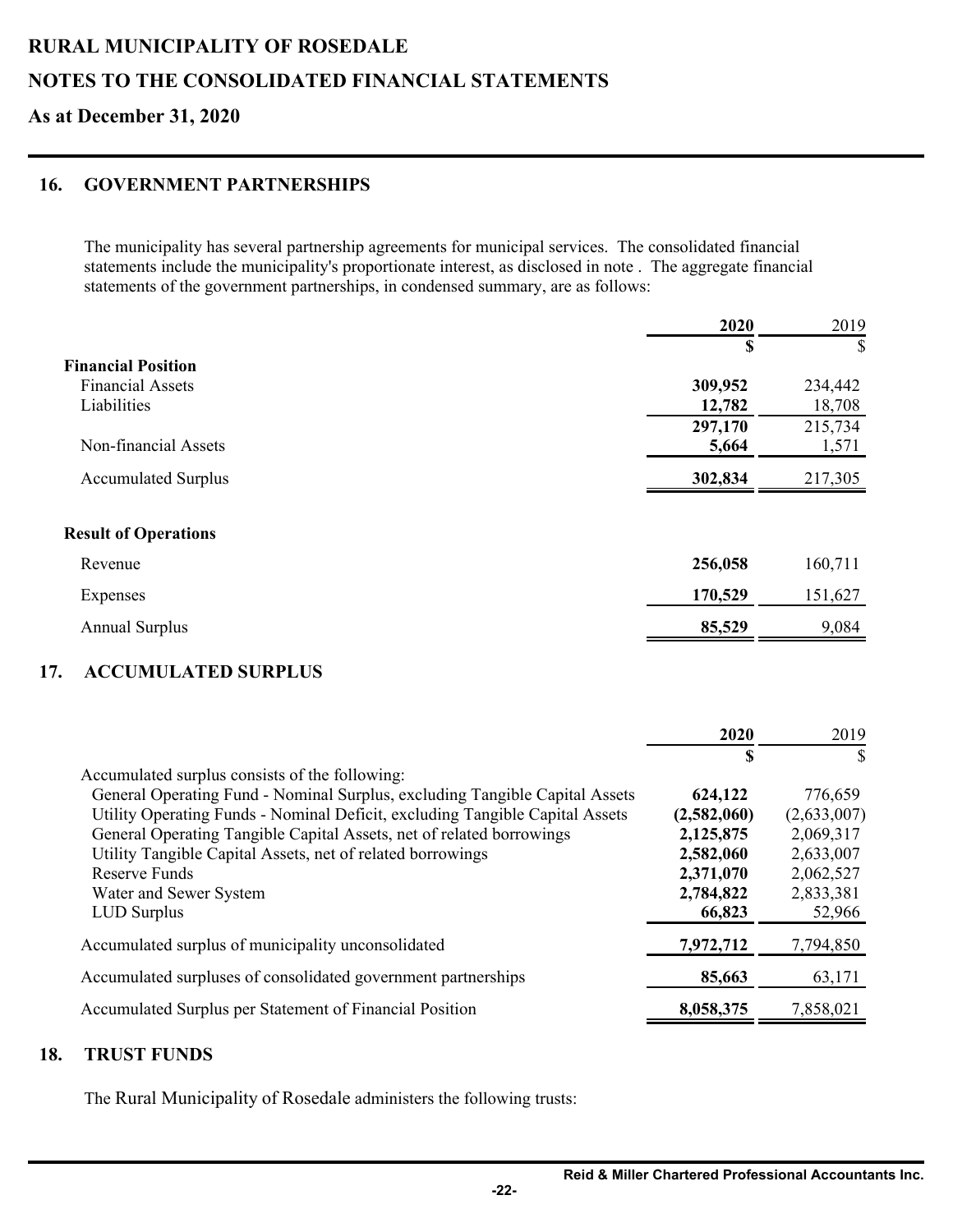### **As at December 31, 2020**

|                                       | Balance,<br>beginning of<br>the year | Excess of<br><b>Disbursements</b> | Receipts over Balance, end of<br>the year |
|---------------------------------------|--------------------------------------|-----------------------------------|-------------------------------------------|
| Kelwood Perpetual Trust               | 5,183                                | 73                                | 5,256                                     |
| Kelwood Maintenance Trust             | 7,283                                | 264                               | 7,547                                     |
| <b>Birnie Cemetery Trust</b>          | 4,722                                | 167                               | 4,889                                     |
| Cairn                                 | 308                                  | 4                                 | 312                                       |
| <b>Riding Mountain Cemetery Trust</b> | 78,096                               | (16, 731)                         | 61,365                                    |
|                                       | 95,592                               | (16, 223)                         | 79,369                                    |

#### **19. PUBLIC SECTOR COMPENSATION DISCLOSURE**

It is a requirement of The *Public Sector Compensation Disclosure Act* that annual public disclosure be made of aggregate compensation paid to members of council, and of individual compensation in an amount in exceeding \$75,000 annually to any member of council, officer or employee of the municipality. For the year ended December 31, 2020:

- (a) Compensation paid to members of council amounted to \$75,600 in aggregate;
- (b) There were no members of council receiving compensation in excess of \$75,000 individually. The breakdown of compensation and expenses paid to members of council are as follows:

| Council Member       | Compensation | Expenses | Total  |
|----------------------|--------------|----------|--------|
| Earl Burton          | 11,450       | 2,464    | 13,914 |
| <b>Bruce Fleger</b>  | 10,150       | 1,545    | 11,695 |
| Ron Kostenchuk       | 10,550       | 2,117    | 12,667 |
| Michael Porrok       | 11,690       | 2,025    | 13,715 |
| Ernest Schure        | 10,950       | 1,647    | 12,597 |
| Robert Scott         | 10,760       | 1,474    | 12,234 |
| <b>Andrew Somers</b> | 10,050       | 1,607    | 11,657 |
|                      | 75,600       | 12,879   | 88,479 |

(c) The following individuals received compensation in excess of \$75,000:

| Name      | 'OS1t1011 | $\sim$ $\sim$ $\sim$ $\sim$ |
|-----------|-----------|-----------------------------|
| Kara S    | $\Delta'$ | 0.947                       |
| Sylvester |           | 77                          |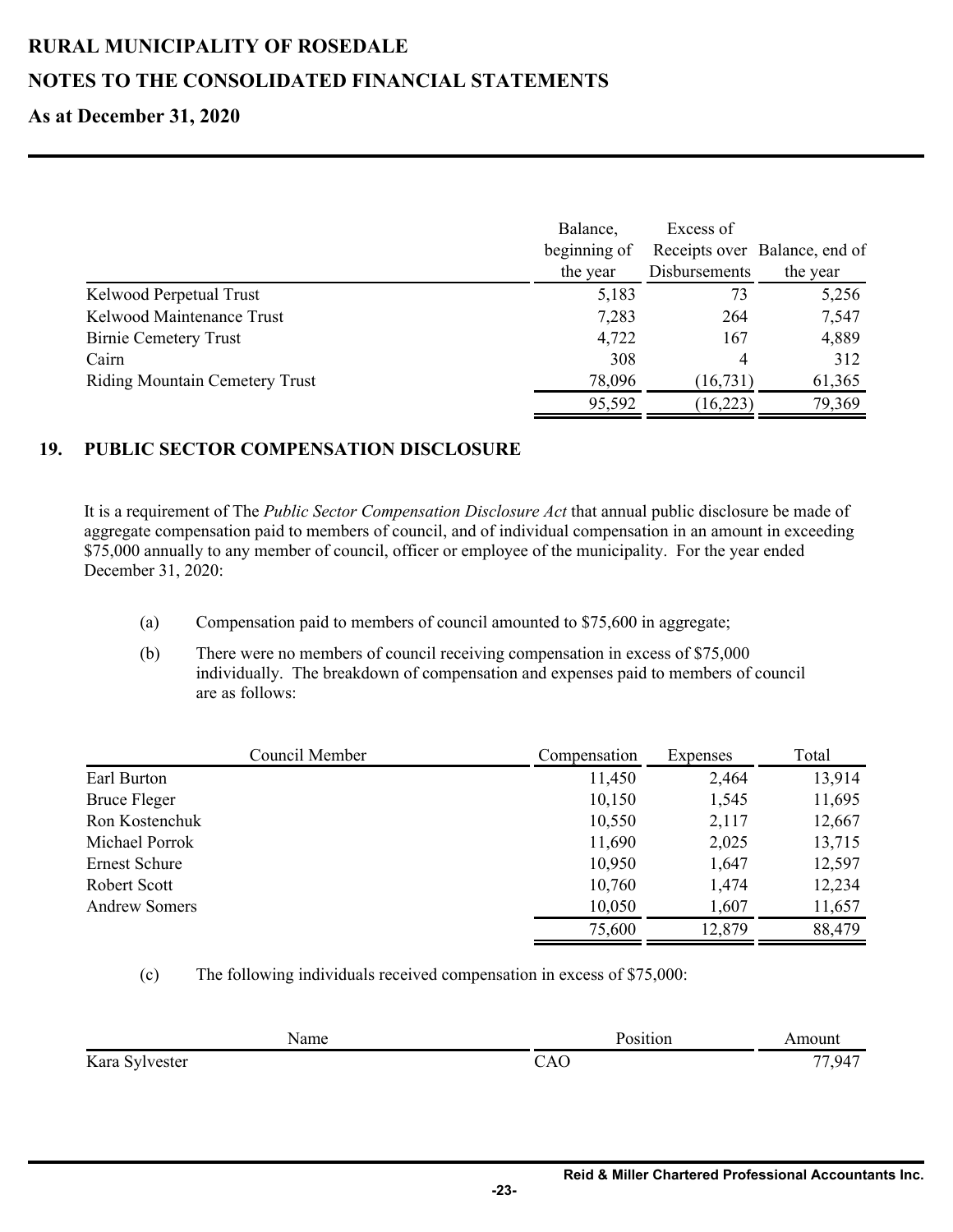### **NOTES TO THE CONSOLIDATED FINANCIAL STATEMENTS**

**As at December 31, 2020**

#### **20. PUBLIC UTILITY BOARD**

The Public Utilities Board (PUB) regulates the rates charged by all water and sewer utilities, except the City of Winnipeg utility and those utilities operated by the Manitoba Water Services Board. PUB has the authority to order any owner of a utility to adopt uniform and prescribed accounting policies. PUB's prescribed accounting policies on tangible capital assets and government transfers do not meet the recommendations of PSAB.

For information purposes, the Municipality has deferred the capital grants it has received in the past for its utilities and amortized them over the useful life of the related tangible capital asset.

No capital grants have been deferred and amortized in these financial statements.

|         | Water Services:        | Unamortized |             |              | Unamortized |
|---------|------------------------|-------------|-------------|--------------|-------------|
|         |                        | Opening     | Additions   | Amortization | Ending      |
|         | Description of Utility | Balance     | During Year | During Year  | Balance     |
| Kelwood |                        | 61,665      | ۰           | 1,233        | 60,432      |
| Eden    |                        | 2,003,538   | ۰           | 40,888       | 1,962,650   |
|         |                        | 2,065,203   | ۰           | 42,121       | 2,023,082   |

#### **21. CHANGES IN WORKING CAPITAL**

|                                                              | 2020       | 2019       |
|--------------------------------------------------------------|------------|------------|
|                                                              |            |            |
| Net changes in non-cash working capital affecting operations |            |            |
| Accounts receivable                                          | (290, 965) | 666,922    |
| Inventories                                                  | (101, 459) | 20,109     |
| Prepaid expenses                                             | (1,430)    | (2,631)    |
| Accounts payable and accrued liabilities                     | (88,905)   | (204, 906) |
| Landfill closure and post closure liabilities                | 2,362      | 2,174      |
|                                                              | (480,397)  | 481,668    |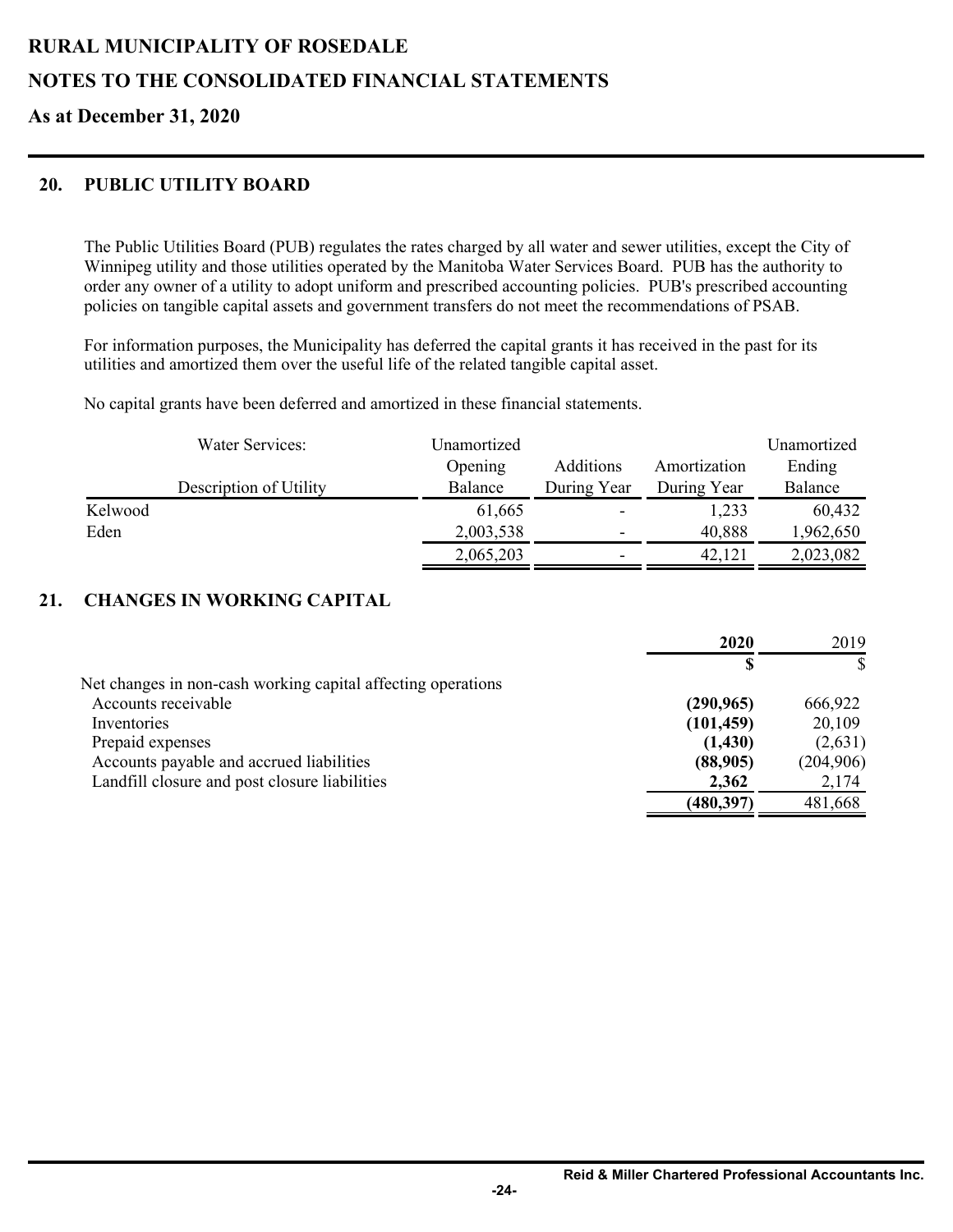# **CONSOLIDATED SCHEDULE OF TANGIBLE CAPITAL ASSETS**

|                                 |                          |                                  |                               |                                            |                       |                       |              |                     | 2020      | 2019      |
|---------------------------------|--------------------------|----------------------------------|-------------------------------|--------------------------------------------|-----------------------|-----------------------|--------------|---------------------|-----------|-----------|
|                                 |                          |                                  | <b>General Capital Assets</b> |                                            |                       | <b>Infrastructure</b> |              |                     | Actual    | Actual    |
|                                 |                          | <b>Land and Buildings and</b>    |                               | Computer                                   |                       | Roads,                |              |                     |           |           |
|                                 | Land                     | Leasehold                        | <b>Vehicles and</b>           |                                            | Hardware Assets under | Streets, and          | Water and    | <b>Assets under</b> |           |           |
|                                 |                          | <b>Improvements Improvements</b> |                               | <b>Equipment and Software Construction</b> |                       | <b>Bridges</b>        | <b>Sewer</b> | Construction        |           |           |
| Cost                            |                          |                                  |                               |                                            |                       |                       |              |                     |           |           |
| Balance, beginning of year      | 185,016                  | 913,755                          | 1,881,954                     | 53,651                                     | 25,389                | 565,856               | 2,965,284    | 146,113             | 6,737,018 | 6,338,713 |
| <b>Asset purchases</b>          | 30,429                   | 59,447                           | 109,213                       | $\overline{\phantom{a}}$                   | (25,389)              | $\blacksquare$        | 146,113      | (146, 113)          | 173,700   | 398,305   |
| Disposals and write downs       |                          |                                  |                               |                                            |                       |                       |              |                     |           |           |
| Balance, end of year            | 215,445                  | 973,202                          | 1,991,167                     | 53,651                                     |                       | 565,856               | 3,111,397    |                     | 6,910,718 | 6,737,018 |
| <b>Accumulated Amortization</b> |                          |                                  |                               |                                            |                       |                       |              |                     |           |           |
| Balance, beginning of year      | 45,369                   | 110,559                          | 807,438                       | 48,722                                     | $\blacksquare$        | 544,216               | 297,534      |                     | 1,853,838 | 1,687,650 |
| Amortization                    | 1,880                    | 7,834                            | 104,873                       | 1,831                                      |                       | 724                   | 61,103       |                     | 178,245   | 166,188   |
| Disposals and write downs       | $\overline{\phantom{0}}$ | $\overline{\phantom{a}}$         | $\blacksquare$                | $\overline{\phantom{a}}$                   |                       |                       |              |                     |           |           |
| Balance, end of year            | 47,249                   | 118,393                          | 912,311                       | 50,553                                     | $\blacksquare$        | 544,940               | 358,637      |                     | 2,032,083 | 1,853,838 |
|                                 |                          |                                  |                               |                                            |                       |                       |              |                     |           |           |
| Net book value                  | 168,196                  | 854,809                          | 1,078,856                     | 3,098                                      |                       | 20,916                | 2,752,760    |                     | 4,878,635 | 4,883,180 |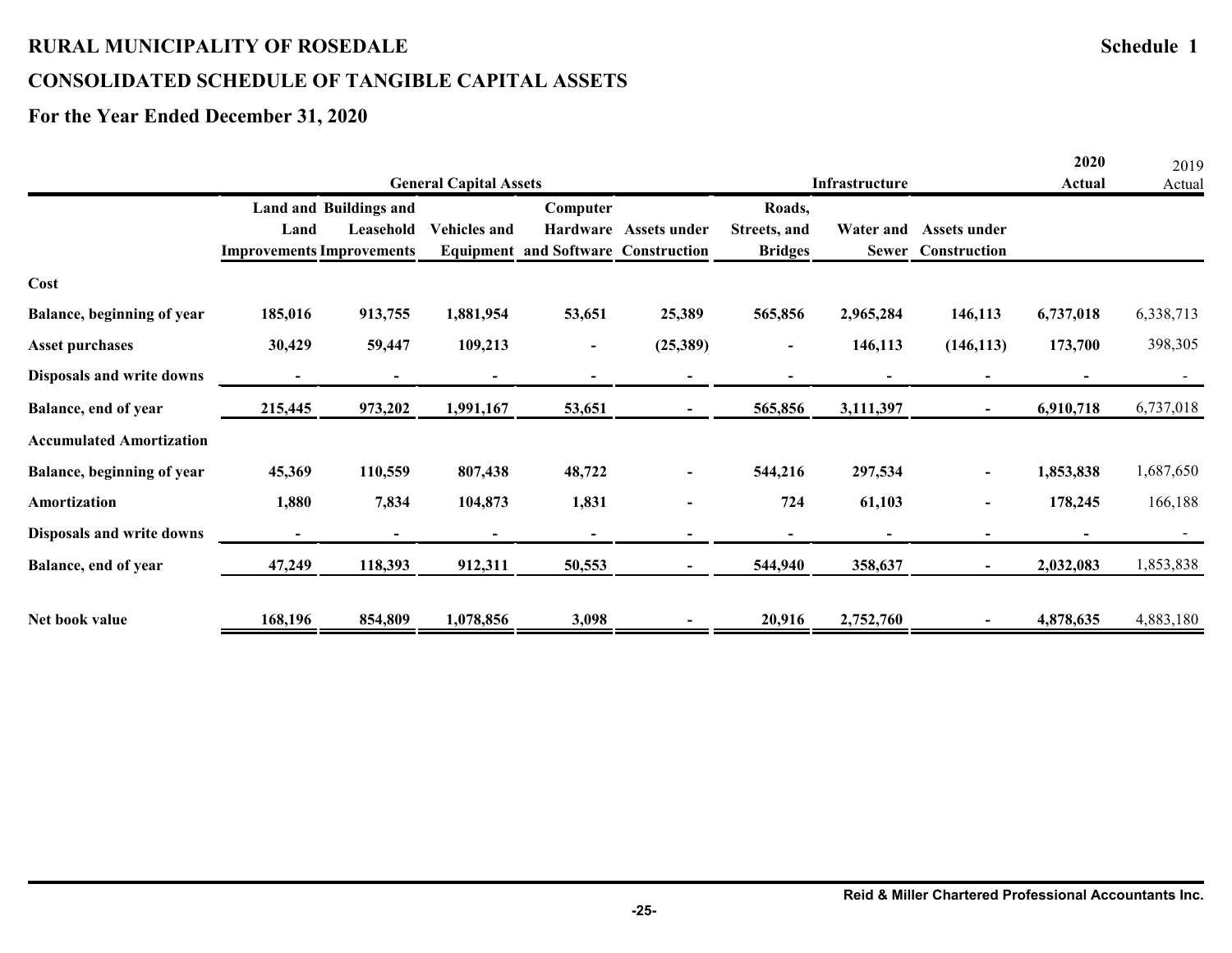# **CONSOLIDATED SCHEDULE OF REVENUES**

|                                      | 2020          | 2020          | 2019      |
|--------------------------------------|---------------|---------------|-----------|
|                                      | <b>Budget</b> | <b>Actual</b> | Actual    |
|                                      | \$            | \$            | \$        |
| <b>PROPERTY TAXES</b>                |               |               |           |
| Municipal taxes levied (schedule 11) | 1,170,825     | 1,170,825     | 1,160,441 |
| Taxes added                          | 20,000        | 9,949         | 22,674    |
|                                      | 1,190,825     | 1,180,774     | 1,183,115 |
| <b>GRANTS IN LIEU OF TAXATION</b>    |               |               |           |
| Federal government                   | 23,604        | 23,604        | 24,270    |
| Provincial government                | 10,261        | 10,261        | 11,073    |
| Provincial government enterprises    | 1,589         | 1,589         | 1,525     |
|                                      | 35,454        | 35,454        | 36,868    |
| <b>USER FEES</b>                     |               |               |           |
| Sales of service                     | 90,000        | 128,808       | 112,660   |
| Sales of goods                       |               | 47,464        | 2,353     |
| Rentals                              | 13,317        | 17,841        | 11,697    |
|                                      | 103,317       | 194,113       | 126,710   |
| <b>GRANTS - PROVINCE OF MANITOBA</b> |               |               |           |
| General assistance payment           | 83,444        | 188,547       | 59,217    |
| <b>VLT</b> revenues                  | 50,000        | 50,000        | 74,228    |
| Conditional grants                   | 10,963        | 111,296       | 191,326   |
|                                      | 144,407       | 349,843       | 324,771   |
| <b>GRANTS - OTHER</b>                |               |               |           |
| Federal government - other           | 89,981        |               |           |
| Other local governments              | 7,381         | 7,381         | 7,239     |
|                                      | 97,362        | 7,381         | 7,239     |
| PERMITS, LICENCES AND FEES           |               |               |           |
| Permits                              | 32,300        | 47,582        | 23,308    |
| Leases                               | 12,622        | 14,059        | 16,048    |
|                                      | 44,922        | 61,641        | 39,356    |
| <b>INVESTMENT REVENUE</b>            |               |               |           |
| Interest                             | 8,675         | 36,598        | 54,510    |
|                                      |               |               |           |
| <b>OTHER REVENUE</b>                 |               |               |           |
| Miscellaneous                        | 98,123        | 69,101        | 119,615   |
| Penalties and interest               | 25,000        | 22,323        | 18,247    |
|                                      | 123,123       | 91,424        | 137,862   |
|                                      |               |               |           |
| <b>WATER AND SEWER</b>               |               |               |           |
| Municipal utilities (schedule 8)     | 132,778       | 142,060       | 262,506   |
|                                      |               |               |           |
|                                      |               |               |           |
| <b>TOTAL REVENUE</b>                 | 1,880,863     | 2,099,288     | 2,172,937 |
|                                      |               |               |           |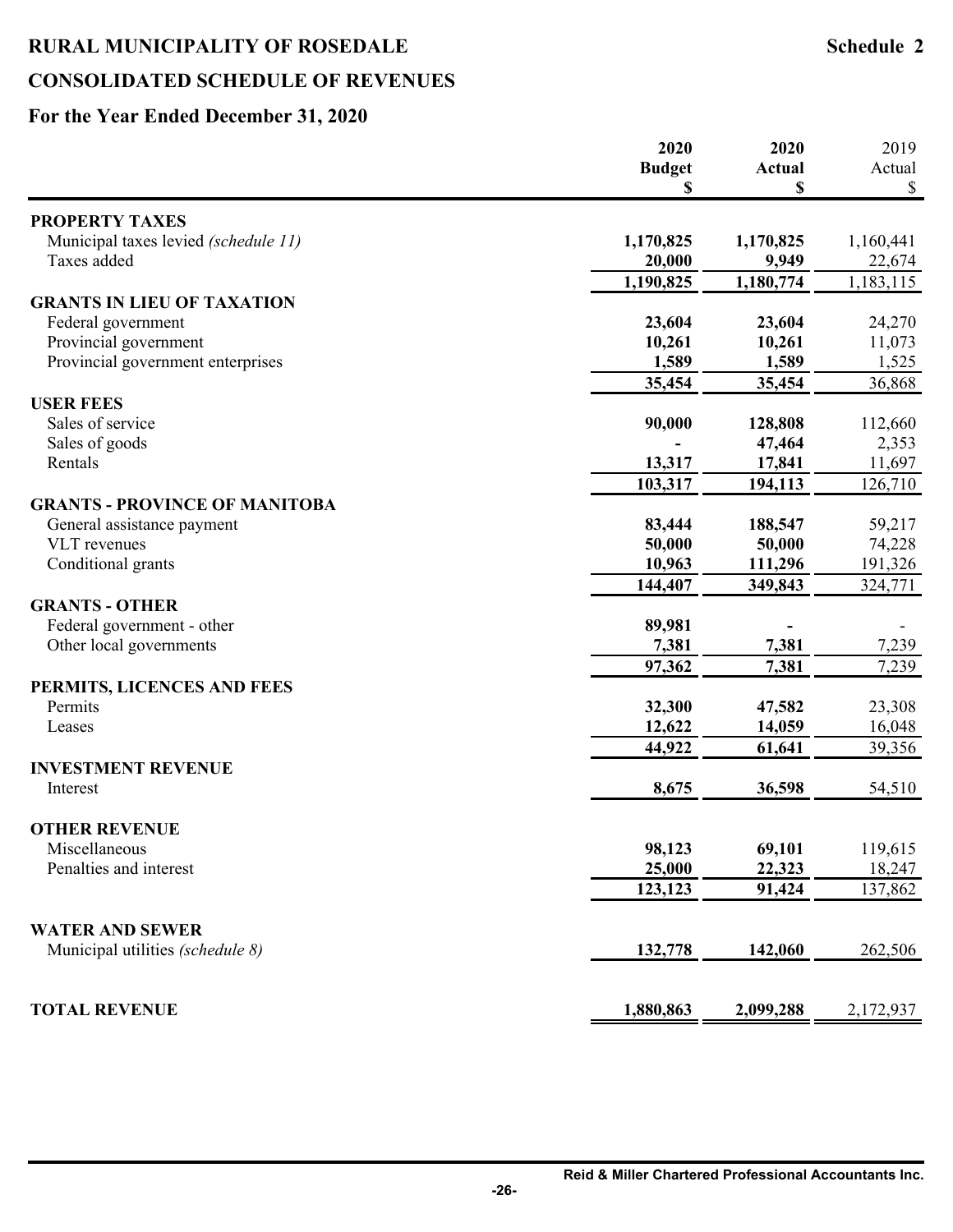# **CONSOLIDATED SCHEDULE OF EXPENSES**

|                                                  | 2020          | 2020          | 2019            |
|--------------------------------------------------|---------------|---------------|-----------------|
|                                                  | <b>Budget</b> | <b>Actual</b> | Actual          |
|                                                  | \$            | \$            | \$              |
| <b>GENERAL GOVERNMENT SERVICES</b>               |               |               |                 |
| Legislative                                      | 72,200        | 62,256        | 71,638          |
| General administrative                           | 386,798       | 435,039       | 353,416         |
|                                                  |               |               |                 |
|                                                  | 458,998       | 497,295       | 425,054         |
| PROTECTIVE SERVICES                              |               |               |                 |
| Police                                           | 9,750         | 8,770         | 9,209           |
| Fire                                             | 56,375        | 51,776        | 45,073          |
| <b>Emergency measures</b>                        | 500           |               | 1,510           |
| Ambulance                                        | 12,900        | 12,237        | 12,021          |
|                                                  | 79,525        | 72,783        | 67,813          |
| <b>TRANSPORTATION SERVICES</b>                   |               |               |                 |
| Road transport                                   |               |               |                 |
| Administration and engineering                   | 14,500        | 20,170        | 19,646          |
| Road and street maintenance                      | 907,425       | 835,565       | 856,189         |
| Bridge, ditches and culvert maintenance          | 5,000         |               |                 |
| Sidewalk and boulevard maintenance               | 8,500         |               |                 |
| <b>Street lighting</b>                           | 17,220        | 20,203        | 16,775          |
| Traffic services                                 | 8,500         | 21,302        | 8,433           |
|                                                  | 961,145       | 897,240       | 901,043         |
|                                                  |               |               |                 |
| <b>ENVIRONMENTAL HEALTH SERVICES</b>             |               |               |                 |
| Waste collection and disposal                    | 112,280       | 110,499       | 119,291         |
| PUBLIC HEALTH AND WELFARE SERVICES               |               |               |                 |
| Public health                                    | 10,000        | 18,701        | 2,933           |
| Medical care                                     | 1,000         |               |                 |
| Social assistance                                | 2,800         | 2,774         | 2,774           |
| Other                                            | 1,000         |               | 2,400           |
|                                                  | 14,800        | 21,475        | 8,107           |
|                                                  |               |               |                 |
| REGIONAL PLANNING AND DEVELOPMENT                |               |               |                 |
| Planning and zoning                              | 49,719        | 43,577        | 36,941          |
| Other                                            | 3,600         | 929           |                 |
|                                                  | 53,319        | 44,506        | 36,941          |
| RESOURCE CONSERVATION AND INDUSTRIAL DEVELOPMENT |               |               |                 |
| Veterinary services                              | 6,240         | 6,240         |                 |
| Water resources and conservation                 | 27,241        | 27,241        | 6,240<br>26,755 |
|                                                  |               |               |                 |
|                                                  | 33,481        | 33,481        | 32,995          |
| RECREATION AND CULTURAL SERVICES                 |               |               |                 |
| Community centers and halls                      | 13,250        | 12,596        | 6,388           |
| Skating and curling rinks                        | 4,650         | 8,689         | 29,945          |
| Parks and playgrounds                            | 4,465         | 1,075         | 920             |
| Other recreational facilities                    | 750           |               | 832             |
| Other cultural facilities                        | 13,610        | 13,669        | 11,848          |
|                                                  | 36,725        | 36,029        | 49,933          |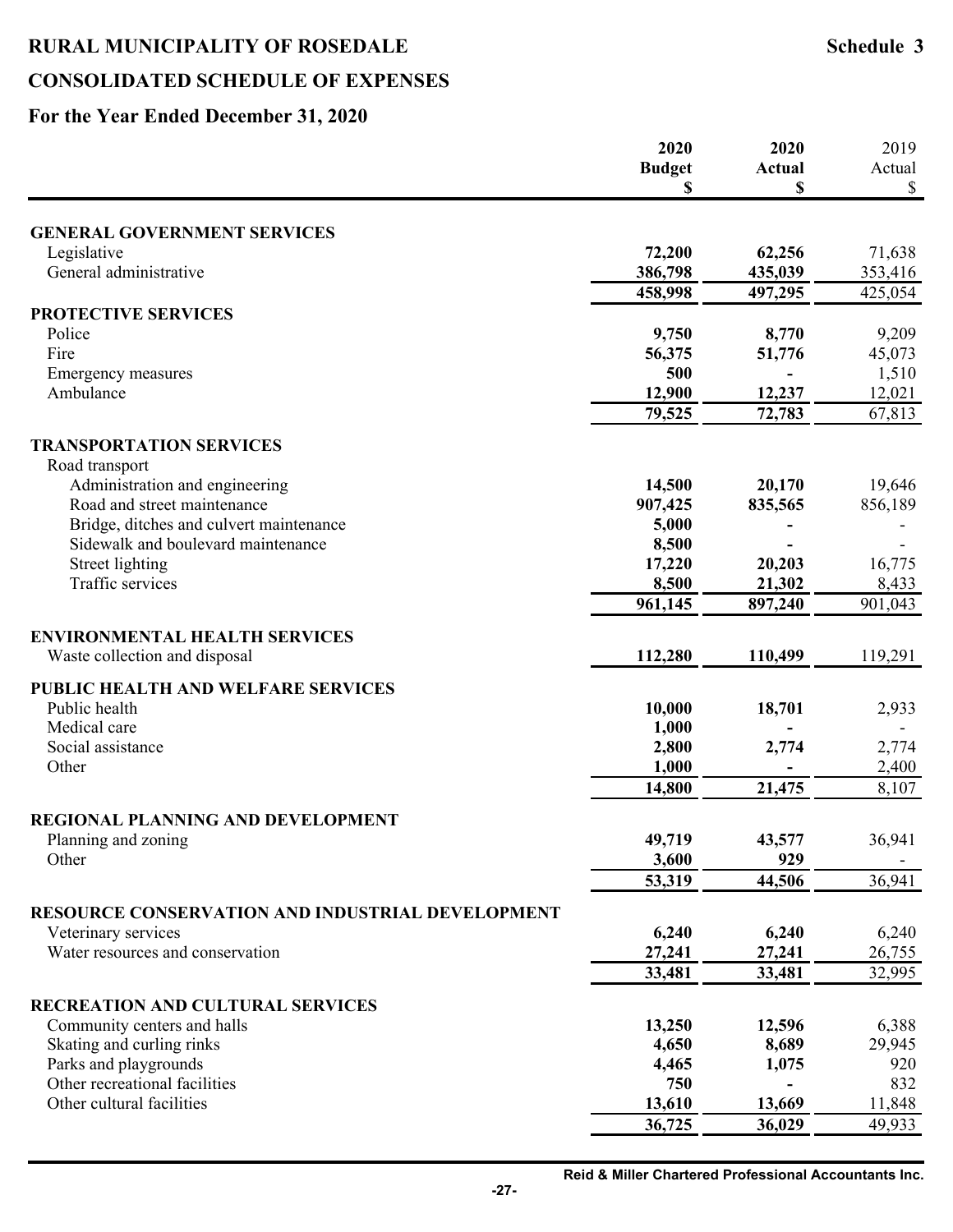# **RURAL MUNICIPALITY OF ROSEDALE Schedule 3 CONSOLIDATED SCHEDULE OF EXPENSES**

|                                                            | 2020<br><b>Budget</b> | 2020<br>Actual | 2019<br>Actual |
|------------------------------------------------------------|-----------------------|----------------|----------------|
| <b>WATER AND SEWER</b><br>Municipal utilities (schedule 8) | 176,475               | 185,626        | 195,556        |
| <b>TOTAL EXPENSES</b>                                      | 1,926,748             | 1,898,934      | 1,836,733      |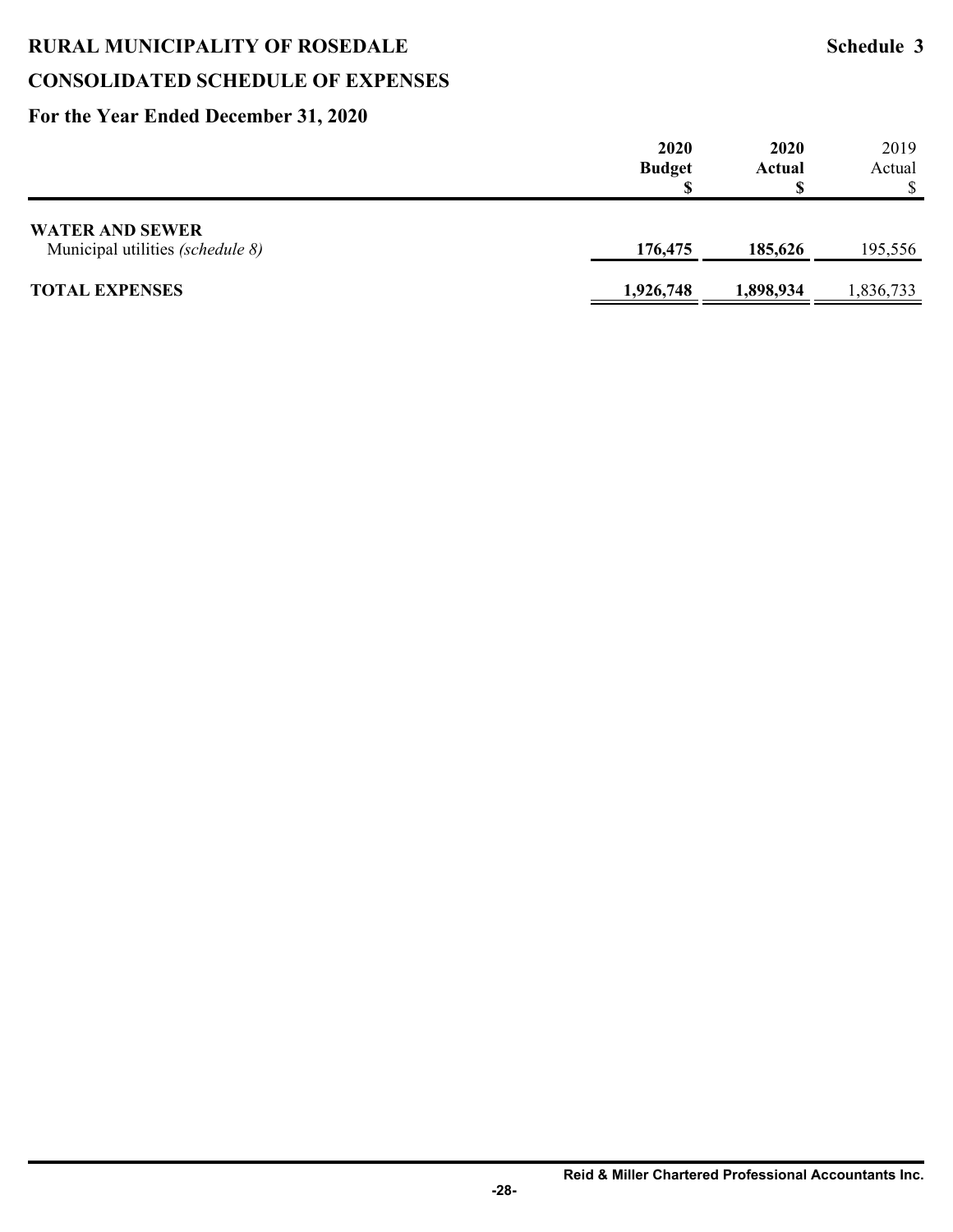### **CONSOLIDATED SCHEDULE OF OPERATIONS BY PROGRAM**

#### **For the Year Ended December 31, 2020**

|                                  | General<br>Government* |            |            | Protective<br><b>Transportation</b><br><b>Services</b><br><b>Services</b> |            | <b>Environmental Health</b><br><b>Services</b> |            | <b>Public Health and</b><br><b>Welfare Services</b> |            |            |
|----------------------------------|------------------------|------------|------------|---------------------------------------------------------------------------|------------|------------------------------------------------|------------|-----------------------------------------------------|------------|------------|
|                                  | 2020<br>\$             | 2019<br>\$ | 2020<br>\$ | 2019<br>\$                                                                | 2020<br>\$ | 2019<br>\$                                     | 2020<br>\$ | 2019<br>$\mathcal{S}$                               | 2020<br>\$ | 2019<br>\$ |
| <b>REVENUE</b>                   |                        |            |            |                                                                           |            |                                                |            |                                                     |            |            |
| Property taxes                   | 1,180,774              | 1,183,115  |            |                                                                           |            |                                                |            |                                                     |            |            |
| Grants in lieu of taxation       | 35,454                 | 36,868     |            |                                                                           |            |                                                |            |                                                     |            |            |
| User fees                        | 124,667                | 73,473     | 2,978      |                                                                           | 12,076     | 7,607                                          | 5,932      | 8,155                                               | 1,200      | 1,800      |
| Grants - Province of Manitoba    | 349,843                | 324,771    |            |                                                                           |            |                                                |            |                                                     |            |            |
| Grants - Other                   |                        |            |            |                                                                           |            |                                                |            |                                                     |            |            |
| Permits, licences and fees       | 19,571                 | 16,598     |            |                                                                           |            |                                                |            |                                                     |            |            |
| Investment revenue               | 36,135                 | 53,931     |            |                                                                           |            |                                                |            |                                                     |            |            |
| Other revenue                    | 91,153                 | 137,627    |            |                                                                           |            |                                                |            |                                                     |            |            |
| Water and sewer                  | 132,475                | 130,639    | 925        | 125,395                                                                   | 5,000      |                                                | 1,857      | 1,558                                               |            |            |
| Total revenue                    | 1,970,072              | 1,957,022  | 3,903      | 125,395                                                                   | 17,076     | 7,607                                          | 7,789      | 9,713                                               | 1,200      | 1,800      |
| <b>EXPENSES</b>                  |                        |            |            |                                                                           |            |                                                |            |                                                     |            |            |
| Personnel services               | 221,733                | 218,604    | 8,711      | 15,702                                                                    | 354,756    | 291,955                                        | 68,681     | 70,676                                              | 18,701     | 8,107      |
| Contract services                | 68,970                 | 30,824     | 19,896     | 20,707                                                                    | 11,900     | 13,811                                         | 6,562      | 6,024                                               | 2,774      |            |
| Utilities                        | 4,156                  | 4,004      | 11,368     | 12,526                                                                    | 25,156     | 20,754                                         | 1,732      | 2,418                                               |            |            |
| Maintenance materials & supplies | 125,776                | 123,167    | 21,961     | 8,032                                                                     | 405,557    | 482,497                                        | 31,164     | 38,509                                              |            |            |
| Grants & contributions           | 56,024                 | 41,253     |            |                                                                           |            |                                                |            |                                                     |            |            |
| Amortization                     | 3,634                  | 3,198      | 10,847     | 10,846                                                                    | 99,871     | 92,026                                         | 2,360      | 1,664                                               |            |            |
| Interest on long term debt       |                        | 517        |            |                                                                           |            |                                                |            |                                                     |            |            |
| Other operating expense          | 8,316                  | 3,219      |            |                                                                           |            |                                                |            |                                                     |            |            |
| Other operating expense          | 8,686                  | 268        |            |                                                                           |            |                                                |            |                                                     |            |            |
| Total expenses                   | 497,295                | 425,054    | 72,783     | 67,813                                                                    | 897,240    | 901,043                                        | 110,499    | 119,291                                             | 21,475     | 8,107      |
| <b>SURPLUS (DEFICIT)</b>         | 1,472,777              | 1,531,968  | (68, 880)  | 57,582                                                                    | (880, 164) | (893, 436)                                     | (102, 710) | (109, 578)                                          | (20, 275)  | (6, 307)   |

\* The general government category includes revenues and expenses that cannot be attributed to a particular sector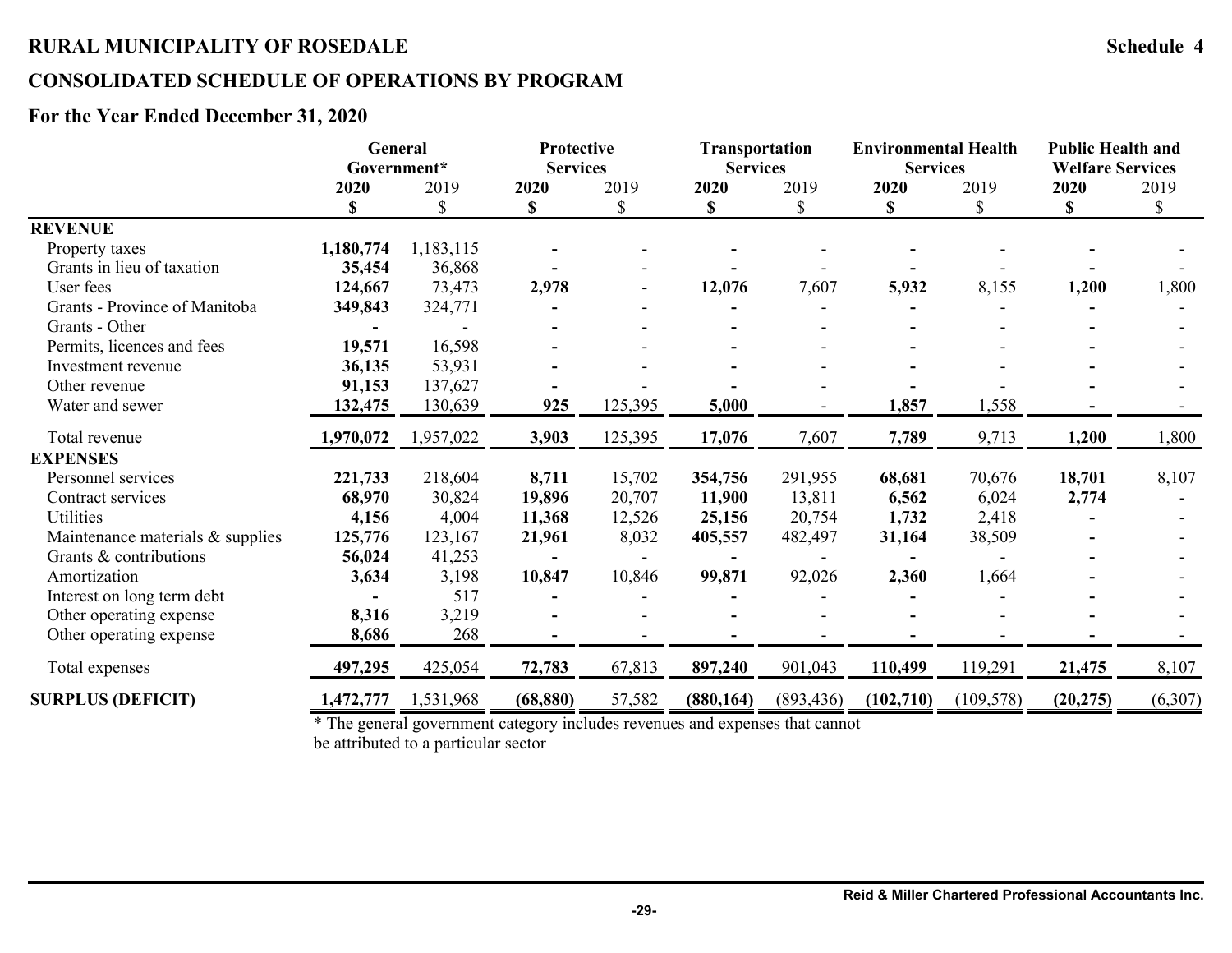### **CONSOLIDATED SCHEDULE OF OPERATIONS BY PROGRAM**

#### **For the Year Ended December 31, 2020**

|                                  | <b>Regional Planning</b> |          | <b>Resource Conservation</b><br>and Industrial Dev |          | <b>Recreation and</b>    |                          | <b>Water and</b>      |         |           |              |
|----------------------------------|--------------------------|----------|----------------------------------------------------|----------|--------------------------|--------------------------|-----------------------|---------|-----------|--------------|
|                                  | and Development          |          |                                                    |          | <b>Cultural Services</b> |                          | <b>Sewer Services</b> |         |           | <b>Total</b> |
|                                  | 2020                     | 2019     | 2020                                               | 2019     | 2020                     | 2019                     | 2020                  | 2019    | 2020      | 2019         |
|                                  | \$                       | \$       | \$                                                 | \$       | \$                       | \$                       | \$                    | \$      | \$        | \$           |
| <b>REVENUE</b>                   |                          |          |                                                    |          |                          |                          |                       |         |           |              |
| Property taxes                   |                          |          |                                                    |          |                          |                          |                       |         | 1,180,774 | 1,183,115    |
| Grants in lieu of taxation       |                          |          |                                                    |          |                          |                          |                       |         | 35,454    | 36,868       |
| User fees                        |                          |          |                                                    |          | 47,260                   | 35,675                   |                       |         | 194,113   | 126,710      |
| Grants - Province of Manitoba    |                          |          |                                                    |          |                          |                          |                       |         | 349,843   | 324,771      |
| Grants - Other                   | 7,381                    | 7,239    |                                                    |          |                          |                          |                       |         | 7,381     | 7,239        |
| Permits, licences and fees       | 42,070                   | 22,758   |                                                    |          |                          |                          |                       |         | 61,641    | 39,356       |
| Investment revenue               | 463                      | 579      |                                                    |          |                          |                          |                       |         | 36,598    | 54,510       |
| Other revenue                    | 271                      | 235      |                                                    |          |                          |                          |                       |         | 91,424    | 137,862      |
| Water and sewer                  |                          |          |                                                    |          |                          |                          | 142,060               | 262,506 | 142,060   | 262,506      |
| Total revenue                    | 50,185                   | 30,811   |                                                    |          | 47,260                   | 35,675                   | 142,060               | 262,506 | 2,099,288 | 2,172,937    |
| <b>EXPENSES</b>                  |                          |          |                                                    |          |                          |                          |                       |         |           |              |
| Personnel services               | 29,586                   | 25,447   | 33,481                                             | 32,995   | 6,660                    | 2,467                    | 2,958                 | 4,448   | 745,267   | 670,401      |
| Contract services                | 430                      | 429      |                                                    |          | 1,803                    | 1,648                    | 110,644               | 121,312 | 222,979   | 194,755      |
| <b>Utilities</b>                 | 871                      | 724      |                                                    |          | 18,400                   | 15,121                   |                       |         | 61,683    | 55,547       |
| Maintenance materials & supplies | 4,952                    | 4,297    |                                                    |          | 8,928                    | 30,460                   |                       |         | 598,338   | 686,962      |
| Grants & contributions           | 8,475                    | 6,007    |                                                    |          |                          | $\overline{\phantom{a}}$ |                       |         | 64,499    | 47,260       |
| Amortization                     | 192                      | 37       |                                                    |          | 238                      | 237                      | 61,103                | 58,180  | 178,245   | 166,188      |
| Interest on long term debt       |                          |          |                                                    |          |                          | $\overline{\phantom{a}}$ | 7,347                 | 7,738   | 7,347     | 8,255        |
| Other operating expense          |                          |          |                                                    |          |                          |                          | 3,574                 | 3,878   | 11,890    | 7,097        |
| Other operating expense          |                          |          |                                                    |          |                          |                          |                       |         | 8,686     | 268          |
| Total expenses                   | 44,506                   | 36,941   | 33,481                                             | 32,995   | 36,029                   | 49,933                   | 185,626               | 195,556 | 1,898,934 | 1,836,733    |
| <b>SURPLUS (DEFICIT)</b>         | 5,679                    | (6, 130) | (33, 481)                                          | (32,995) | 11,231                   | (14,258)                 | (43, 566)             | 66,950  | 200,354   | 336,204      |

\* The general government category includes revenues and expenses that cannot be attributed to a particular sector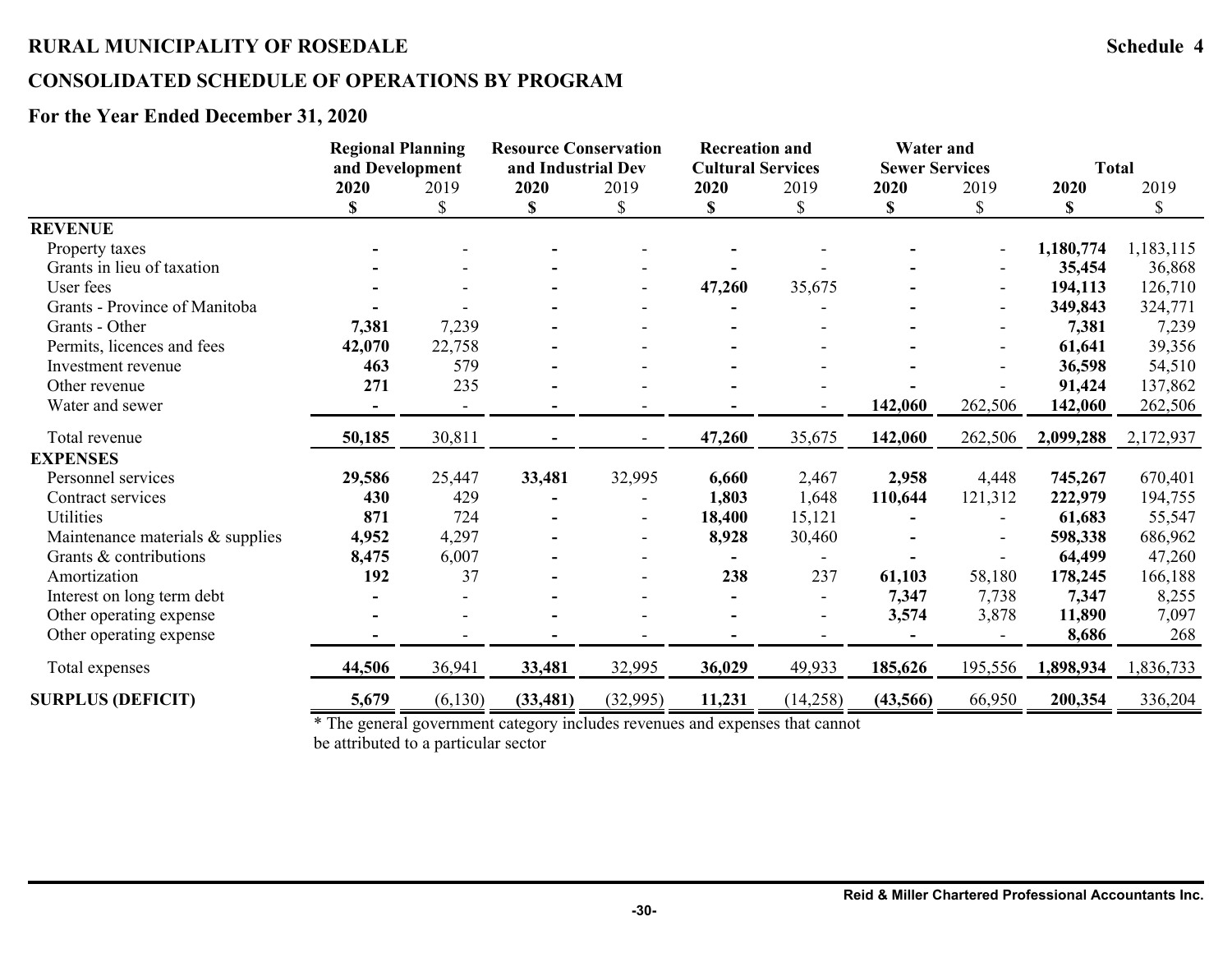# **CONSOLIDATED DETAILS AND RECONCILIATION TO CORE GOVERNMENT RESULTS**

|                                  |           | Government             |                     |                          |              |           |
|----------------------------------|-----------|------------------------|---------------------|--------------------------|--------------|-----------|
|                                  |           | <b>Core Government</b> | <b>Partnerships</b> |                          | <b>Total</b> |           |
|                                  | 2020      | 2019                   | 2020                | 2019                     | 2020         | 2019      |
|                                  | \$        | \$                     | \$                  | \$                       | \$           | \$        |
| <b>REVENUE</b>                   |           |                        |                     |                          |              |           |
| Property taxes                   | 1,180,774 | 1,183,115              |                     |                          | 1,180,774    | 1,183,115 |
| Grants in lieu of taxation       | 35,454    | 36,868                 |                     | $\blacksquare$           | 35,454       | 36,868    |
| User fees                        | 176,422   | 115,143                | 17,691              | 11,567                   | 194,113      | 126,710   |
| Grants - Province of Manitoba    | 349,843   | 324,771                |                     |                          | 349,843      | 324,771   |
| Grants - Other                   |           |                        | 7,381               | 7,239                    | 7,381        | 7,239     |
| Permits, licences and fees       | 19,571    | 16,598                 | 42,070              | 22,758                   | 61,641       | 39,356    |
| Investment revenue               | 35,571    | 53,134                 | 1,027               | 1,376                    | 36,598       | 54,510    |
| Other revenue                    | 91,153    | 137,627                | 271                 | 235                      | 91,424       | 137,862   |
| Water and sewer                  | 142,060   | 262,506                |                     | $\overline{\phantom{a}}$ | 142,060      | 262,506   |
| Total revenue                    | 2,030,848 | 2,129,762              | 68,440              | 43,175                   | 2,099,288    | 2,172,937 |
| <b>EXPENSES</b>                  |           |                        |                     |                          |              |           |
| Personnel services               | 713,214   | 642,487                | 32,053              | 27,914                   | 745,267      | 670,401   |
| Contract services                | 220,746   | 192,678                | 2,233               | 2,077                    | 222,979      | 194,755   |
| Utilities                        | 55,936    | 50,581                 | 5,747               | 4,966                    | 61,683       | 55,547    |
| Maintenance materials & supplies | 589,792   | 679,174                | 8,546               | 7,788                    | 598,338      | 686,962   |
| Grants & contributions           | 67,324    | 49,263                 | (2,825)             | (2,003)                  | 64,499       | 47,260    |
| Amortization                     | 178,053   | 166,151                | 192                 | 37                       | 178,245      | 166,188   |
| Interest on long term debt       | 7,347     | 8,255                  |                     | $\blacksquare$           | 7,347        | 8,255     |
| Other operating expense          | 11,890    | 7,097                  |                     | $\overline{\phantom{a}}$ | 11,890       | 7,097     |
| Other operating expense          | 8,686     | 268                    |                     |                          | 8,686        | 268       |
| Total expenses                   | 1,852,988 | 1,795,954              | 45,946              | 40,779                   | 1,898,934    | 1,836,733 |
| <b>SURPLUS (DEFICIT)</b>         | 177,860   | 333,808                | 22,494              | 2,396                    | 200,354      | 336,204   |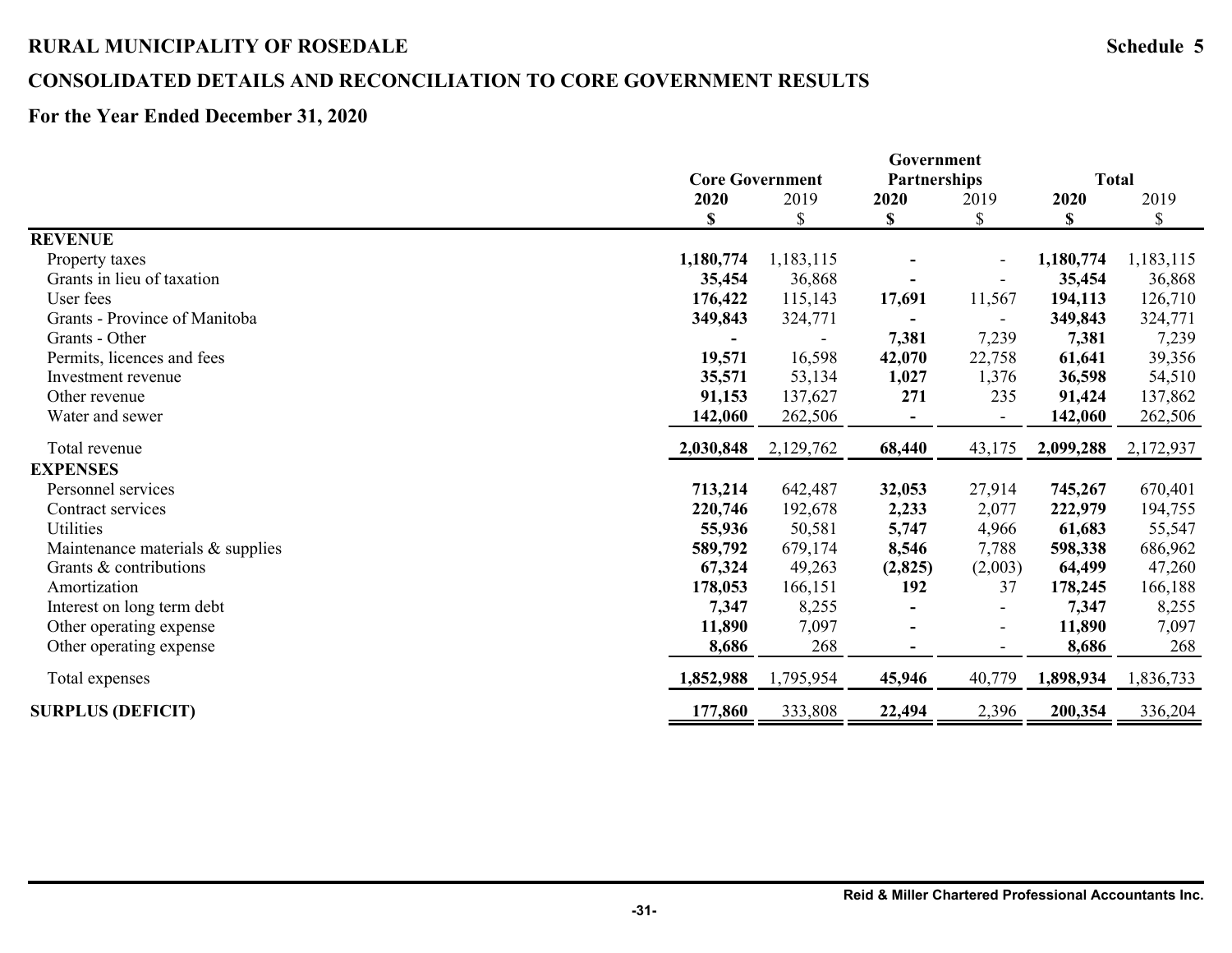# **SCHEDULE OF CHANGE IN RESERVE FUND BALANCES**

|                                        | General<br><b>Reserve</b> | Equipment<br><b>Reserve</b> | <b>Bridge and</b><br><b>Culvert</b><br>\$ | Gravel<br><b>Reserve</b> | <b>Gas Tax</b><br><b>Reserve</b><br>S | <b>Eden Rink</b><br><b>Reserve</b><br>S | <b>Riding</b><br>Mountain<br><b>Hall Reserve</b><br>S |
|----------------------------------------|---------------------------|-----------------------------|-------------------------------------------|--------------------------|---------------------------------------|-----------------------------------------|-------------------------------------------------------|
| <b>FINANCIAL ASSETS</b>                |                           |                             |                                           |                          |                                       |                                         |                                                       |
| Cash and temporary investments         | 857,025                   | 129,754                     | 164,332                                   | 247,959                  | 479,831                               |                                         |                                                       |
| Due from other funds                   | (286, 921)                | 38,050                      |                                           | 50,001                   | 449,357                               | 33,129                                  | 5,075                                                 |
|                                        | 570,104                   | 167,804                     | 164,332                                   | 297,960                  | 929,188                               | 33,129                                  | 5,075                                                 |
| <b>REVENUE</b>                         |                           |                             |                                           |                          |                                       |                                         |                                                       |
| Investment revenue                     | 11,925                    | 1,806                       | 2,287                                     | 3,451                    | 6,677                                 |                                         |                                                       |
| <b>TRANSFERS</b>                       |                           |                             |                                           |                          |                                       |                                         |                                                       |
| Acquisition of tangible capital assets |                           |                             |                                           |                          |                                       |                                         |                                                       |
| Transfer from (to) reserve funds       |                           | 105,000                     |                                           | 50,000                   | 75,716                                |                                         |                                                       |
|                                        |                           | 105,000                     |                                           | 50,000                   | 75,716                                |                                         |                                                       |
| <b>CHANGE IN FUND BALANCES</b>         | 11,925                    | 106,806                     | 2,287                                     | 53,451                   | 82,393                                |                                         |                                                       |
| FUND SURPLUS, BEGINNING OF YEAR        | 558,179                   | 60,998                      | 162,045                                   | 244,509                  | 846,795                               | 33,129                                  | 5,075                                                 |
| <b>FUND SURPLUS, END OF YEAR</b>       | 570,104                   | 167,804                     | 164,332                                   | 297,960                  | 929,188                               | 33,129                                  | 5,075                                                 |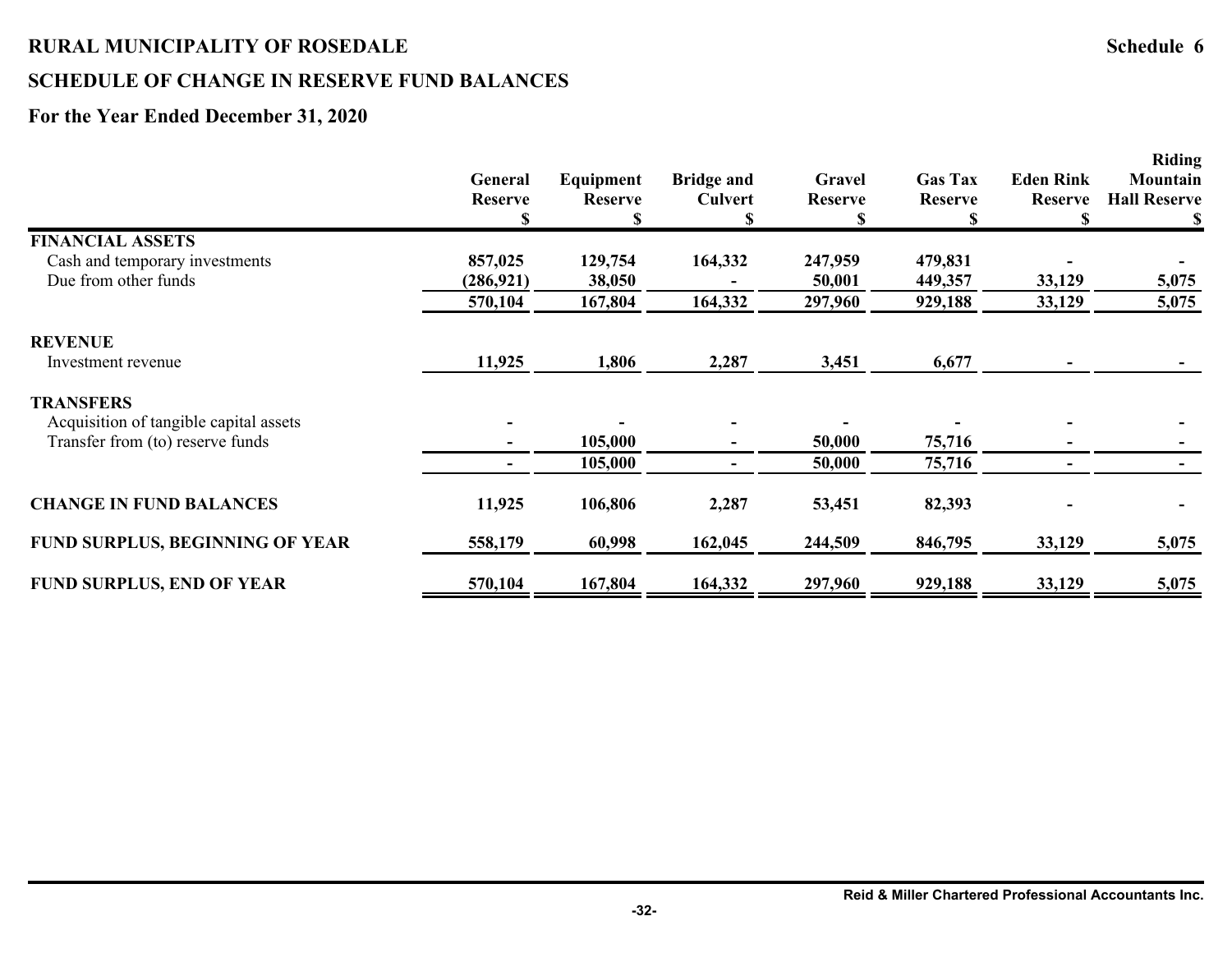# **SCHEDULE OF CHANGE IN RESERVE FUND BALANCES**

|                                        | <b>Kelwood Hall</b><br><b>Reserve</b> | <b>Building</b><br><b>Reserve</b> | <b>Eden Utility</b><br><b>Reserve</b> | 2020<br>Actual | 2019<br>Actual |
|----------------------------------------|---------------------------------------|-----------------------------------|---------------------------------------|----------------|----------------|
|                                        |                                       |                                   | S                                     | Э              | \$             |
| <b>FINANCIAL ASSETS</b>                |                                       |                                   |                                       |                |                |
| Cash and temporary investments         |                                       | 120,695                           |                                       | 1,999,596      | 1,971,769      |
| Due from other funds                   | 7,782                                 | 35,000                            | 40,000                                | 371,473        | 90,758         |
|                                        | 7,782                                 | 155,695                           | 40,000                                | 2,371,069      | 2,062,527      |
| <b>REVENUE</b>                         |                                       |                                   |                                       |                |                |
| Investment revenue                     |                                       | 1,680                             |                                       | 27,826         | 45,248         |
| <b>TRANSFERS</b>                       |                                       |                                   |                                       |                |                |
| Acquisition of tangible capital assets |                                       |                                   |                                       |                | (164,900)      |
| Transfer from (to) reserve funds       |                                       | 10,000                            | 40,000                                | 280,716        | 278,130        |
|                                        |                                       | 10,000                            | 40,000                                | 280,716        | 113,230        |
| <b>CHANGE IN FUND BALANCES</b>         |                                       | 11,680                            | 40,000                                | 308,542        | 158,478        |
| FUND SURPLUS, BEGINNING OF YEAR        | 7,782                                 | 144,015                           |                                       | 2,062,527      | 1,904,049      |
| <b>FUND SURPLUS, END OF YEAR</b>       | 7,782                                 | 155,695                           | 40,000                                | 2,371,069      | 2,062,527      |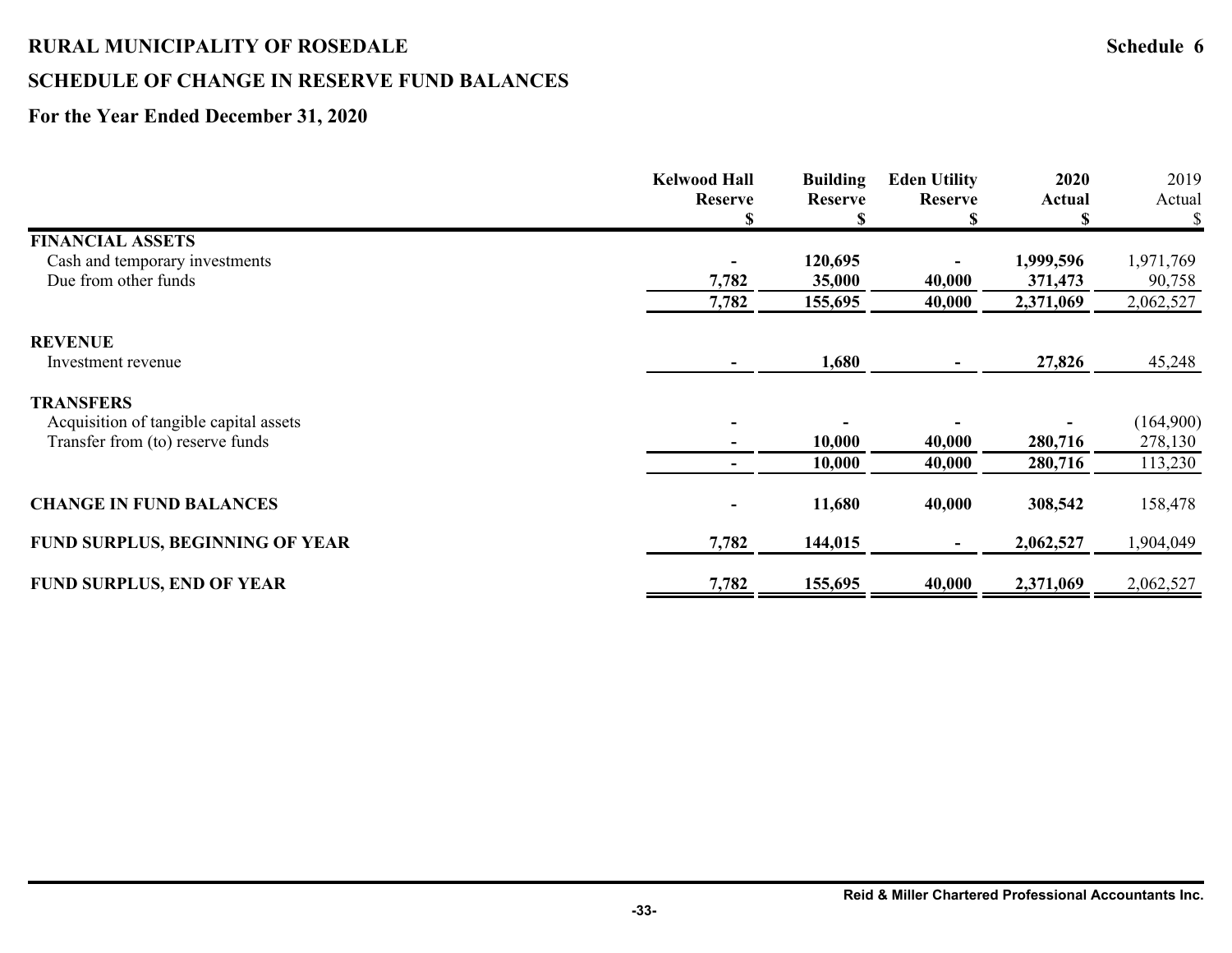# **SCHEDULE OF FINANCIAL POSITION FOR UTILITIES**

# **For the Year Ended December 31, 2020**

|                                                   | <b>Kelwood</b><br>S | Eden<br>ð. | 2020<br>Actual | 2019<br>Actual<br>S |
|---------------------------------------------------|---------------------|------------|----------------|---------------------|
| <b>FINANCIAL ASSETS</b>                           |                     |            |                |                     |
| Cash and temporary investments                    | 131,568             |            | 131,568        | 186,978             |
| Accounts receivable (note 3)                      | 4,681               | 46,910     | 51,591         | 56,953              |
| Due from other funds                              | 64,741              | (35, 159)  | 29,582         | 18,396              |
|                                                   | 200,990             | 11,751     | 212,741        | 262,327             |
| <b>LIABILITIES</b>                                |                     |            |                |                     |
| Accounts payable and accrued liabilities (note 6) | 9,979               |            | 9,979          | 61,953              |
| Long-term debt (note $8$ )                        |                     | 170,700    | 170,700        | 180,856             |
|                                                   | 9,979               | 170,700    | 180,679        | 242,809             |
| <b>NON-FINANCIAL ASSETS</b>                       |                     |            |                |                     |
| Tangible capital assets <i>(schedule 1)</i>       | 282,446             | 2,470,314  | 2,752,760      | 2,813,863           |
| <b>FUND SURPLUS</b>                               | 473,457             | 2,311,365  | 2,784,822      | 2,833,381           |
|                                                   |                     |            |                |                     |

**2020**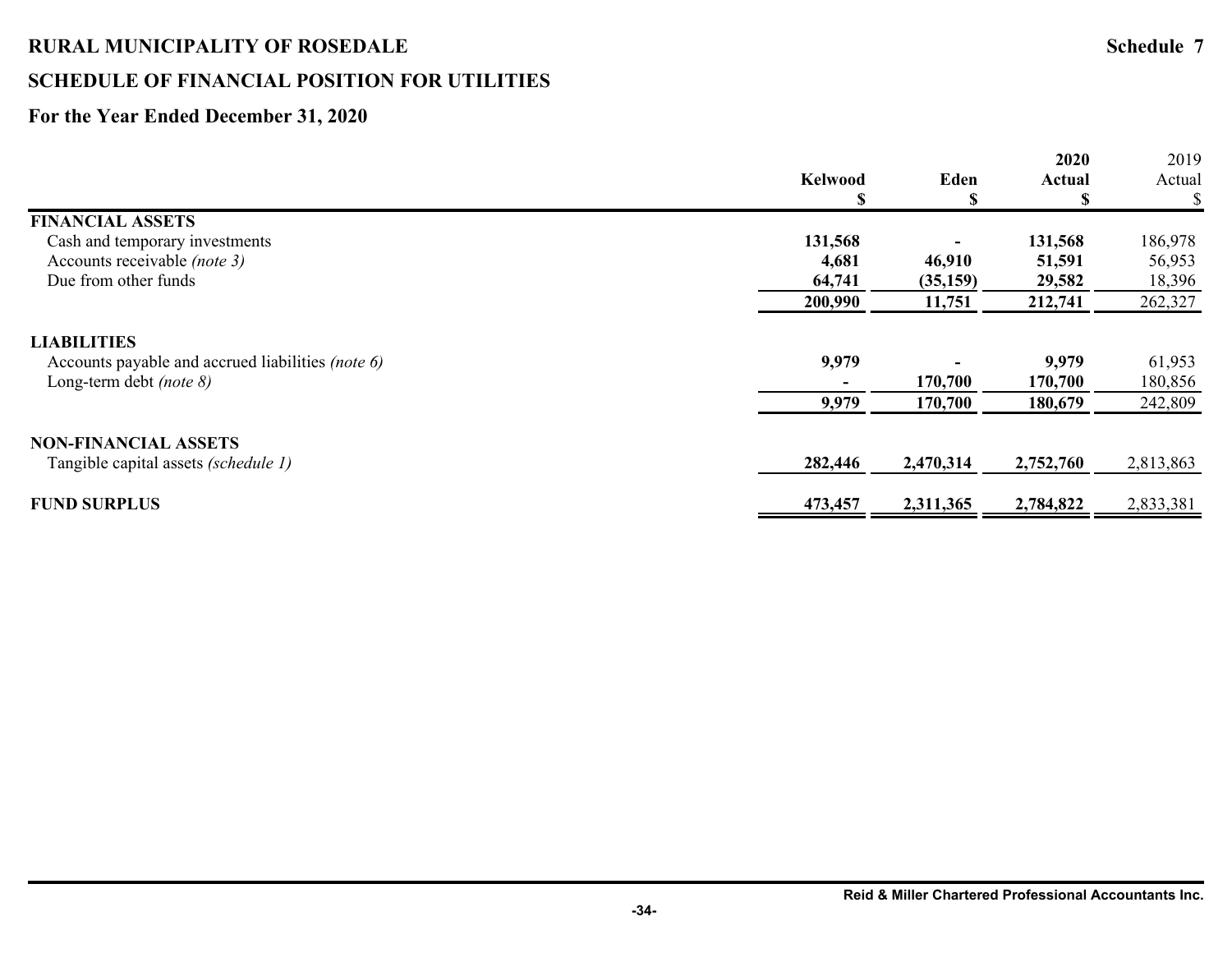# **RURAL MUNICIPALITY OF ROSEDALE Schedule 8 SCHEDULE OF UTILITY OPERATIONS**

|                                                     | <b>KELWOOD UTILITY</b> |               |         |  |  |
|-----------------------------------------------------|------------------------|---------------|---------|--|--|
|                                                     | 2020                   | 2020          | 2019    |  |  |
|                                                     | <b>Budget</b>          | <b>Actual</b> | Actual  |  |  |
|                                                     | \$                     | \$            | \$      |  |  |
| <b>REVENUE</b>                                      |                        |               |         |  |  |
| <b>WATER</b>                                        |                        |               |         |  |  |
| Water fees                                          | 43,000                 | 27,620        | 39,332  |  |  |
| <b>GOVERNMENT TRANSFERS</b>                         |                        |               |         |  |  |
| Capital                                             |                        |               | 61,665  |  |  |
| <b>OTHER REVENUE</b>                                |                        |               |         |  |  |
| Hydrant rentals                                     | 3,375                  | 3,600         | 3,375   |  |  |
| Connection charges                                  |                        | 10            | 22,647  |  |  |
| Penalties                                           | 400                    | 349           | 367     |  |  |
| Other income                                        | 2,000                  | 1,803         | 4,914   |  |  |
|                                                     | 5,775                  | 5,762         | 31,303  |  |  |
| <b>TOTAL REVENUE</b>                                | 48,775                 | 33,382        | 132,300 |  |  |
| <b>EXPENSES</b>                                     |                        |               |         |  |  |
| <b>GENERAL</b>                                      |                        |               |         |  |  |
| Administration                                      | 6,775                  | 2,958         | 4,448   |  |  |
| <b>WATER</b>                                        |                        |               |         |  |  |
| Transmission and distribution                       | 37,500                 | 33,640        | 23,258  |  |  |
| Other water expense                                 | 4,500                  | 3,574         | 3,878   |  |  |
|                                                     | 42,000                 | 37,214        | 27,136  |  |  |
| <b>WATER AMORTIZATION AND INTEREST</b>              |                        |               |         |  |  |
| Amortization                                        | 8,400                  | 8,385         | 5,462   |  |  |
| <b>TOTAL EXPENSES</b>                               | 57,175                 | 48,557        | 37,046  |  |  |
| <b>EXCESS (DEFICIENCY) OF REVENUE OVER EXPENSES</b> | (8,400)                | (15, 175)     | 95,254  |  |  |
| <b>FUND SURPLUS, BEGINNING OF YEAR</b>              | 488,632                | 488,632       | 393,378 |  |  |
|                                                     |                        |               |         |  |  |
| <b>FUND SURPLUS, END OF YEAR</b>                    | 480,232                | 473,457       | 488,632 |  |  |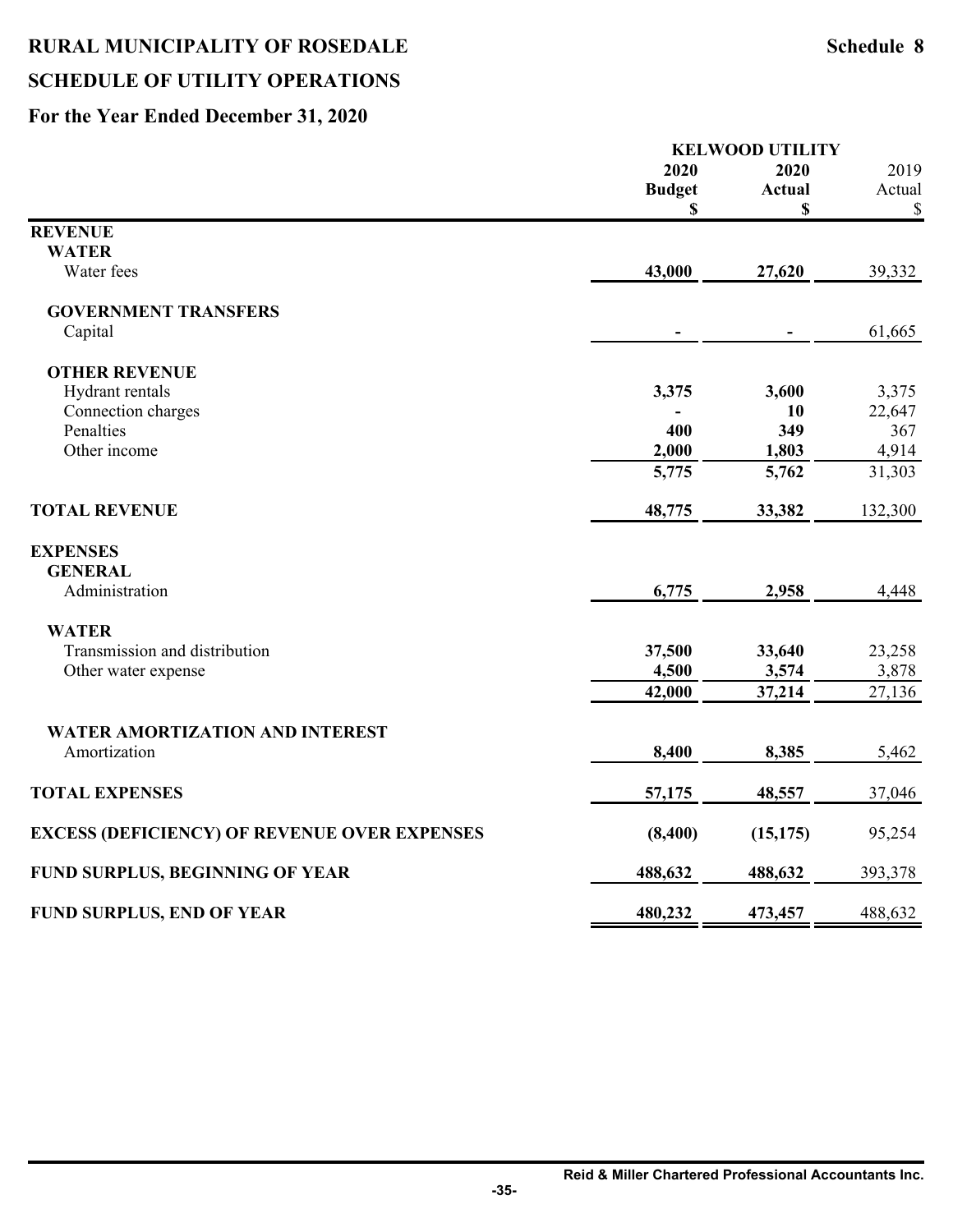# **RURAL MUNICIPALITY OF ROSEDALE Schedule 8 SCHEDULE OF UTILITY OPERATIONS**

# **For the Year Ended December 31, 2020**

|                                                     | <b>EDEN UTILITY</b> |           |           |  |
|-----------------------------------------------------|---------------------|-----------|-----------|--|
|                                                     | 2020                | 2020      | 2019      |  |
|                                                     | <b>Budget</b>       | Actual    | Actual    |  |
|                                                     | \$                  | \$        | \$        |  |
| <b>REVENUE</b>                                      |                     |           |           |  |
| <b>WATER</b>                                        |                     |           |           |  |
| Water fees                                          | 60,000              | 101,255   | 87,932    |  |
| Bulk water fees                                     | 5,500               | 915       | 6,083     |  |
|                                                     | 65,500              | 102,170   | 94,015    |  |
| PROPERTY TAXES                                      | 17,503              | 35,007    |           |  |
| <b>OTHER REVENUE</b>                                |                     |           |           |  |
| Connection charges                                  |                     |           | 35,000    |  |
| Installation service                                |                     | 5,000     |           |  |
| Penalties                                           |                     | 1,508     | 1,191     |  |
| Other income                                        | 1,000               |           |           |  |
|                                                     | 1,000               | 6,508     | 36,191    |  |
| <b>TOTAL REVENUE</b>                                | 84,003              | 143,685   | 130,206   |  |
| <b>EXPENSES</b>                                     |                     |           |           |  |
| <b>WATER</b>                                        |                     |           |           |  |
| Transmission and distribution                       | 66,500              | 77,004    | 98,054    |  |
| WATER AMORTIZATION AND INTEREST                     |                     |           |           |  |
| Amortization                                        | 52,800              | 52,718    | 52,718    |  |
| Interest on long-term debt                          |                     | 7,347     | 7,738     |  |
|                                                     | 52,800              | 60,065    | 60,456    |  |
| <b>TOTAL EXPENSES</b>                               | 119,300             | 137,069   | 158,510   |  |
| <b>EXCESS (DEFICIENCY) OF REVENUE OVER EXPENSES</b> | (35, 297)           | 6,616     | (28, 304) |  |
| TRANSFERS                                           |                     |           |           |  |
| Transfer from (to) reserve funds                    |                     | (40,000)  |           |  |
| <b>CHANGE IN UTILITY FUND BALANCE</b>               | (35,297)            | (33, 384) | (28, 304) |  |
| FUND SURPLUS, BEGINNING OF YEAR                     | 2,344,749           | 2,344,749 | 2,373,053 |  |
| FUND SURPLUS, END OF YEAR                           | 2,309,452           | 2,311,365 | 2,344,749 |  |

**-36-**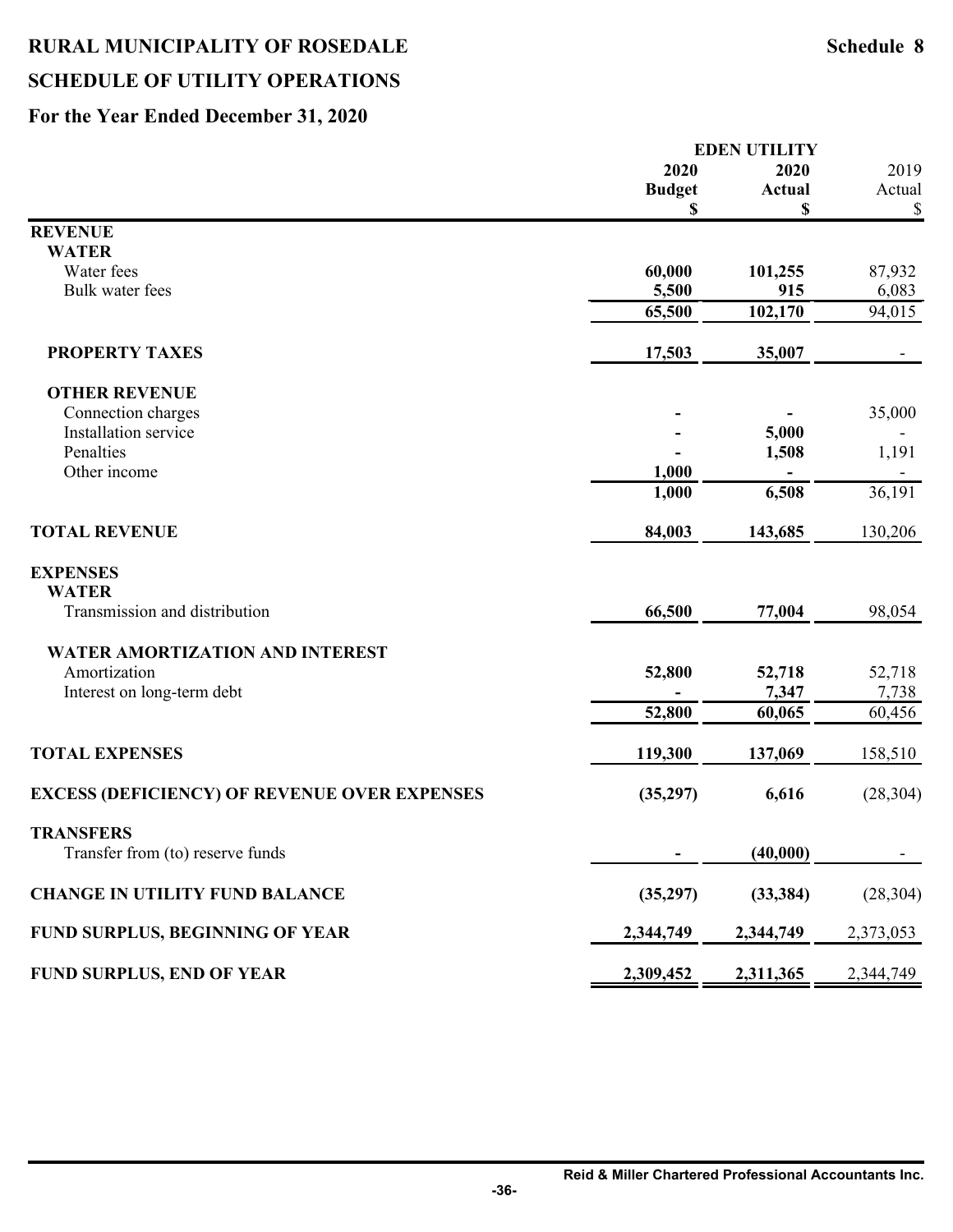# **RECONCILIATION OF THE FINANCIAL PLAN TO THE BUDGET**

|                                                  | General                   | <b>Financial Plan Financial Plan</b><br><b>Utilities</b> | Amortization<br>(TCA) | <b>Interest</b><br><b>Expense</b> | <b>Transfers</b> | <b>Long Term</b><br><b>Accruals</b> | Government<br>Partnerships | <b>PSAB</b><br><b>Budget</b> |
|--------------------------------------------------|---------------------------|----------------------------------------------------------|-----------------------|-----------------------------------|------------------|-------------------------------------|----------------------------|------------------------------|
|                                                  | $\boldsymbol{\mathsf{S}}$ | <b>S</b>                                                 | S                     | S                                 | \$               | $\mathbf S$                         | S                          | S                            |
| <b>REVENUE</b>                                   |                           |                                                          |                       |                                   |                  |                                     |                            |                              |
| Property taxes                                   | 1,190,825                 |                                                          |                       |                                   |                  |                                     |                            | 1,190,825                    |
| Grants in lieu of taxation                       | 35,454                    |                                                          |                       |                                   |                  |                                     |                            | 35,454                       |
| User fees                                        | 91,250                    |                                                          |                       |                                   |                  |                                     | 12,067                     | 103,317                      |
| Grants - Province of Manitoba                    | 144,407                   |                                                          |                       |                                   |                  |                                     |                            | 144,407                      |
| Grants - Other                                   | 89,981                    |                                                          |                       |                                   |                  |                                     | 7,381                      | 97,362                       |
| Permits, licences and fees                       | 13,672                    |                                                          |                       |                                   |                  |                                     | 31,250                     | 44,922                       |
| Investment revenue                               | 8,000                     |                                                          |                       |                                   |                  |                                     | 675                        | 8,675                        |
| Other revenue                                    | 122,888                   |                                                          |                       |                                   |                  |                                     | 235                        | 123,123                      |
| Transfers                                        | 185,087                   |                                                          |                       |                                   | (185,087)        |                                     |                            |                              |
| Water and sewer                                  |                           | 132,778                                                  |                       |                                   |                  |                                     |                            | 132,778                      |
|                                                  | 1,881,564                 | 132,778                                                  |                       |                                   | (185, 087)       |                                     | 51,608                     | 1,880,863                    |
| <b>EXPENSES</b>                                  |                           |                                                          |                       |                                   |                  |                                     |                            |                              |
| General government services                      | 455,398                   |                                                          | 3,600                 |                                   |                  |                                     |                            | 458,998                      |
| Protective services                              | 68,625                    |                                                          | 10,900                |                                   |                  |                                     |                            | 79,525                       |
| Transportation services                          | 861,145                   |                                                          | 100,000               |                                   |                  |                                     |                            | 961,145                      |
| Environmental health services                    | 109,880                   |                                                          | 2,400                 |                                   |                  |                                     |                            | 112,280                      |
| Public health and welfare services               | 14,800                    |                                                          |                       |                                   |                  |                                     |                            | 14,800                       |
| Regional planning and development                | 14,900                    |                                                          |                       |                                   |                  |                                     | 38,419                     | 53,319                       |
| Resource conservation and industrial development | 33,481                    |                                                          |                       |                                   |                  |                                     |                            | 33,481                       |
| Recreation and cultural services                 | 22,865                    |                                                          | 250                   |                                   |                  |                                     | 13,610                     | 36,725                       |
| Fiscal services                                  | 19,664                    |                                                          |                       |                                   | (19,664)         |                                     |                            |                              |
| Transfers                                        | 280,807                   |                                                          |                       |                                   | (280, 807)       |                                     |                            |                              |
| Water and sewer                                  |                           | 115,275                                                  | 61,200                |                                   |                  |                                     |                            | 176,475                      |
|                                                  | 1,881,565                 | 115,275                                                  | 178,350               |                                   | (300, 471)       |                                     | 52,029                     | 1,926,748                    |
| <b>SURPLUS (DEFICIT)</b>                         | (1)                       | 17,503                                                   | (178, 350)            |                                   | 115,384          |                                     | (421)                      | (45, 885)                    |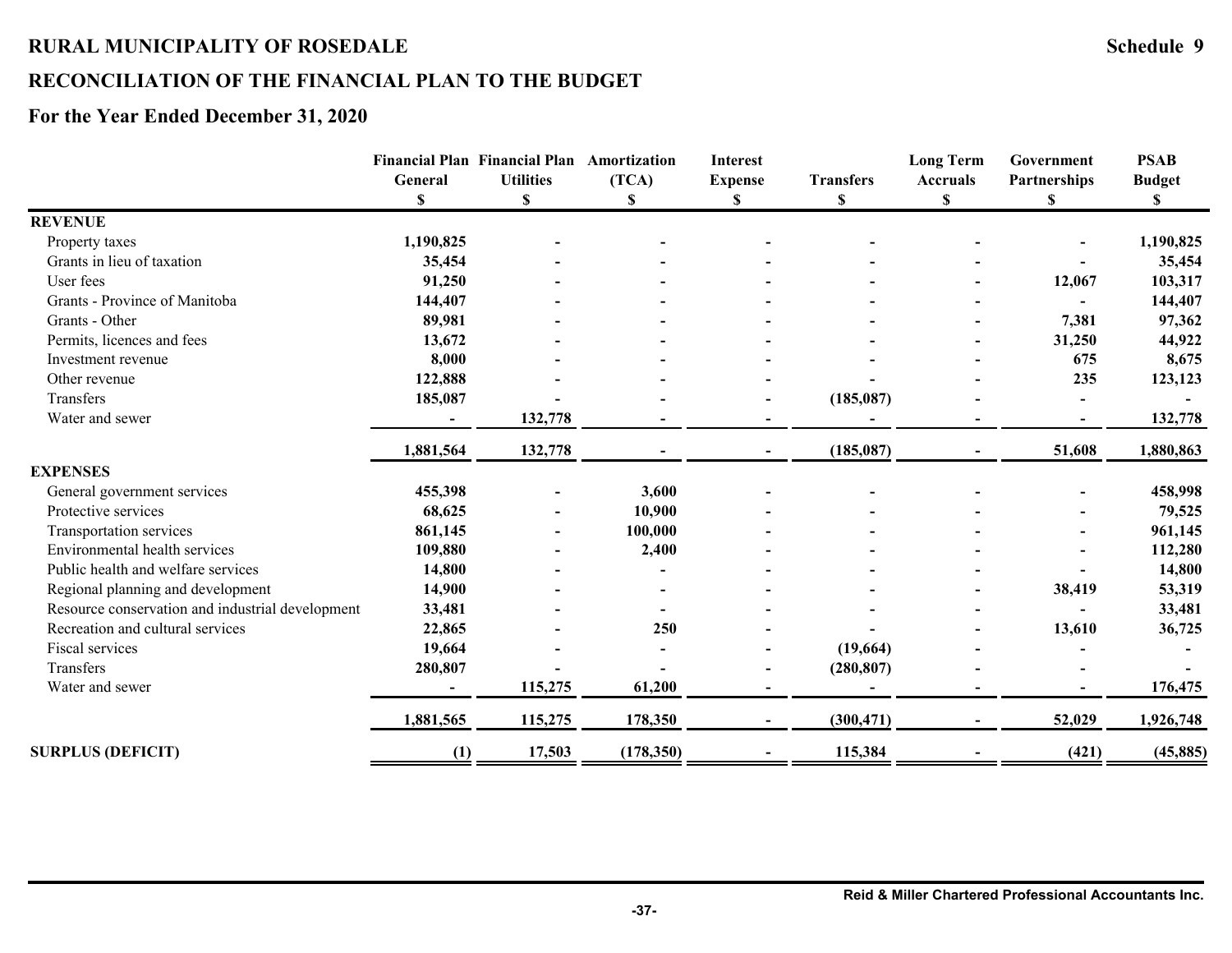# **ANALYSIS OF TAXES ON ROLL**

|                                   | 2020<br><b>Actual</b><br>\$ | 2019<br>Actual<br>\$ |  |
|-----------------------------------|-----------------------------|----------------------|--|
| <b>BALANCE, BEGINNING OF YEAR</b> | 163,332                     | 149,557              |  |
| Add:                              |                             |                      |  |
| Tax Levy (schedule 11)            | 2,520,709                   | 2,495,148            |  |
| Taxes added                       | 9,949                       | 22,674               |  |
| Penalties and interest            | 22,323                      | 18,247               |  |
| Sub-total                         | 2,716,313                   | 2,685,626            |  |
| Deduct:                           |                             |                      |  |
| Cash collections - current        | 2,161,015                   | 2,174,353            |  |
| Cash collections - arrears        | 65,945                      | 114,544              |  |
| Cancellations                     | 2,783                       | 4,863                |  |
| Tax discounts                     | 7,446                       | 4,316                |  |
| M.P.T.C. - cash advance           | 228,431                     | 224,218              |  |
| Sub-total                         | 2,465,620                   | 2,522,294            |  |
| <b>BALANCE, END OF YEAR</b>       | 250,693                     | 163,332              |  |
|                                   |                             |                      |  |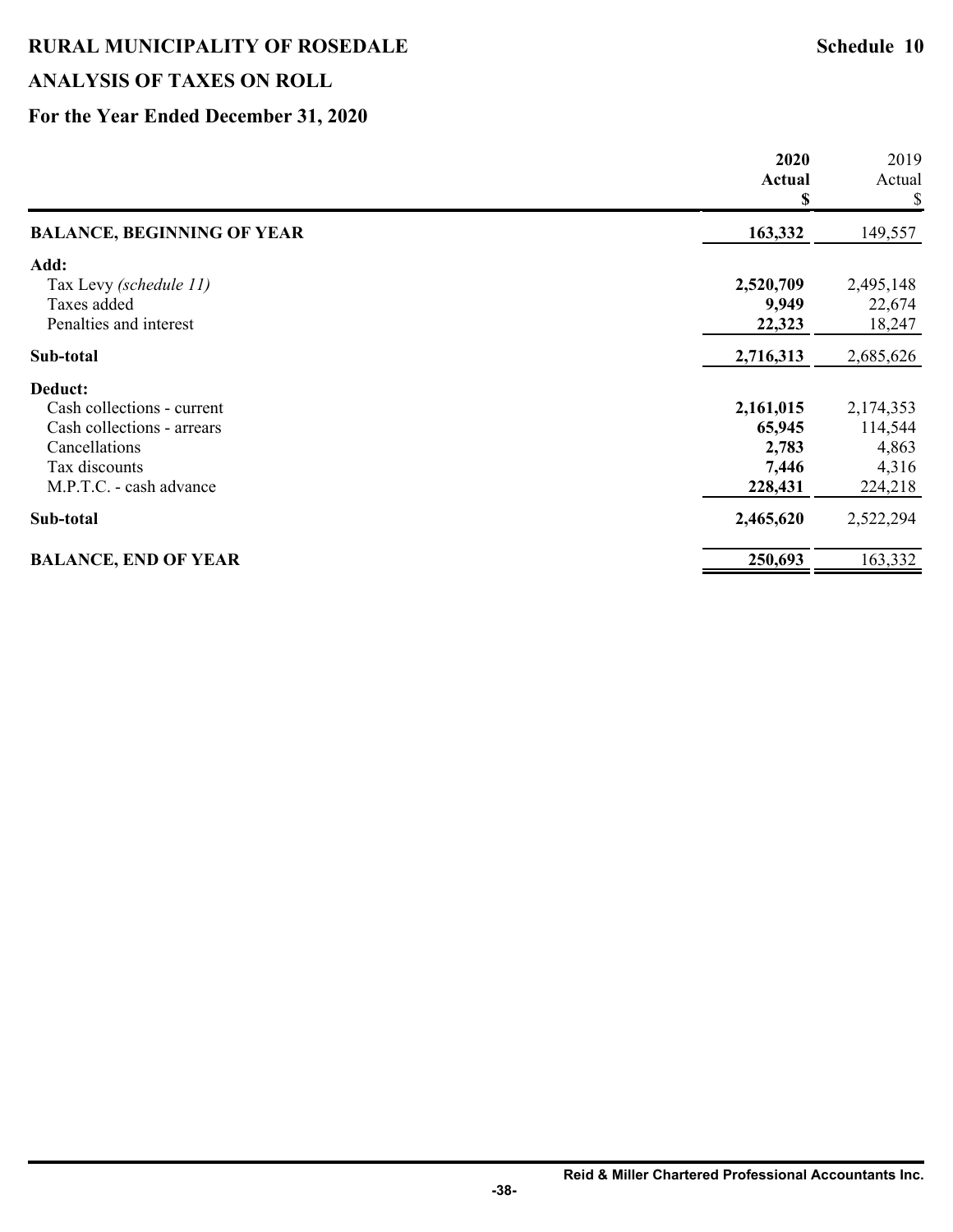# **ANALYSIS OF TAX LEVY**

|                                         |                   |                  | 2019      |           |
|-----------------------------------------|-------------------|------------------|-----------|-----------|
|                                         | <b>Assessment</b> | <b>Mill Rate</b> | Levy      | Levy      |
| Other Governments (LUD):                |                   |                  |           |           |
| Local Urban District of Kelwood         | 2,807,050         | 13.800           | 38,738    | 34,562    |
| Debt Charges:                           |                   |                  |           |           |
| Frontage (note 9)                       |                   |                  | 17,504    | 17,503    |
| L.I.D.                                  |                   |                  |           |           |
| At large                                |                   |                  |           |           |
| Reserves:                               |                   |                  |           |           |
| Reserve (note 10)                       |                   |                  | 177,958   | 173,129   |
| Other municipal levies:                 |                   |                  |           |           |
| General municipal                       | 109,918,190       | 1.450            | 159,381   | 178,412   |
| Rural area                              | 107,111,140       | 6.945            | 743,885   | 712,718   |
| Special levy (note 11)                  |                   |                  | 33,359    | 44,117    |
|                                         |                   |                  | 936,625   | 935,247   |
| Total municipal taxes (schedule 2)      |                   |                  | 1,170,825 | 1,160,441 |
| <b>Education Support Levy</b>           | 4,801,030         | 8.828            | 42,384    | 44,224    |
| Special levy:                           |                   |                  |           |           |
| <b>Beautiful Plains School Division</b> | 89,839,460        | 11.101           | 997,254   | 980,309   |
| Turtle River School Division            | 21,663,000        | 14.326           | 310,246   | 310,174   |
|                                         |                   |                  | 1,307,500 | 1,290,483 |
| <b>Total education taxes</b>            |                   |                  | 1,349,884 | 1,334,707 |
| Total tax levy (schedule 10)            |                   |                  | 2,520,709 | 2,495,148 |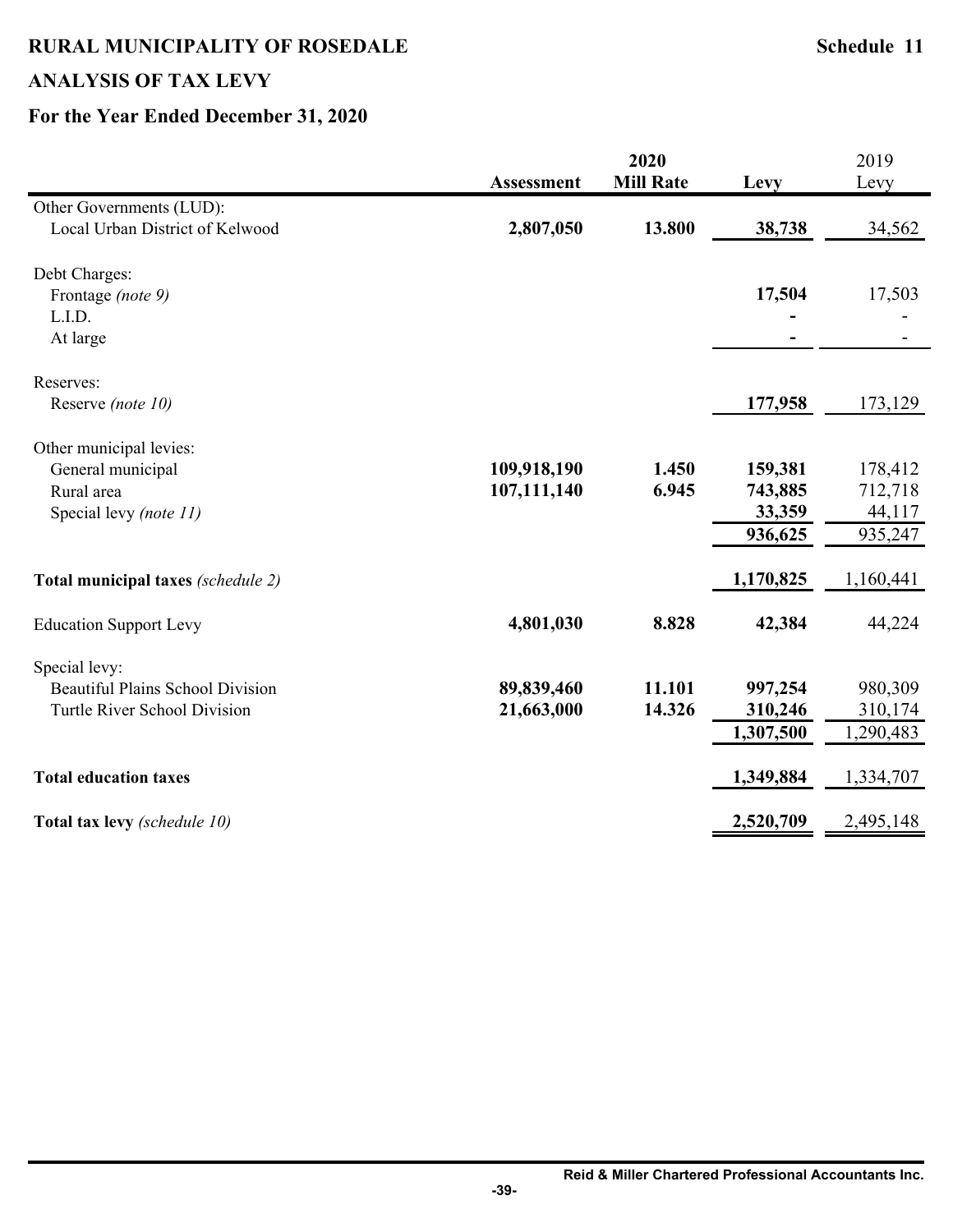# **SCHEDULE OF GENERAL OPERATING FUND EXPENSES**

|                                                  | 2020            | 2020          | 2019    |
|--------------------------------------------------|-----------------|---------------|---------|
|                                                  | <b>Budget</b>   | <b>Actual</b> | Actual  |
|                                                  | S               | \$            | \$      |
| <b>GENERAL GOVERNMENT SERVICES</b>               |                 |               |         |
| Legislative                                      | 72,200          | 62,256        | 71,638  |
| General administrative                           | 386,798         | 435,039       | 353,416 |
|                                                  | 458,998         | 497,295       | 425,054 |
| PROTECTIVE SERVICES                              |                 |               |         |
| Police                                           | 9,750           | 8,770         | 9,209   |
| Fire                                             | 56,375          | 51,776        | 45,073  |
| <b>Emergency measures</b>                        | 500             |               | 1,510   |
| Ambulance                                        | 12,900          | 12,237        | 12,021  |
|                                                  | 79,525          | 72,783        | 67,813  |
| <b>TRANSPORTATION SERVICES</b>                   |                 |               |         |
| Road transport                                   |                 |               |         |
| Administration and engineering                   | 14,500          | 20,170        | 19,646  |
| Road and street maintenance                      | 907,425         | 835,565       | 856,189 |
| Bridge, ditches and culvert maintenance          | 5,000           |               |         |
| Sidewalk and boulevard maintenance               | 8,500           |               |         |
| Street lighting                                  | 17,220          | 20,203        | 16,775  |
| Traffic services                                 | 8,500           | 21,302        | 8,433   |
|                                                  | 961,145         | 897,240       | 901,043 |
| <b>ENVIRONMENTAL HEALTH SERVICES</b>             |                 |               |         |
| Waste collection and disposal                    | 112,280         | 110,499       | 119,291 |
| PUBLIC HEALTH AND WELFARE SERVICES               |                 |               |         |
| Public health                                    | 10,000          | 18,701        | 2,933   |
| Medical care                                     | 1,000           |               |         |
| Social assistance                                | 2,800           | 2,774         | 2,774   |
| Other                                            | 1,000           |               | 2,400   |
|                                                  | 14,800          | 21,475        | 8,107   |
|                                                  |                 |               |         |
| REGIONAL PLANNING AND DEVELOPMENT                |                 |               |         |
| Planning and zoning                              | 11,300          | 11,300        | 8,010   |
| Other                                            | 3,600<br>14,900 | 929<br>12,229 | 8,010   |
|                                                  |                 |               |         |
| RESOURCE CONSERVATION AND INDUSTRIAL DEVELOPMENT |                 |               |         |
| Veterinary services                              | 6,240           | 6,240         | 6,240   |
| Water resources and conservation                 | 27,241          | 27,241        | 26,755  |
|                                                  | 33,481          | 33,481        | 32,995  |
| <b>RECREATION AND CULTURAL SERVICES</b>          |                 |               |         |
| Community centers and halls                      | 13,250          | 12,596        | 6,388   |
| Skating and curling rinks                        | 4,650           | 8,689         | 29,945  |
| Parks and playgrounds                            | 4,465           | 1,075         | 920     |
| Other recreational facilities                    | 750             |               | 832     |
|                                                  | 23,115          | 22,360        | 38,085  |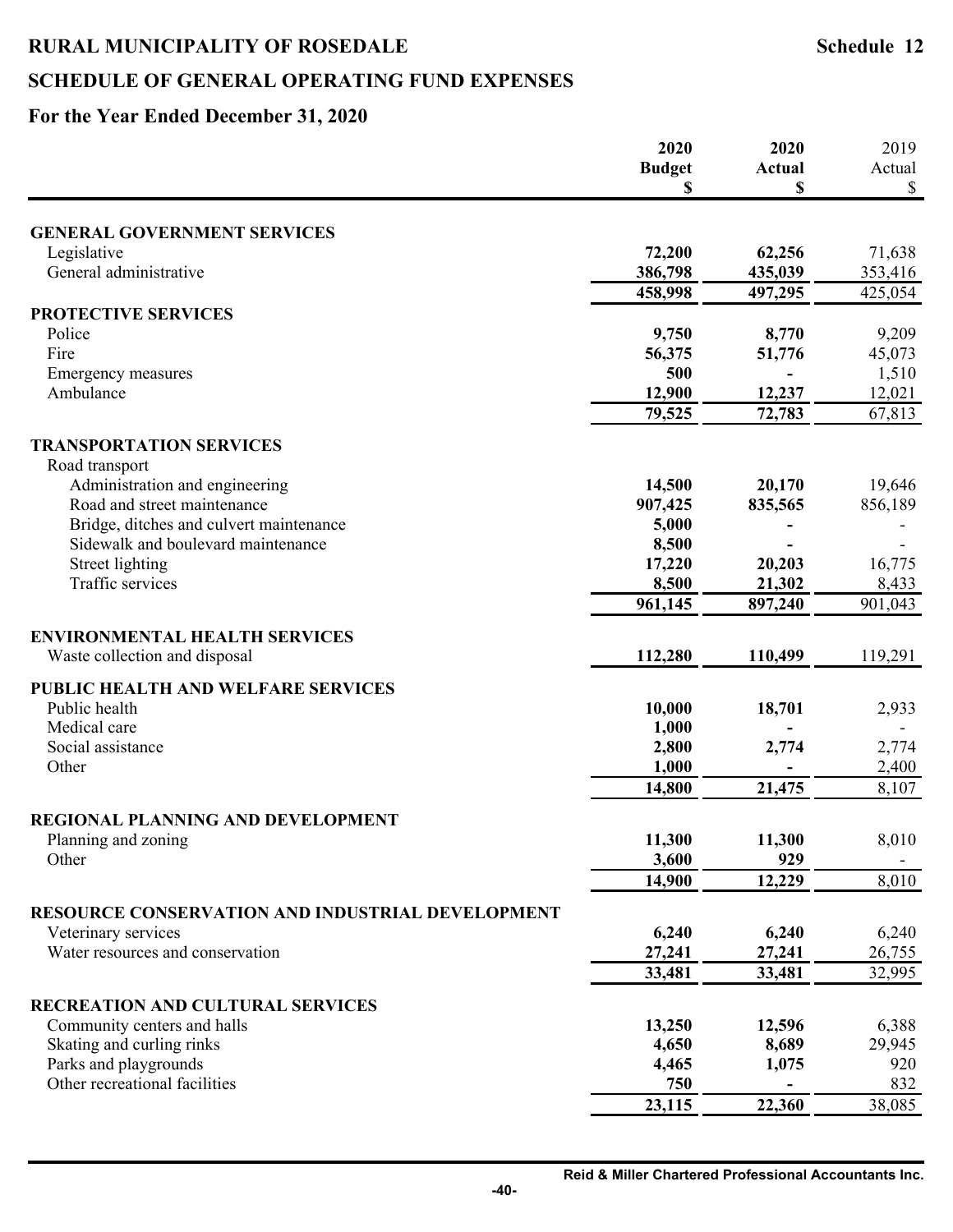# **SCHEDULE OF GENERAL OPERATING FUND EXPENSES**

| 2020          | 2020      | 2019      |
|---------------|-----------|-----------|
| <b>Budget</b> | Actual    | Actual    |
|               |           | ሖ<br>᠕    |
|               |           |           |
| 1,698,244     | 1,667,362 | 1,600,398 |
|               |           |           |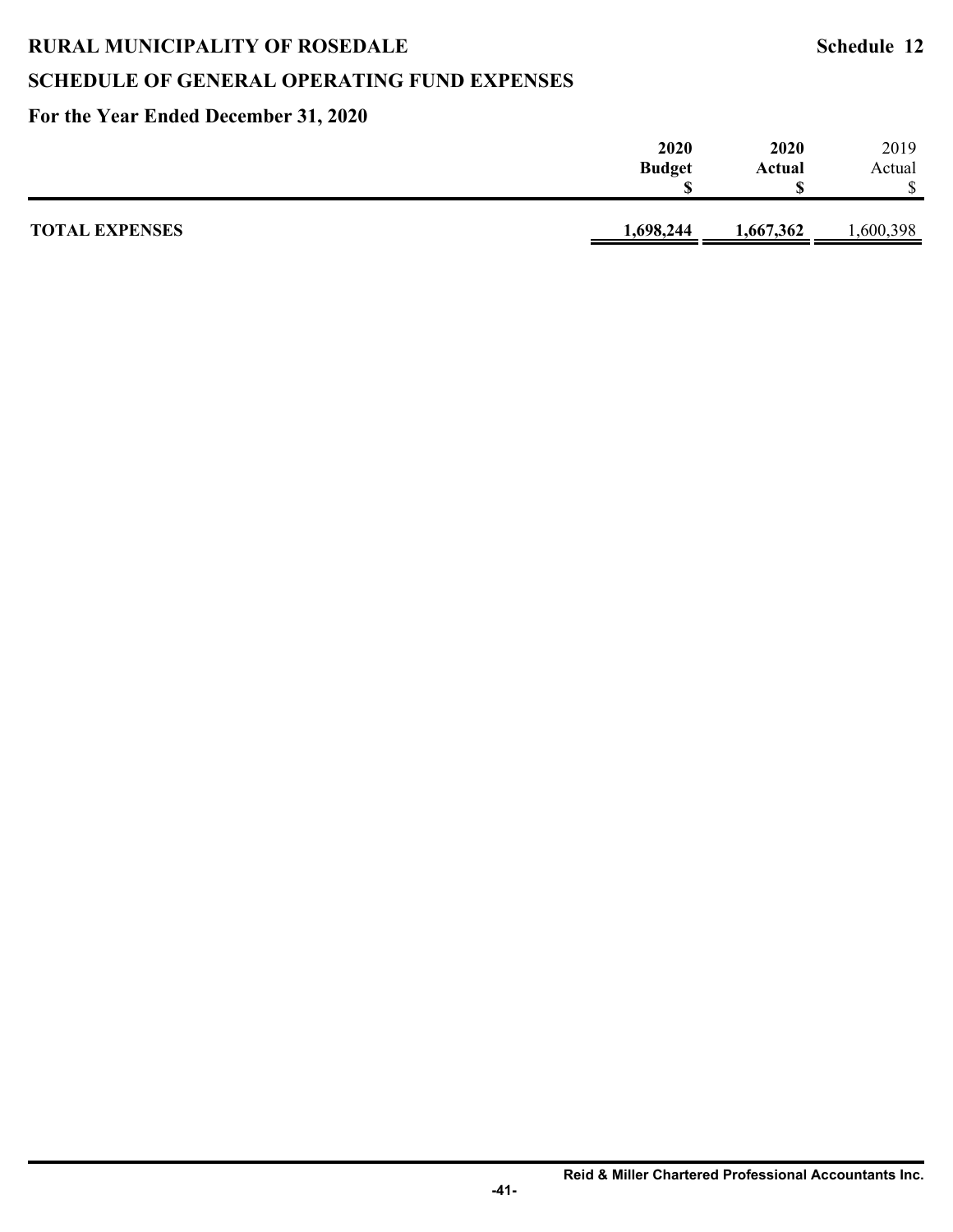# **RURAL MUNICIPALITY OF ROSEDALE Schedule 13 SCHEDULE OF L.U.D. OPERATIONS**

# **For the Year Ended December 31, 2020**

|                                         |               | <b>LOCAL URBAN DISTRICT OF KELWOOD</b> |                    |  |  |
|-----------------------------------------|---------------|----------------------------------------|--------------------|--|--|
|                                         | 2020          | 2020                                   | 2019               |  |  |
|                                         | <b>Budget</b> | Actual                                 | Actual             |  |  |
| <b>REVENUE</b>                          |               |                                        |                    |  |  |
| Taxation                                | 38,715        | 40,571                                 | 36,921             |  |  |
| <b>EXPENDITURES</b>                     |               |                                        |                    |  |  |
| General government                      |               |                                        |                    |  |  |
| Indemnities                             | 2,200         | 1,383                                  | 2,200              |  |  |
| Transportation                          |               |                                        |                    |  |  |
| Road and street maintenance             | 6,000         | 7,354                                  | 20                 |  |  |
| Sidewalk and boulevard maintenance      | 6,500         |                                        |                    |  |  |
| Snow and ice removal                    | 2,425         |                                        |                    |  |  |
| Street lighting                         | 6,220         | 7,965                                  | 5,742              |  |  |
|                                         | 21,145        | 15,319                                 | $\overline{5,762}$ |  |  |
| Environmental health                    |               |                                        |                    |  |  |
| Waste collection and disposal           | 4,680         | 4,408                                  | 4,100              |  |  |
| Other environmental health              |               |                                        | 449                |  |  |
|                                         | 4,680         | 4,408                                  | 4,549              |  |  |
| Regional planning and development       |               |                                        |                    |  |  |
| Other regional planning and development | 3,600         | 929                                    |                    |  |  |
|                                         |               |                                        |                    |  |  |
| Recreation and culture                  |               |                                        |                    |  |  |
| Parks and playgrounds                   | 3,715         | 1,075                                  | 600                |  |  |
| Other expenses and transfers            |               |                                        |                    |  |  |
| Fire hydrant rentals                    | 3,375         | 3,600                                  | 3,375              |  |  |
| <b>TOTAL EXPENSES</b>                   | 38,715        | 26,714                                 | 16,486             |  |  |
|                                         |               |                                        |                    |  |  |
| <b>EXCESS OF REVENUE OVER EXPENSES</b>  |               | 13,857                                 | 20,435             |  |  |
|                                         |               |                                        |                    |  |  |
| UNEXPENDED BALANCE, BEGINNING OF YEAR   | 52,966        | 52,966                                 | 32,531             |  |  |
|                                         |               |                                        |                    |  |  |

# **UNEXPENDED BALANCE, END OF YEAR** 52,966 52,966 52,966 52,966 52,966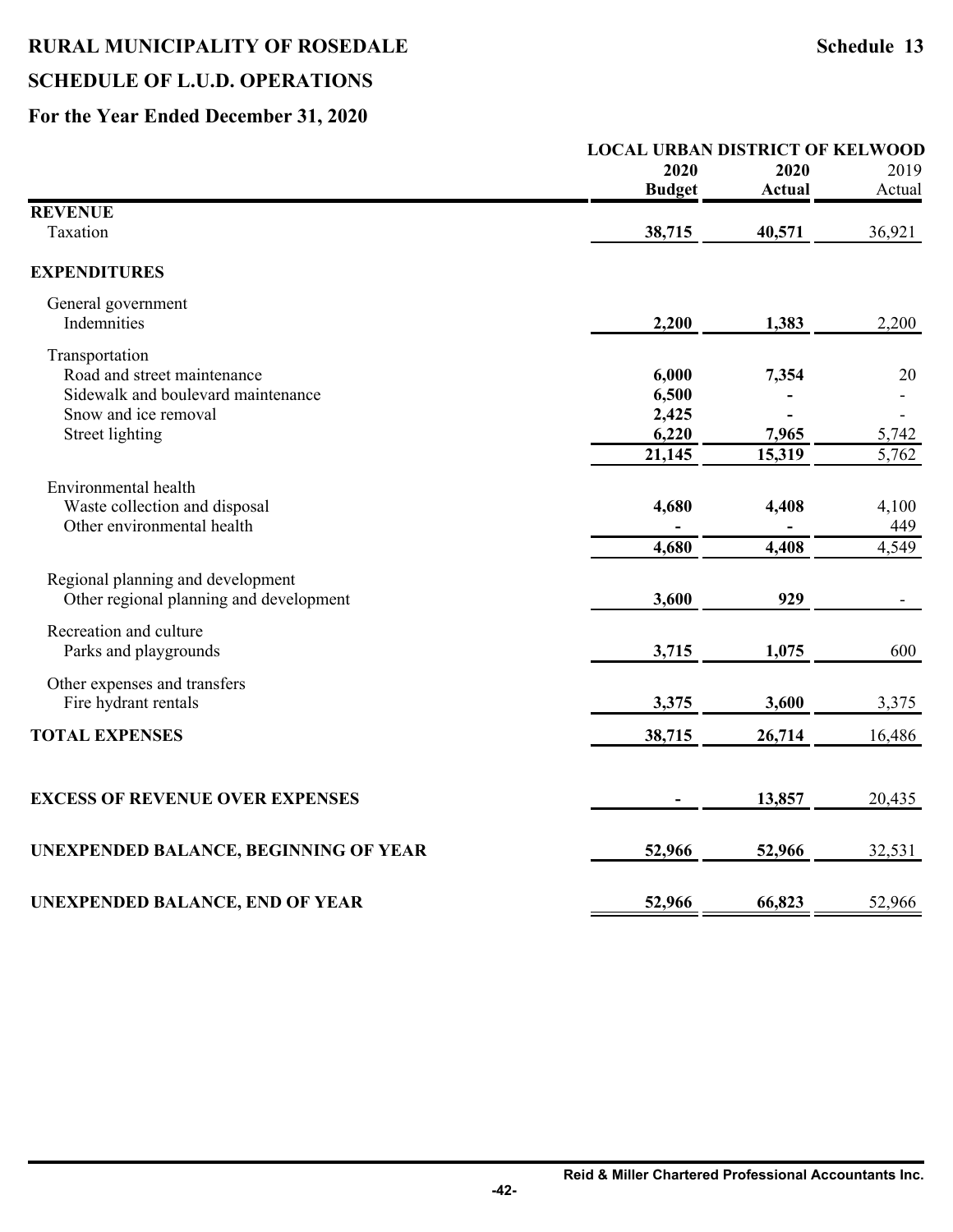# **ESTIMATED RECONCILIATION OF ANNUAL SURPLUS**

|                                                        |            |                |           | 2020         | 2019       |
|--------------------------------------------------------|------------|----------------|-----------|--------------|------------|
|                                                        | General    | <b>Kelwood</b> | Eden      | <b>Total</b> | Total      |
|                                                        |            |                |           |              |            |
|                                                        |            |                |           |              |            |
| <b>CONSOLIDATED ANNUAL SURPLUS (statement 2)</b>       | 248,913    | (15, 175)      | (33, 384) | 200,354      | 336,204    |
| Elimination of appropriations to reserves              | (280, 716) |                |           | (280,716)    | (278, 130) |
| Consolidation of reserve operations                    | (27, 826)  |                |           | (27, 826)    | (45,248)   |
| Elimination of consolidated entity operations          | (22, 494)  |                |           | (22, 494)    | (2,396)    |
| Elimination of nominal surplus transfers               | 185,087    |                |           | 185,087      | 209,448    |
| Amortization of tangible capital assets                | 116,950    | 8,385          | 52,718    | 178,053      | 166,151    |
| Principal portion of long term debt                    |            |                | (10, 156) | (10, 156)    | (9,765)    |
| Acquisitions of capital assets from operating funds    | (172, 312) |                |           | (172, 312)   | (245,608)  |
| <b>ESTIMATED EXCESS (DEFICIENCY) OF REVENUES AND</b>   |            |                |           |              |            |
| <b>TRANSFERS OVER EXPENDITURES FOR THE PURPOSES OF</b> |            |                |           |              |            |
| SECTION 165(1) AND (2) OF THE MUNICIPAL ACT***         | 47,602     | (6,790)        | 9,178     | 49,990       | 130,656    |